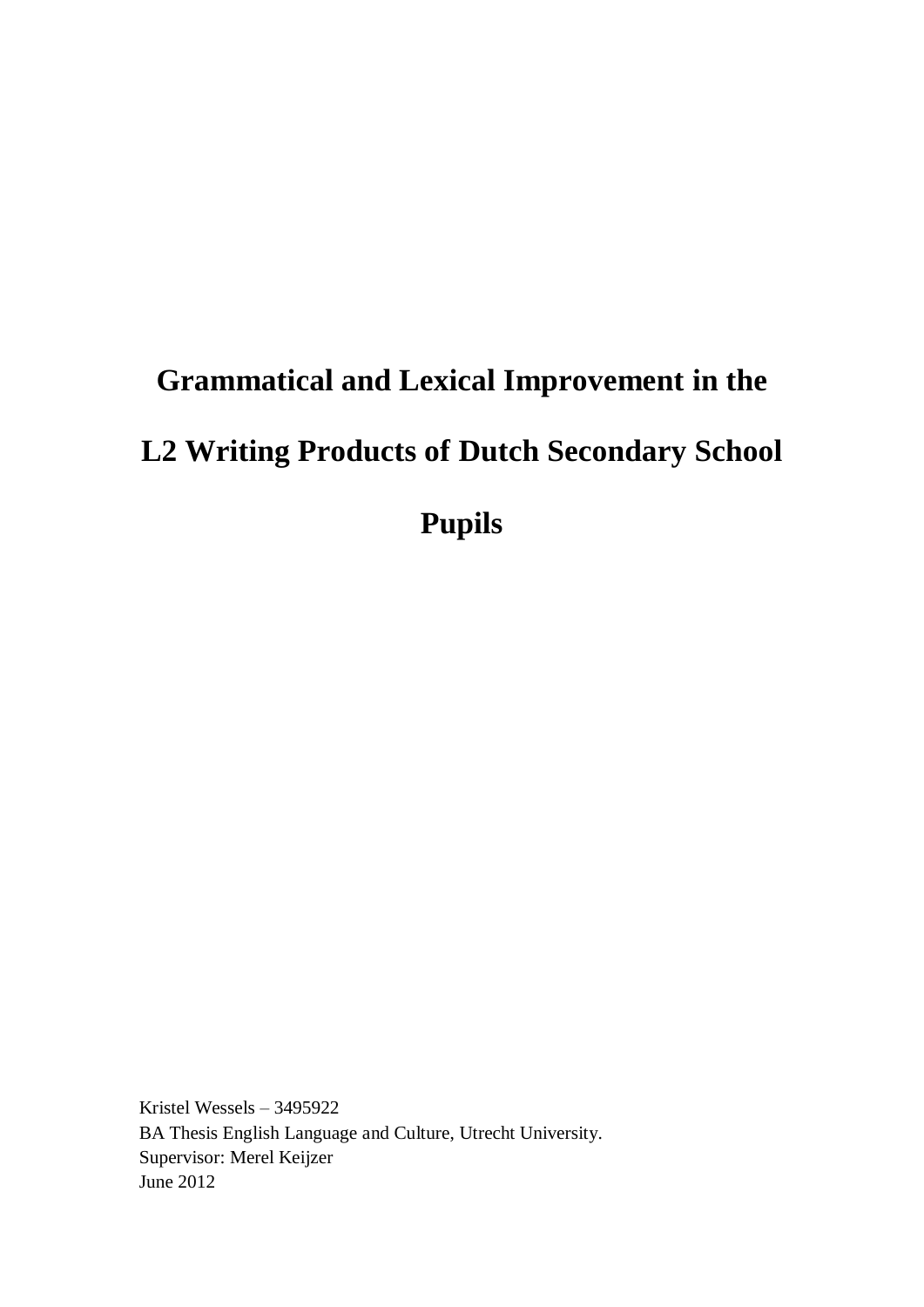# **Table of Contents**

| 1. Introduction                             | $\boldsymbol{2}$ |
|---------------------------------------------|------------------|
| 2. Theoretical Framework                    | 4                |
| 2.1 Second language writing                 | 4                |
| 2.2 Progression in L2 writing               | 6                |
| 2.2.1 Grammatical progression in L2 writing | 6                |
| 2.2.2 Lexical progression in L2 writing     | 8                |
| 2.3 Language learning pedagogies            | 8                |
| 2.3.1 Task repetition and time pressure     | 9                |
| 2.4 Predictions                             | 11               |
| 3. Methods                                  | 12               |
| 3.1 Participants                            | 12               |
| 3.2 Materials and Procedures                | 12               |
| 3.3 Data analysis                           | 15               |
| 4. Results                                  | 17               |
| 4.1 Total number of words                   | 18               |
| 4.2 Mean length of T-unit                   | 22               |
| 4.3 Mean length of clause                   | 26               |
| 4.4 T-unit complexity ratio                 | 30               |
| 4.5 Coordinate phrases per T-unit           | 34               |
| 4.6 Type-token ratio                        | 38               |
| 4.7 Summary                                 | 41               |
| 5. Discussion                               | 42               |
| 5.1 Improvement through the years           | 42               |
| 5.2 Effect of repetition and time pressure  | 45               |
| 6. Conclusion                               | 47               |
| <b>References</b>                           | 49               |
| <b>Appendix</b>                             | 51               |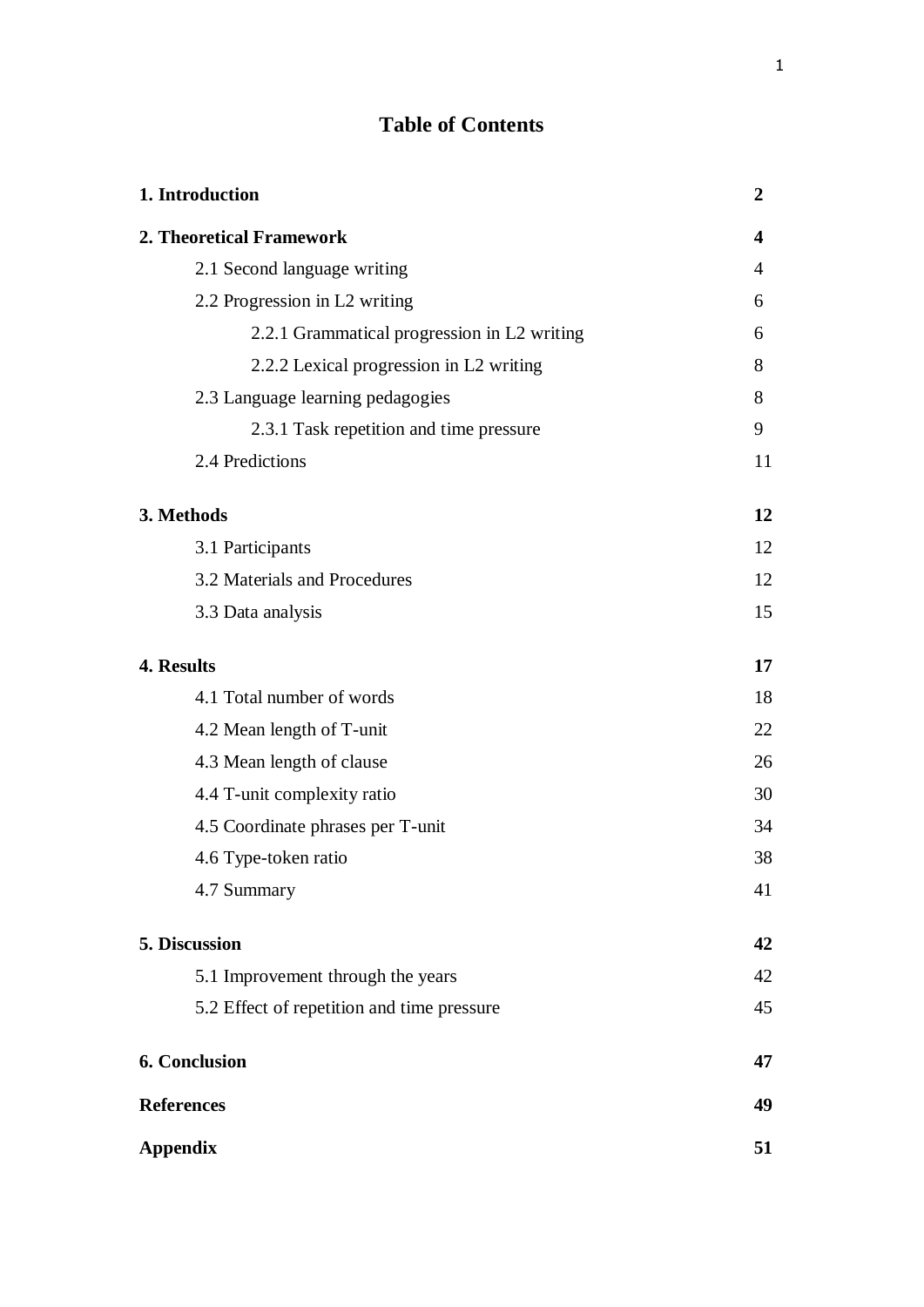#### **1. Introduction**

The past half century, researchers have shown an increased interest in second language writing of English by second language (L2) learners. More specifically, second language acquisition (SLA) by secondary school pupils has become an increasingly important area of research in the last twenty years (Matsuda & De Pew, 2002). This increased interest has resulted in increasingly rapid advances in the field of L2 writing and teaching methods.

L2 writing is seen as an important component of SLA. It is "considered of vital importance to L2 development" and it is important because "learners also need to be pushed to actively use and produce the target language" (Van Beuningen, 2011:3). Saville-Troike has proposed that "writing is probably the most dependent of the four language activities on linguistic knowledge", for there is nothing in the environment of writers that can help them when producing sentences and Saville-Troike has also claimed that "writing can potentially push learners closer to the limits of their current level of linguistic knowledge"(Saville-Troike, 2006:164).

For Dutch *VMBO-t*<sup>1</sup> writing is one of the exercises of the Dutch national exams at the end of a pupil's school career. As part of the formulated core goals, pupils are expected to achieve a certain level of writing at the end of their school career. Pupils start with the basic level A1 and are expected to develop their writing onto a higher A2/B1 level. These core goals and levels are stipulated by the Dutch *Europees Referentie Kader (ERK)* (in Great-Britain known as the CEF(R)). The level of English writing for Dutch pupils at the end of VMBO-t is set by the *ERK* at A2/B1.

 $1$  The Dutch secondary school system consists of 3 levels: VWO / HAVO / VMBO, with VWO as the highest and VMBO as the lowest level. VMBO itself is subdivided into a (higher) theoretical level, VMBO-t and three more practical sublevels, VMBO-gemend, VMBO-kader and VMBO-beroeps. The VMBO-t trajectory, which forms the focus of this study, spans 4 years.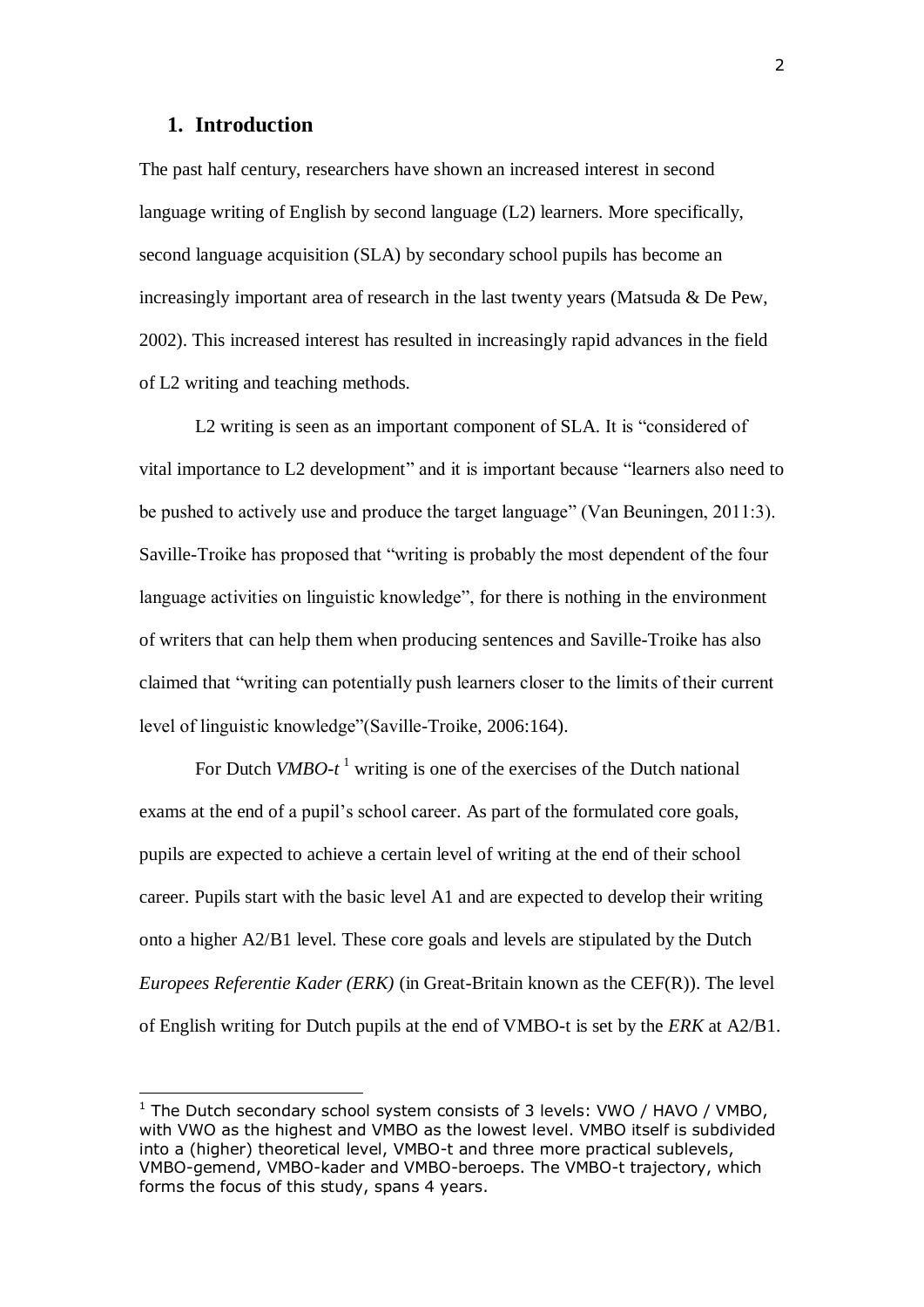So far, however, little attention has been paid to the actual writing products of Dutch *VMBO-t* pupils. The research to date has tended to focus on how teachers can directly improve the mistakes made in pupils' L2 writing rather than the progress pupils make in their own writing using everything they have implicitly been taught in the L2 lessons. Numerous studies have examined which feedback on L2 writing works best for L2 learners (Bitchener et al., 2005; Chandler, 2003; Bitchener, 2008) but those studies have not taken into account everything a pupil has learned over time and uses in his or her own writing. There is little research concerning the overall progress of pupils' writing products in their school careers.

This paper will examine the writing products of Dutch *VMBO-t* pupils in a cross-sectional design at every grade of their school career and in particular will investigate in more detail the effects of repetition and time pressure as method found valid for oral fluency. Particularly, this paper will seek to address the following questions:

- Do the writing products of Dutch VMBO-t level pupils improve grammatically and lexically throughout their school careers?
- Do repetition and time pressure affect the grammaticality and the lexical diversity in the writing products of Dutch VMBO-t level pupils?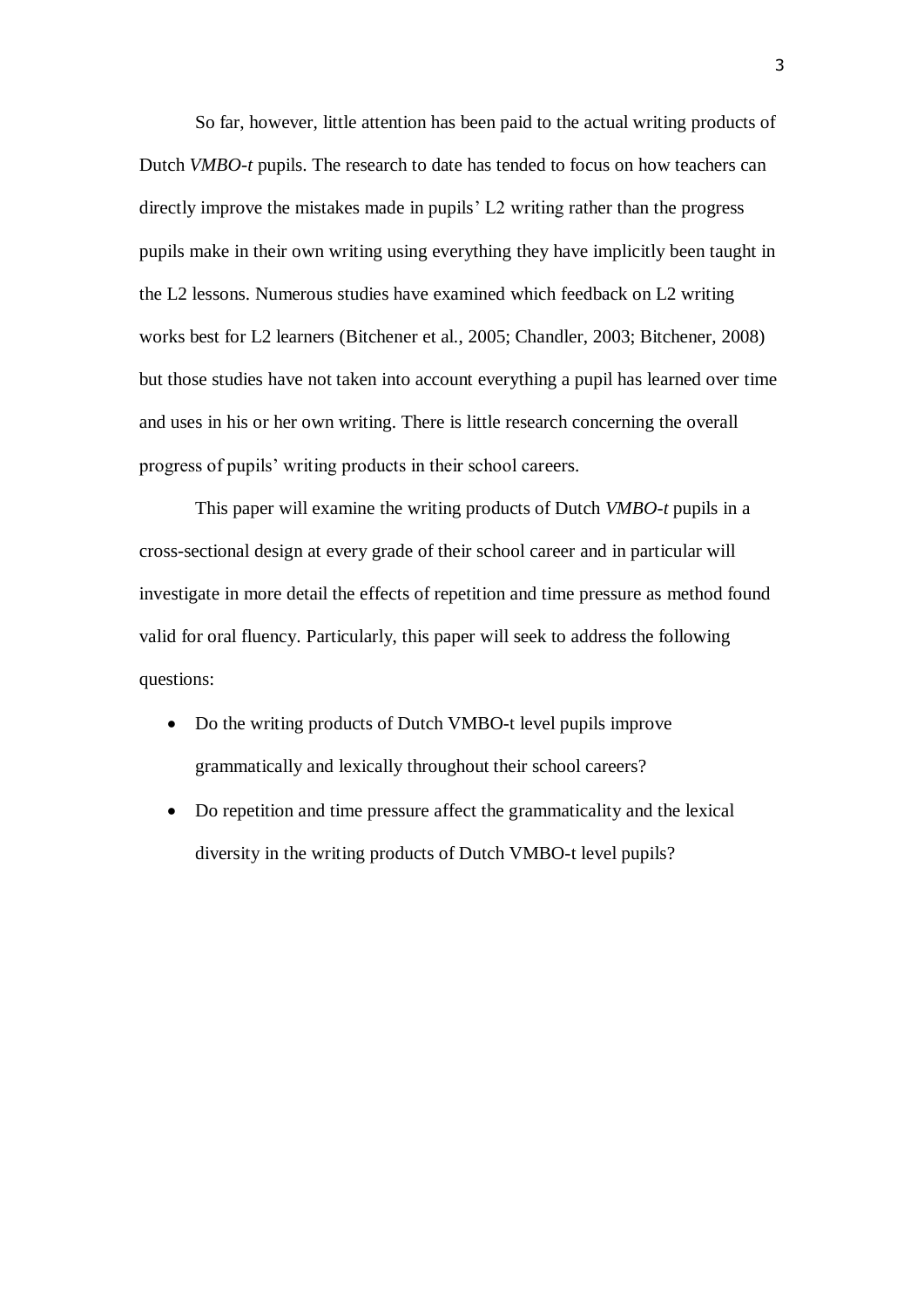#### **2. Theoretical Framework**

In order to answer these research questions, this section will start with an overview of the theoretical background relevant for the current study. First, the general aspect of second language writing will be discussed in 2.1. Then, studies on progression in L2 writing will be studied in 2.2. This section will itself be split into two subsections, grammatical progression and lexical progression. Subsequently, 2.3 will discuss language learning pedagogies, where the focus will be on task-based writing and studies on task repetition and time pressure. Finally, predictions based on the theoretical foundation and specifically geared towards the present study are presented in the final section of 2.4.

#### **2.1 Second Language Writing**

On the whole, beginning L2 writers face many difficulties in developing their writing skills. In her book on second language acquisition, Saville-Troike briefly touches on the subject of L2 writing (2006). She describes the most difficult problems L2 writers encounter and the difficulties L2 writers encounter in comparison to other L2 activities. According to Saville-Troike (2006) "writing is the most important productive activity for L2 learners to develop if they will use the language for academic purposes", as writing is mostly the medium that is used to test the learners in formal classroom settings. L2 writers have a more difficult task because in writing the L2 writers cannot test at the very same time whether the things they are writing are correct or not by their environment and input, which they can do when speaking. On the other hand, L2 writers have more time to think things through and can correct themselves more easily than speakers can. Saville-Troike also states that because beginning L2 writers lack much linguistic information of the L2 it may be easier to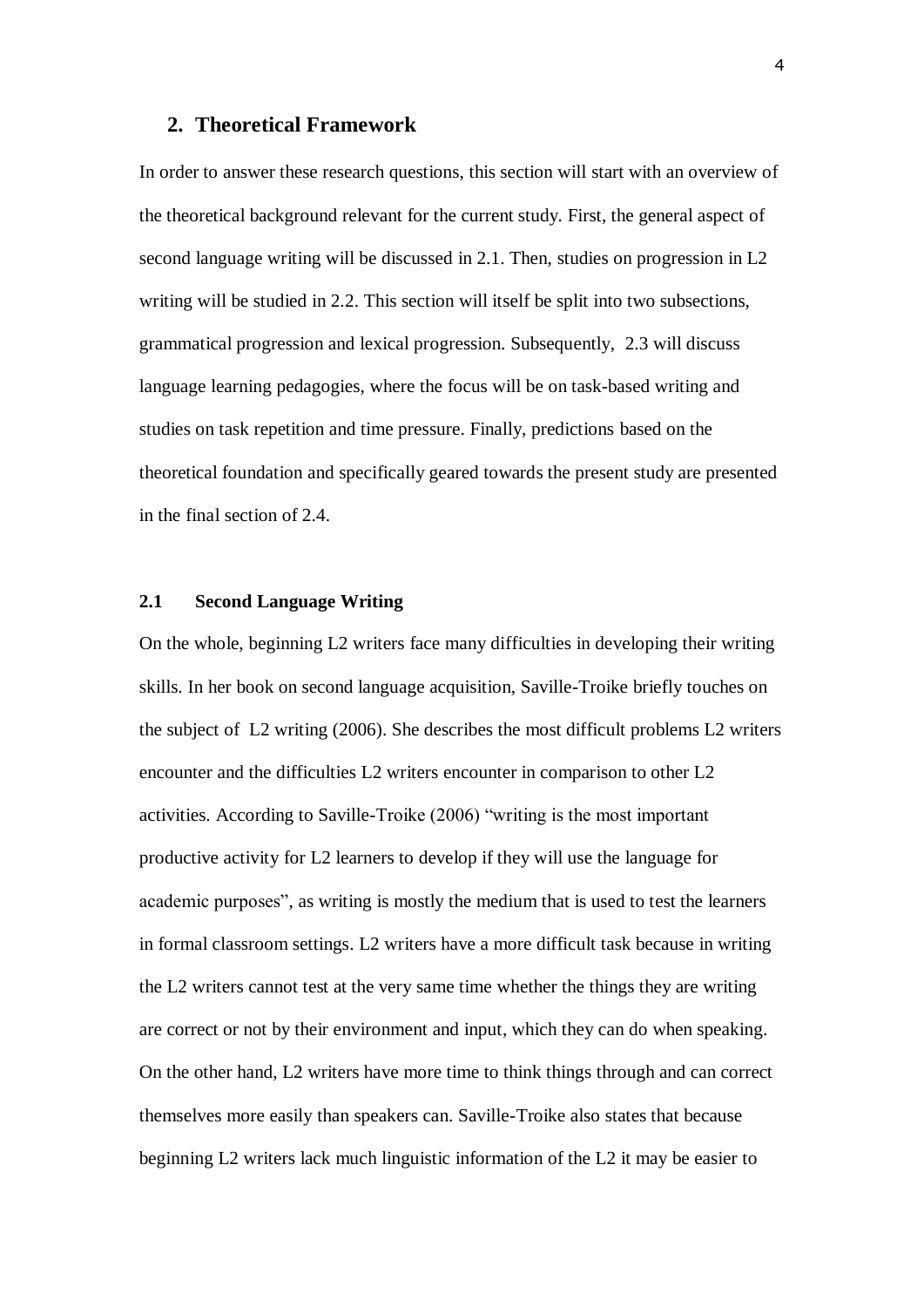write with the L1 as initial linguistic product and then try to encode it as best as they can to the L2, for they are familiar with the linguistics of their L1. In addition, Saville-Troike suggests that while beginning L2 writers may feel more comfortable with tasks that require minimal linguistic input from the writer and that follow strict models, they will not benefit from them, for those tasks will not linguistically challenge them enough. They may even fossilize in their development for they can only write alongside the taught models. In line with the view that L2 writers should be challenged to become better at their L2, Van Beuningen (2011) says: "Learners' active manipulation of language forms, functions, and concepts is thought to play a crucial role in their language learning process, because output production forces learners to process language more deeply and with more mental effort  $(...)$ " (2011: 3).

Another difficulty, according to Van Beuningen (2011), is the aspect of writing as a cognitively demanding task. Van Beuningen states that, since writing a text in one's L1 is sometimes demanding enough, writing in a L2 would be even more demanding. Writing in the L2 is, therefore, more difficult for L2 writers since, as it does not come automatically like their L1, they have to focus more on one particular form, for example language form, and this means that they can focus less on other aspects of writing. However, how difficult writing in the L2 may be, L2 writing is an important aspect of learning the language.

At the same time, other processes complicate L2 learning and consequently L2 writing. As Sanderson (2012) discusses in his MA thesis on L2 proficiency, working memory and closely related executive functions as inherent characteristics of the L2 learner can be decisive for later L2 proficiency. To clarify: "Working Memory (WM) (…) is a cognitive component that allows for the temporary storage and manipulation of information, which can be linguistic in nature. Executive functions (EFs) are the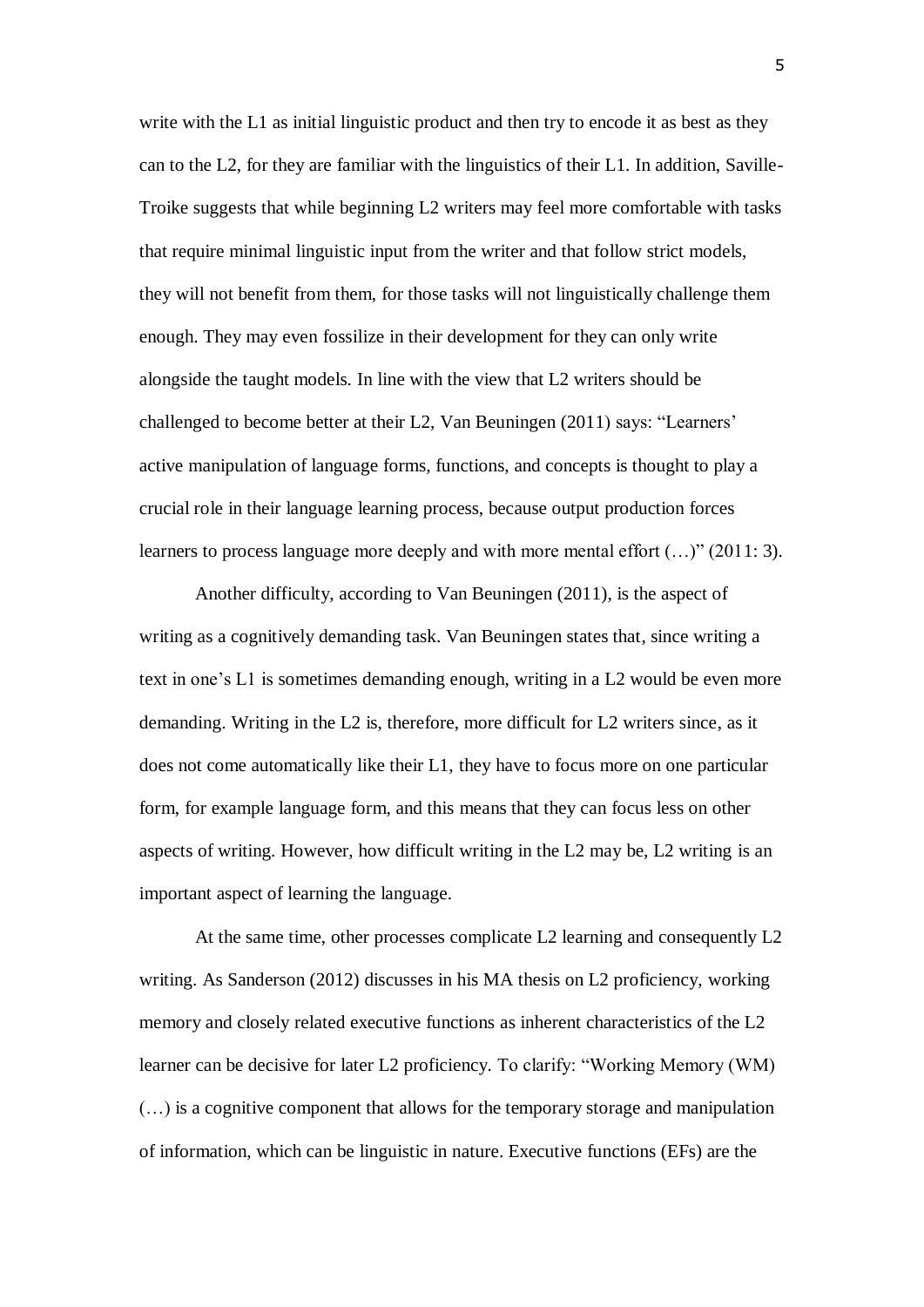cognitive controls that regulate other systems and processes." (Sanderson, 2012: 38). Various studies have investigated the effects of the WM and EFs in second language acquisition. Especially the findings of studies on EFs (Andersson, 2010; Levy et al., 2007; Segalowitz & Frenkiel-Fishman, 2005) seem to suggest that individual differences in EFs correlate highly with an individual's proficiency (Sanderson, 2012). Consequently, WM and EFs may be one of the factors why some pupils reach a higher level of L2 writing proficiency than others who were taught in the same way and receiving the same amount of instruction and exposure.

#### **2.2 Progression in L2 writing**

Little research has been conducted on the actual progress of secondary school pupils' L2 writing. However, a few studies do describe the grammatical and lexical progression of language learners and the focus here will be on those studies that resemble the current study most in terms of design.

#### **2.2.1 Grammatical progression in L2 writing**

One common way of measuring grammatical progression of language learners is by carrying out various so-called T-unit counts on their writing products. A T-unit is defined "as an independent clause and all its dependent clauses" (Polio, 1997:138 ). Newkirk (2003, 397) describes how "a major index of language growth became words/T-unit" by discussing various studies that have shown the connection between maturation of the language learners and the length of their T-units. Newkirk, however, focuses entirely on first language (L1) learners.

However, one of the clearest studies to be found on the grammatical progress of L2 writers is a study by Casanave (1994). Casanave analysed the journal writing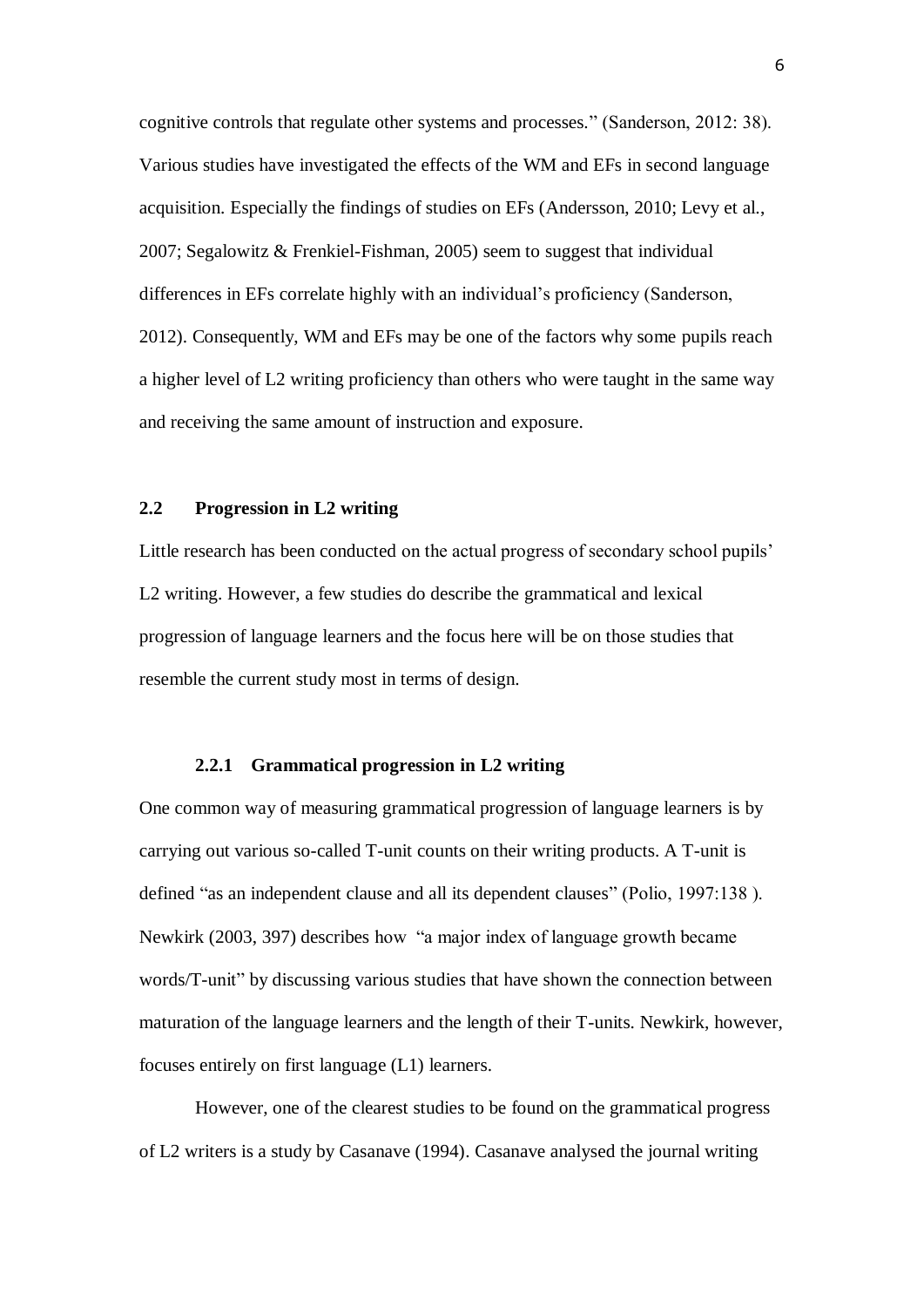products of 16 of her students. These Japanese students followed a three-semester course on foreign language, in their case English, at a private university and Casanave was curious if their writing products showed any progress over those three semesters. She analysed her students' journals by doing a variety of T-unit counts and ended up with three counts that showed the most remarkable results. In her study, Casanave draws the attention to the results of analyses on "T-unit length, complexity and accuracy" (1994: 186,187). She reports that "two thirds of the students were writing longer T-units" (1994: 187) at the end of the third semester. Nonetheless, the students did not show this progress on all accounts. Casanave points out that the students did not do as well on the categories of accuracy and complexity; she states: "over one third of the students were writing longer, but less complex, less accurate T-units than they were at the beginning of the first semester; the error-free T-units they wrote, however, seemed to be getting longer" (1994: 187). She then goes on to describe five different students who all progressed differently throughout the semester, since there were large individual differences in the progress of the students. Consequently, Casavane concludes that the most interesting part of her findings is the individual diversity that the analyses showed.

A more Dutch oriented study which shows resemblances with the current study is the study by Present-Thomas, Weltens & de Jong (2012). Their study analysed different writing products of incoming Dutch university students on syntactic complexity by measuring the length of the T-units and clauses and by analysing the dependent clauses and coordinate phrases. This study is similar to the current study because it studies the differences in syntactic complexity across CEFlevels. The students in the Present-Thomas et al. study, however, all resembled each other in terms of age and the CEF-level they had self-ascribed to themselves.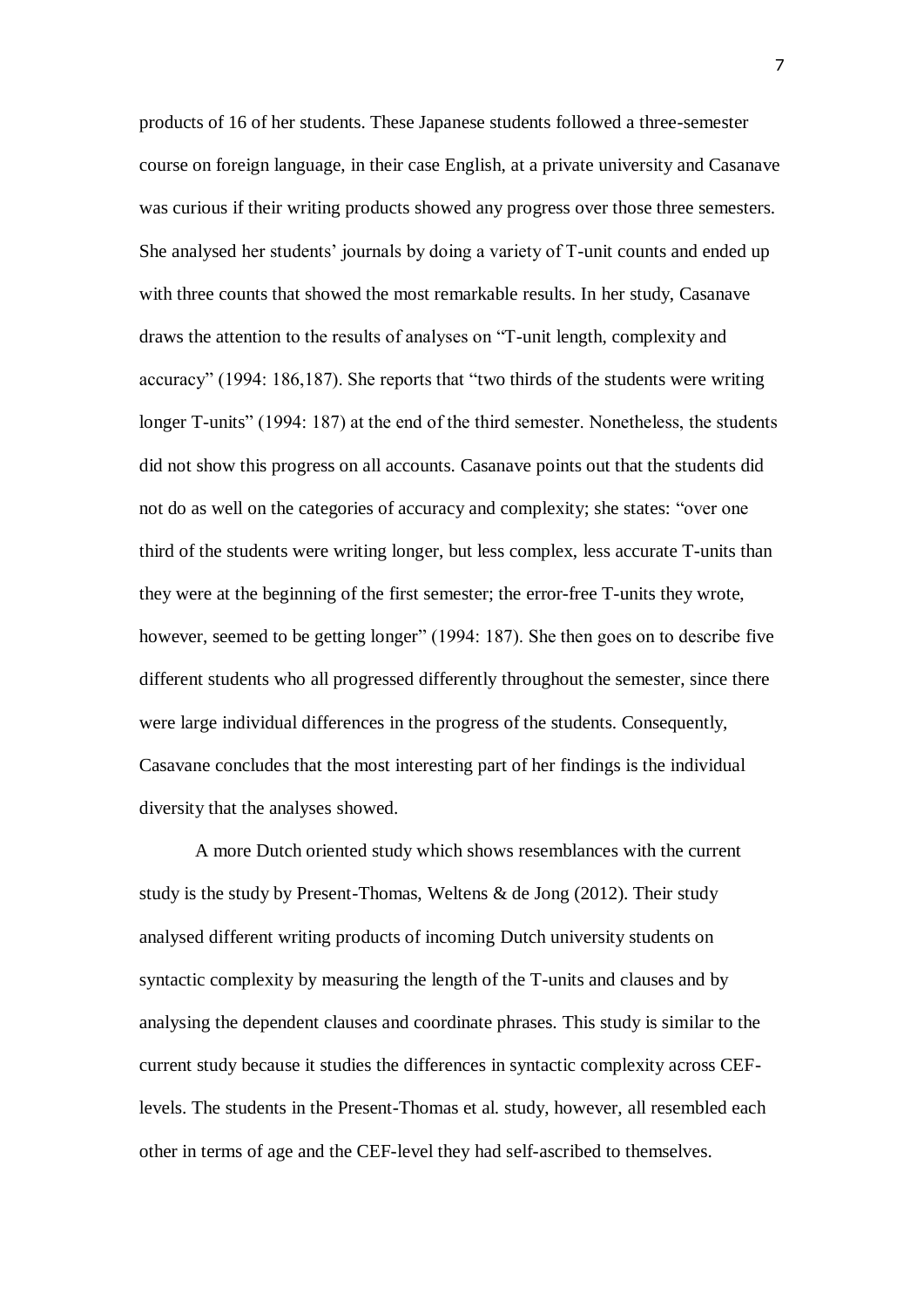Nonetheless, since the current study assumes that year 1 pupils are at a lower CEFlevel than the year 4 pupils it is interesting to look at the results of Present-Thomas et al.. Their study finds that the general complexity and the sub-clausal complexity found in the writing products of the students increases from one CEF-level to the next. This seems to indicate that students use more complex sentences and longer clauses when they get more proficient in the L2, which is, as pointed out earlier, what Newkirk (2003) also found in L1 learners.

#### **2.2.2 Lexical Progression in L2 writing**

On lexical progression in L2 writing little research is available. Nevertheless, a longitudinal case study by Li and Schmitt (2009) reported on a case study of the acquisition of lexical phrases by one L2 student. Li analysed the writing products of this one student throughout one year and specifically looked at the use of lexical phrases and the student's progress on those lexical phrases. Li found that "there was considerable variation among the assignments and it is difficult to discern any clear pattern of improvement in the diversity of lexical phrase use over the year." (2009: 91). Furthermore, Li showed that the lexical phrase variety in the student's writing products "varied in range between 13.3 and 18.7" (2009: 91). Although most previous studies are valid and pioneering studies in their own right, larger-scale studies are needed to shed more light on the phenomenon of second language writing, progressing much along the lines of the work done by Present-Thomas et al..

### **2.3 Language learning pedagogies**

In the last decades pedagogies employed in the teaching of a foreign language have shifted from an audiolingual or oral-situational method to a method known as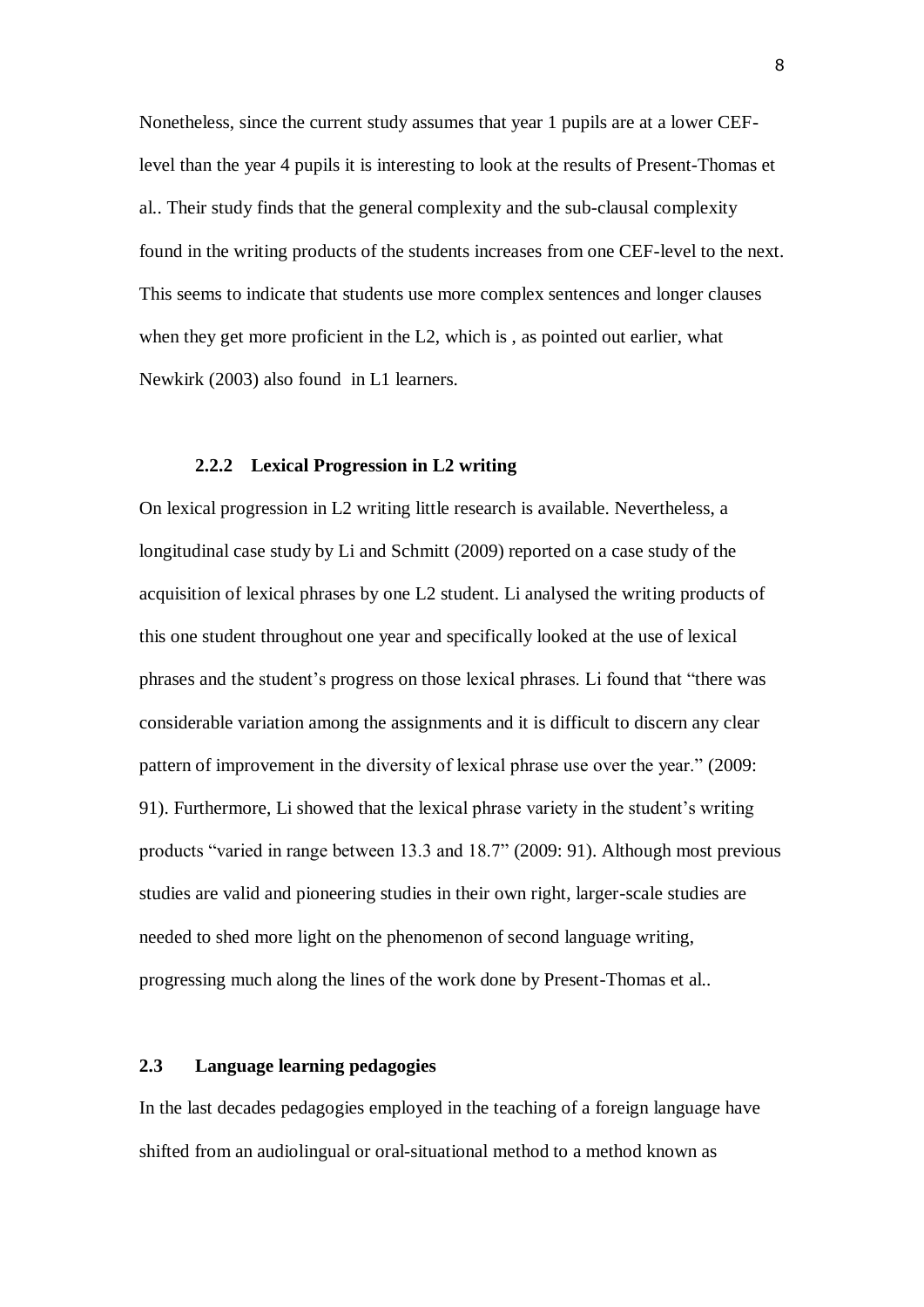communicative language teaching (CLT). Whereas the audiolingual or oral-situational method used to focus on the correctness of the used language, CLT nowadays focuses on the use of the language itself. The most important goal of CLT is that L2 learners can communicate the best they can in L2 situations (Ellis, 2003).

An important means of achieving CLT in the language classroom is by providing the learners with tasks that are based on real-life situations. Task-based learning and CLT assumes that "learners do not first acquire language as a structural system and then learn how to use this system in communication but rather actually discover the system itself in the process of learning how to communicate." (Ellis, 2003: 28). This is achieved by making the task as life-like and as meaningful as possible, to prepare students for their later lives when they may have to communicate in their L2 in those real-life situations.

#### **2.3.1 Task repetition and time pressure**

The increase of task-based language learning in classrooms has resulted in an increase of research on task-based L2 writing. So far, research on task-based L2 writing has tended to focus on task complexity rather than other aspects (Ong & Jun Zhang, 2010; Kuiken & Vedder, 2008). However, this focus solely based on the complexity of tasks seems to be only reserved for L2 writing, since research on L2 speaking focuses more on other areas such as the effects of task-repetition and time pressure on fluency and complexity. There is, for instance, a method to study the effects of task repetition (the 4/3/2 task), but so far this method has only been applied to study oral fluency (De Jong, 2012; De Jong & Perfetti, 2011; Nation, 1989). The 4/3/2 task is a task designed to investigate oral fluency. The task combines repetition and time pressure, since the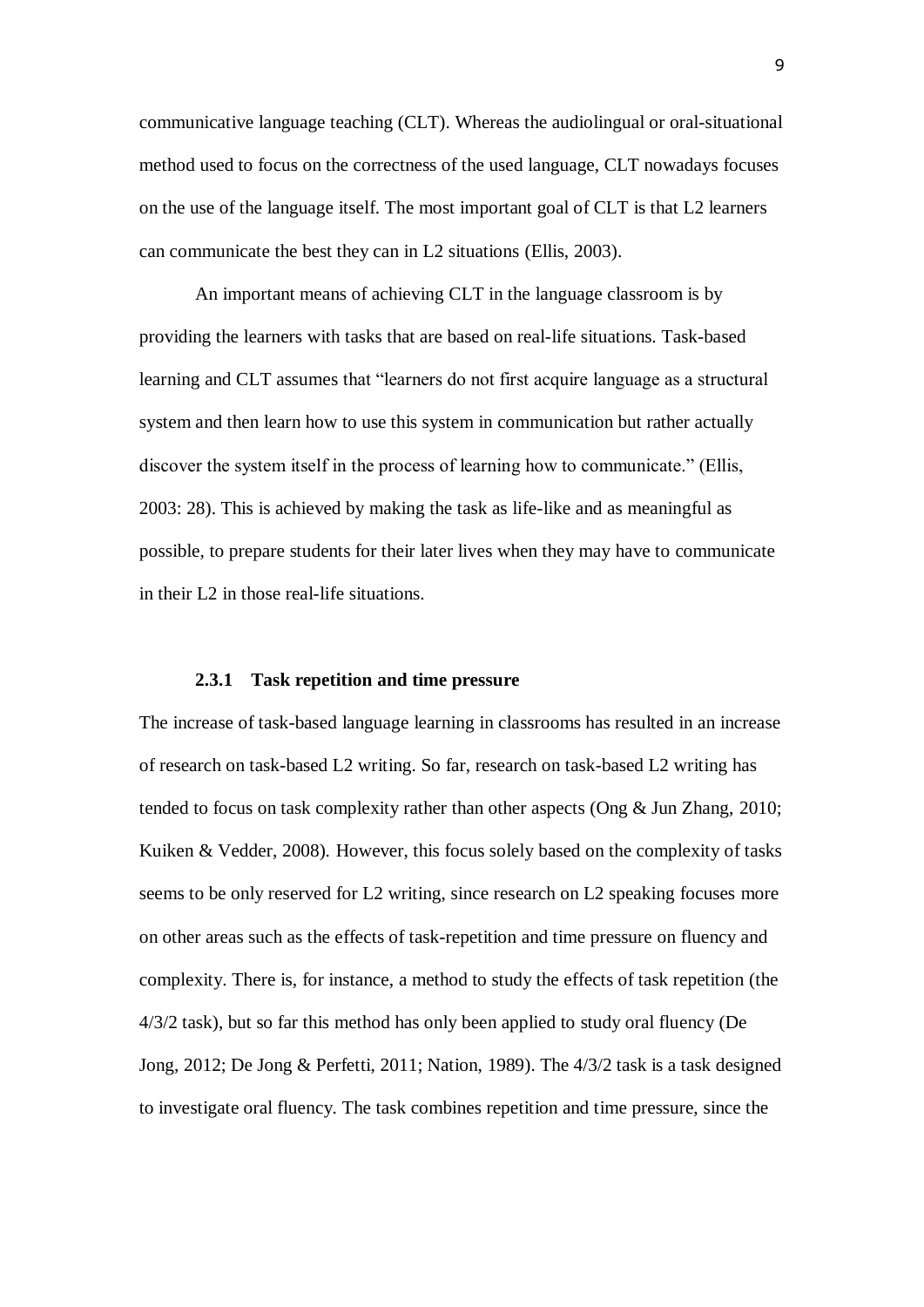speakers are asked to talk about a topic for 4 minutes, which they will have to repeat twice, but they will get one minute less each time.

De Jong & Perfetti's study (2011) focused purely on the task repetition aspect of the 4/3/2 task and its effect on fluency. The study compared students who repeated the same speech in several 4/3/2 tasks to students who spoke of a different subject each time. It was found that repetition affected fluency positively, such as longer fluent runs and decreasing pause length.

De Jong's latest study (2012) also looked into the effects of time pressure on oral fluency, since the decrease of time in the 4/3/2 task also leads to time pressure. The method for this study consisted of a comparison between students who repeated their speech three times with decreasing time each time and students who repeated their speech three times with a constant time each time. This study found that more time pressure resulted in more fluent deliveries compared to the students on whom no time pressure was imposed when they repeated their speech. This time the study also analysed if there were effects on grammatical complexity. De Jong found that neither time pressure nor repetition resulted in improvement in complexity, however the students did seem to maintain their level of complexity throughout their speech deliveries.

An earlier study by Nation (1989) on the effects of the 4/3/2 task on oral fluency did find an increase in complexity. Nation did no comparison, but simply analysed the recorded speeches of six advanced adults who performed the 4/3/2 task. Nation found that the 4/3/2 task not only had an effect on fluency and accuracy, the participants also used more complex sentences when they had less time to convey their message.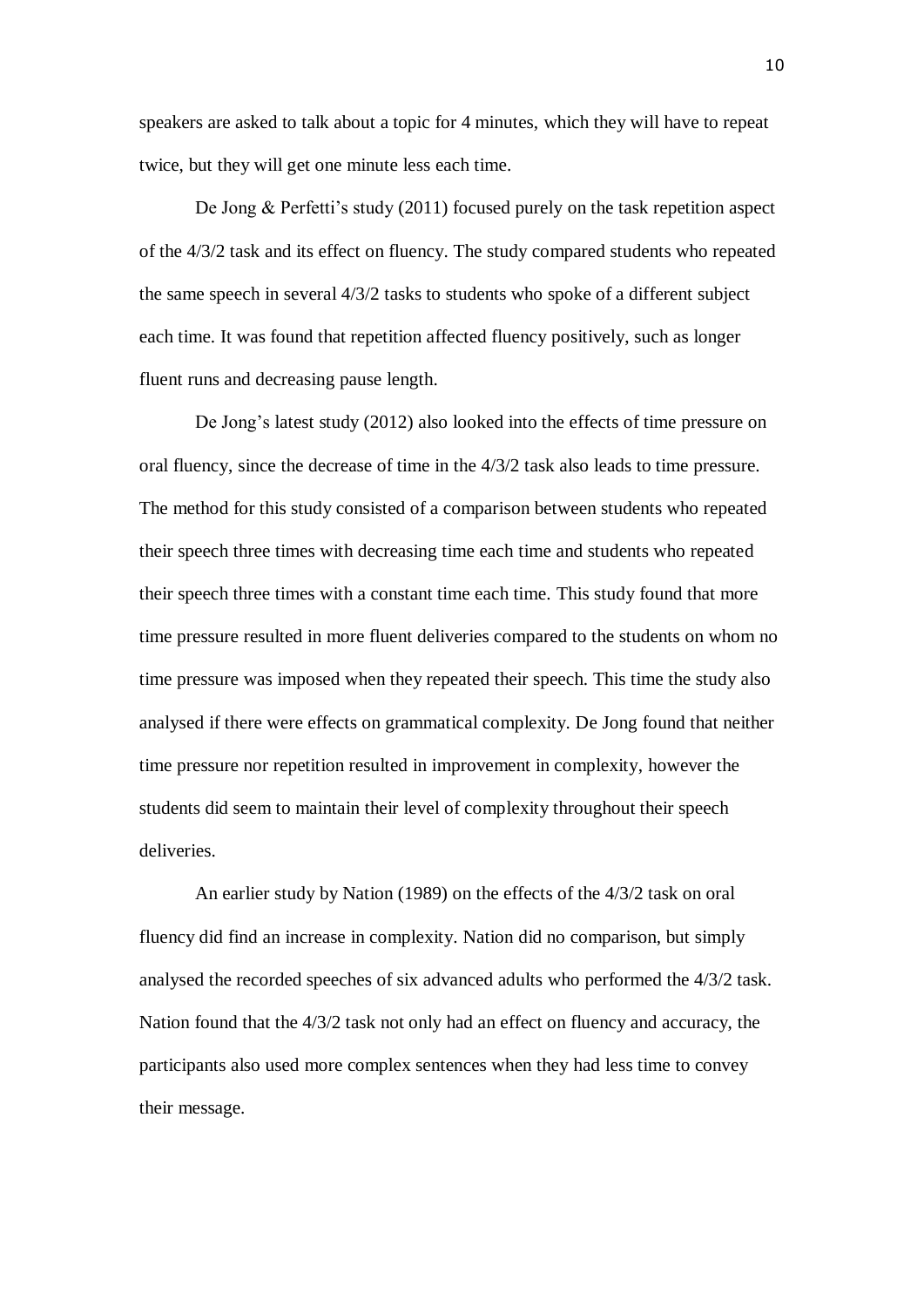#### **2.4 Predictions**

After the discussion of the studies in this theoretical framework, a prediction can be made regarding the possible outcomes of the research questions. Based on the studies by Casanave (1994) and Present-Thomas et al. (2012) the current study is expected to find improvement of grammatical complexity throughout the years. However, a large degree of individual diversity can also be expected (Casanave, 1994; Li & Schmidt 2009; Sanderson, 2012). The effect of repetition and time pressure on the pupils' writing products is more difficult to anticipate since the discussed studies who focused on grammatical complexity (De Jong, 2012; Nation, 1989) differ in their findings. Based on the findings of De Jong (2012) no improvement but at least a maintenance of grammatical complexity is expected. However, based on the study by Nationan an increase in complexity is expected.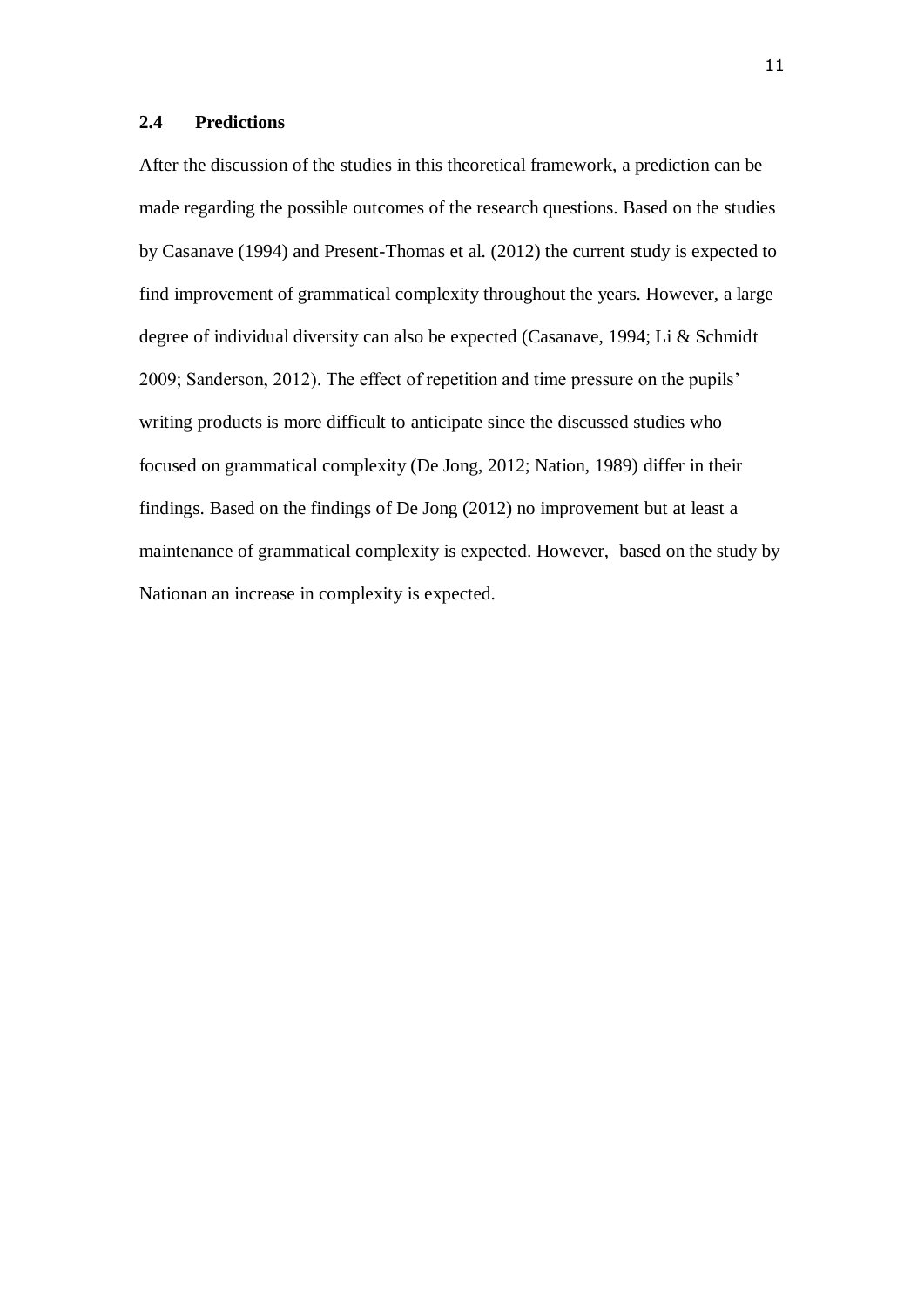#### **3. Method**

#### **3.1 Participants**

In order to answer this paper's research questions, four groups of participants were tested, divided over the 4 academic years of VMBO-t. Each group consisted of at least 18 and at most 24 Dutch pupils who had had eight months of schooling in the year they were tested. All participants were enrolled in the same secondary school: RSG 't Rijks located in rural Bergen op Zoom, The Netherlands. Furthermore, each academic year was an existing class at the school. A cross-sectional design was chosen because of time limitations. The classes and, therefore, the subjects were randomly selected.

There were 18 first-year pupils, half which were girls and the other half were boys. The second year counted 24 pupils; 11 girls and 13 boys. In the third year 24 pupils were counted of which 8 were girls and 16 were boys. Finally, there were 7 boys and 13 girls of a total 20 fourth-year pupils. The classes had two teachers in total, one taught the first and second years and the other the third and fourth years (see Table 1).

|               | <b>First year</b> | <b>Second year</b> | Third year | <b>Fourth</b> year |
|---------------|-------------------|--------------------|------------|--------------------|
| ${\bf N}$ $=$ |                   |                    |            | ∠∪                 |

Table 1: The number of pupils tested per year

#### **3.2 Materials and Procedure**

To determine whether pupils improved on their second language writing throughout their school careers it was decided that the best method to adopt for this investigation was to let pupils produce a short free writing product and subsequently analyse those products on grammaticality and lexical diversity. A task regarding the personal life of the pupils was chosen to produce a piece of writing. The topic was chosen because of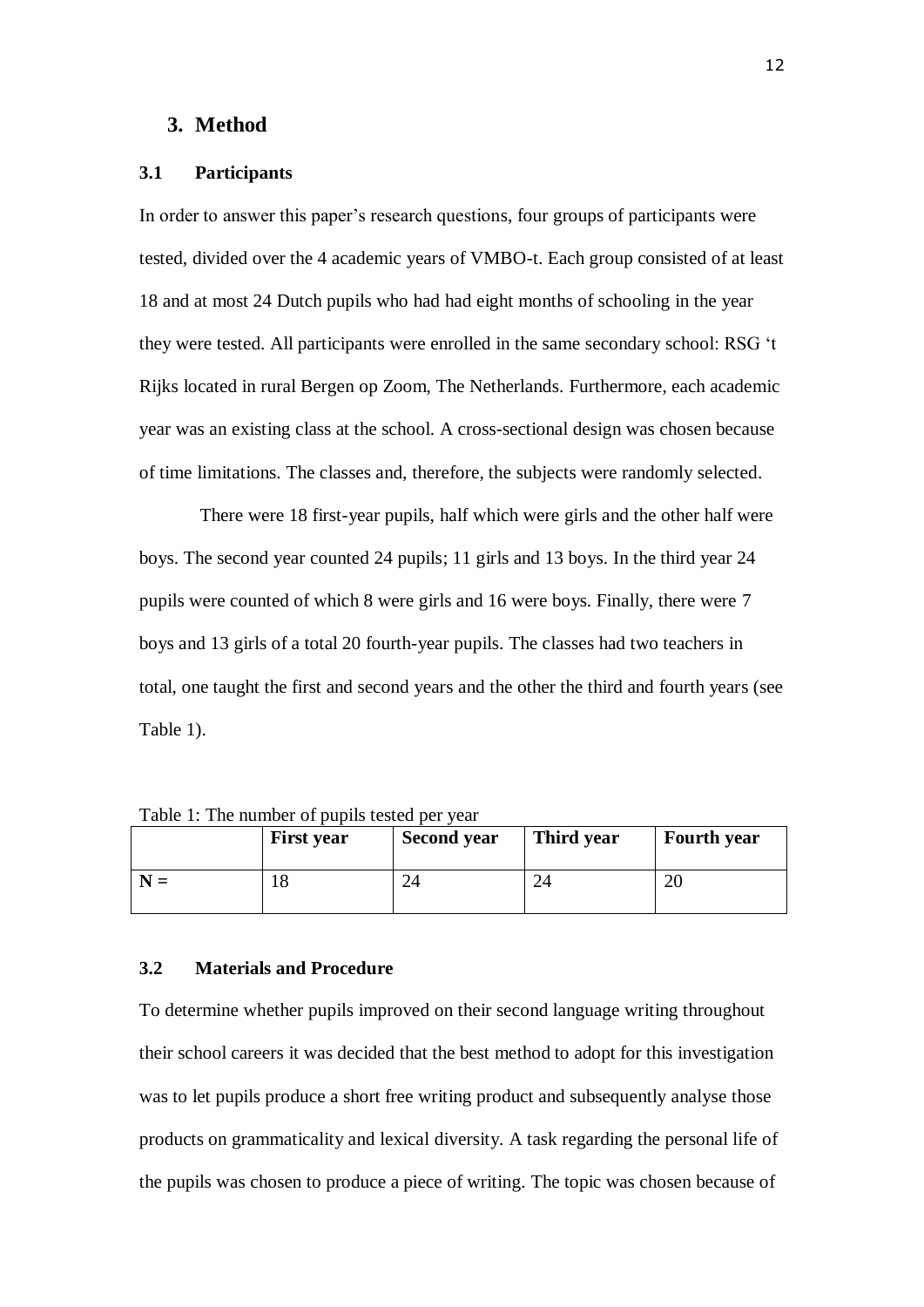the core goals stipulated by the ERK/CEF(R)). As was stated before, VMBO-t pupils are expected to reach an A2/B1 level, which in free writing means being able to write short pieces about topics familiar and well-known to the pupil. The task was taken from an IELTS speaking test. Specifically, it was taken from the IELTS speaking test part 2/number 3. The task, as given to the pupils, is given below (also for examples of the pupils' writing products see the Appendix).

#### **WRITING EXERCISE**

Describe:

>Someone in your family that you really admire.

>What relation this person is to you

>What are your first/favourite memories of this person

>How often you see this person

>And say why you really admire this member of your family

Furthermore, the method to study the effects of task repetition and time pressure used by De Jong (2012) was altered and used in order to answer the second research question. To ensure that the method was suitable for writing instead of speaking, the time limit of the task was adjusted. The time limits for the decreasing time condition were set at 8, 6 and 4 minutes, respectively. This means a reduction of 25% each time and this was chosen deliberately since De Jong (2012) used the same reduction percentage. The time limit for the constant condition was changed to six minutes, since this seemed to be a reasonable time to finish the above-mentioned task (for more details on the two conditions see below).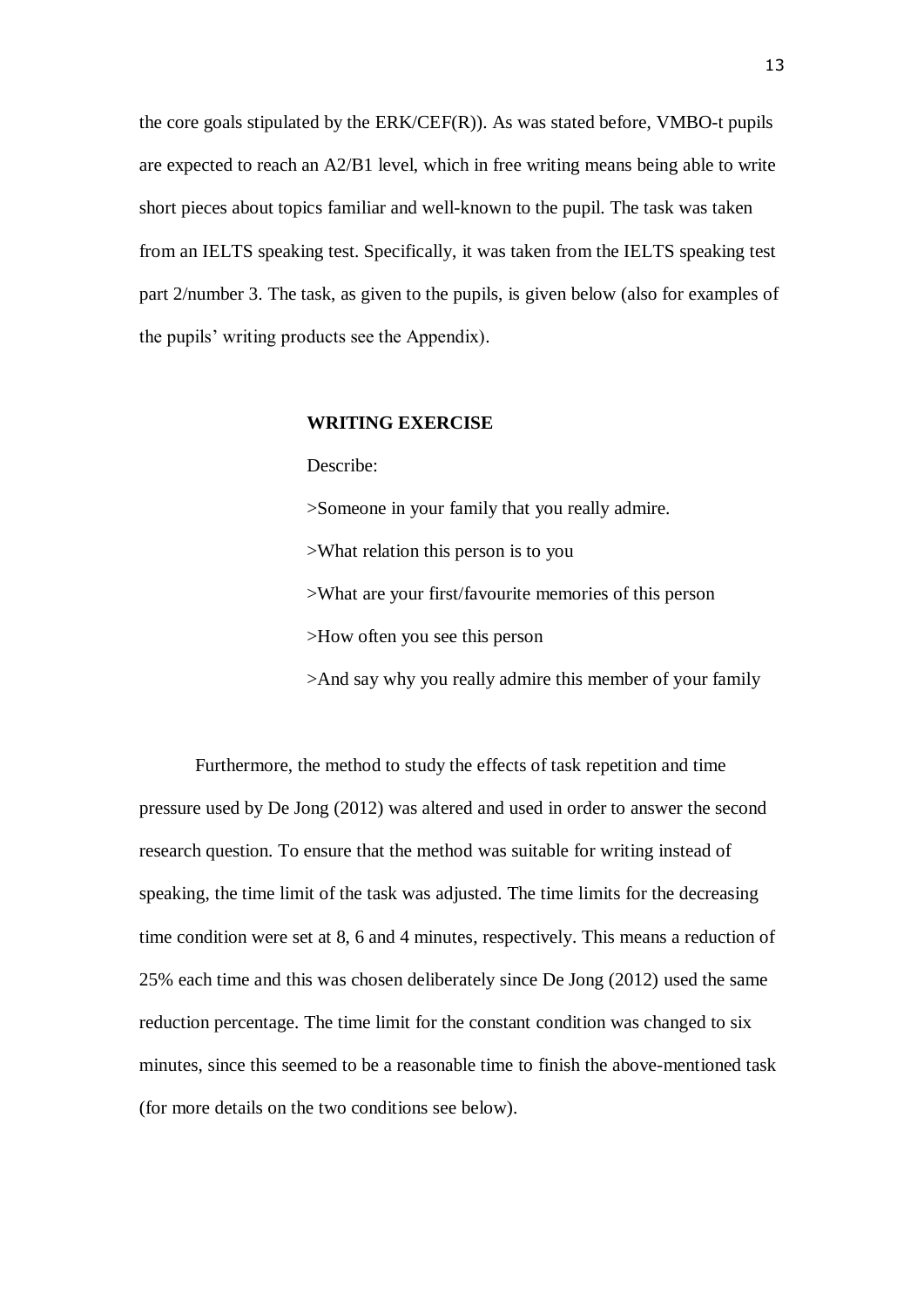At the start of the lesson, the pupils were given an instruction in order to prepare them for the task. First, the pupils were asked to write their names on three separate pieces of paper which were numbered for the repetition task and which were on their tables when they arrived in the classroom. Then, the pupils were randomly assigned to two groups; group one was the decreasing time group and group 2 was the constant time group (for numbers of pupils per group see Table 2 below). As a next step, the pupils were told about the upcoming task. Particularly, they were told that they had to write a piece of text three times and they were informed about the time limit that they would get each time. Additionally, they were asked to keep writing until their time was up and it was explained that their writing products would later be analysed, but it was clarified that their writing products would not be graded or be judged on right or wrong so as to reduce anxiety. Subsequently, they were handed the actual task. First, they were given the time to read the task themselves. Then, any uncertainties and questions about the task were cleared up by discussing them in class. Lastly, since it proved difficult for the first group of pupils tested (year 3) to keep writing until the time was up, they, and also the consecutive groups, were more elaborately instructed on what they could write about. After the instructions the pupils were asked to start the task. They were timed by two different alarms, one for each group and students knew when to stop upon the signal. In between the three tasks the pupils were given a break of 5 minutes. These 5 minutes were filled with a game of 'Who Am I' in English. This was done in an effort to keep pupils communicating in English, but with less pressure to ensure that they could unwind from the task. On completion of the task the products were collected in order to analyse them. Furthermore, the subjects were not allowed to use tools to help them, such as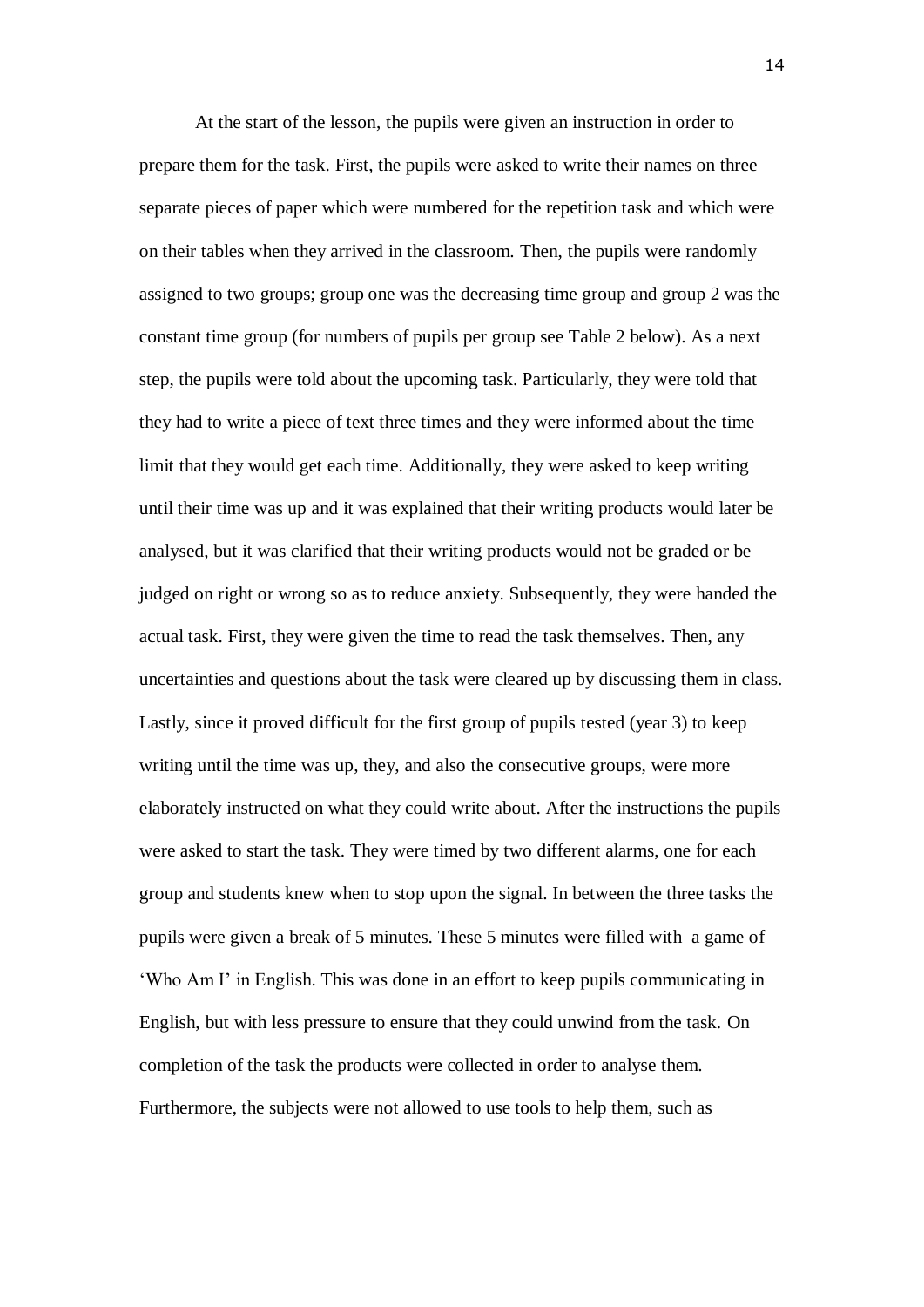dictionaries or textbooks, to ensure that all products purely represented their knowledge of the L2.

|                        | <b>First year</b> | <b>Second year</b> | Third year | <b>Fourth year</b> |
|------------------------|-------------------|--------------------|------------|--------------------|
| <b>Total of pupils</b> | 18                | 24                 | 24         | 20                 |
| Group $1/N =$          |                   | 12                 | 14         |                    |
| <b>Decreasing Time</b> |                   |                    |            |                    |
| Group $2/N =$          |                   | 12                 | 10         |                    |
| <b>Constant Time</b>   |                   |                    |            |                    |

Table 2: Number of pupils per condition per year

#### **3.3 Data analysis**

On basis of the research questions it was decided to analyse the pupils' writing products on a grammatical and lexical level. To date various methods have been developed and introduced to measure L2 writing (Polio; 1997). Previous studies close to this study in aims and design (Casanave, 1994; Present-Thomas, 2012) have measured syntactical complexity in L2 writing using T-units. A T-unit is defined "as an independent clause and all its dependent clauses" (Polio, 1997:138 ). An example is the difference between 'I don't see my mother often. She works a lot.' (two T-units) and 'I don't see my mother often, because she works a lot.' (one T-unit). The last sentence is an example of a more complex sentence because of the subordination. Following this trend and the conclusion of Polio in her comparison between different measures of linguistic accuracy it was decided to analyse the syntactical complexity of the products using T-units. These T-units and other measures of syntactical complexity were calculated automatically by means of the L2 Syntactic Complexity Analyzer (L2SCA; Lu, 2010). This program calculates different measures for syntactic complexity and a few such measures were chosen for the current study.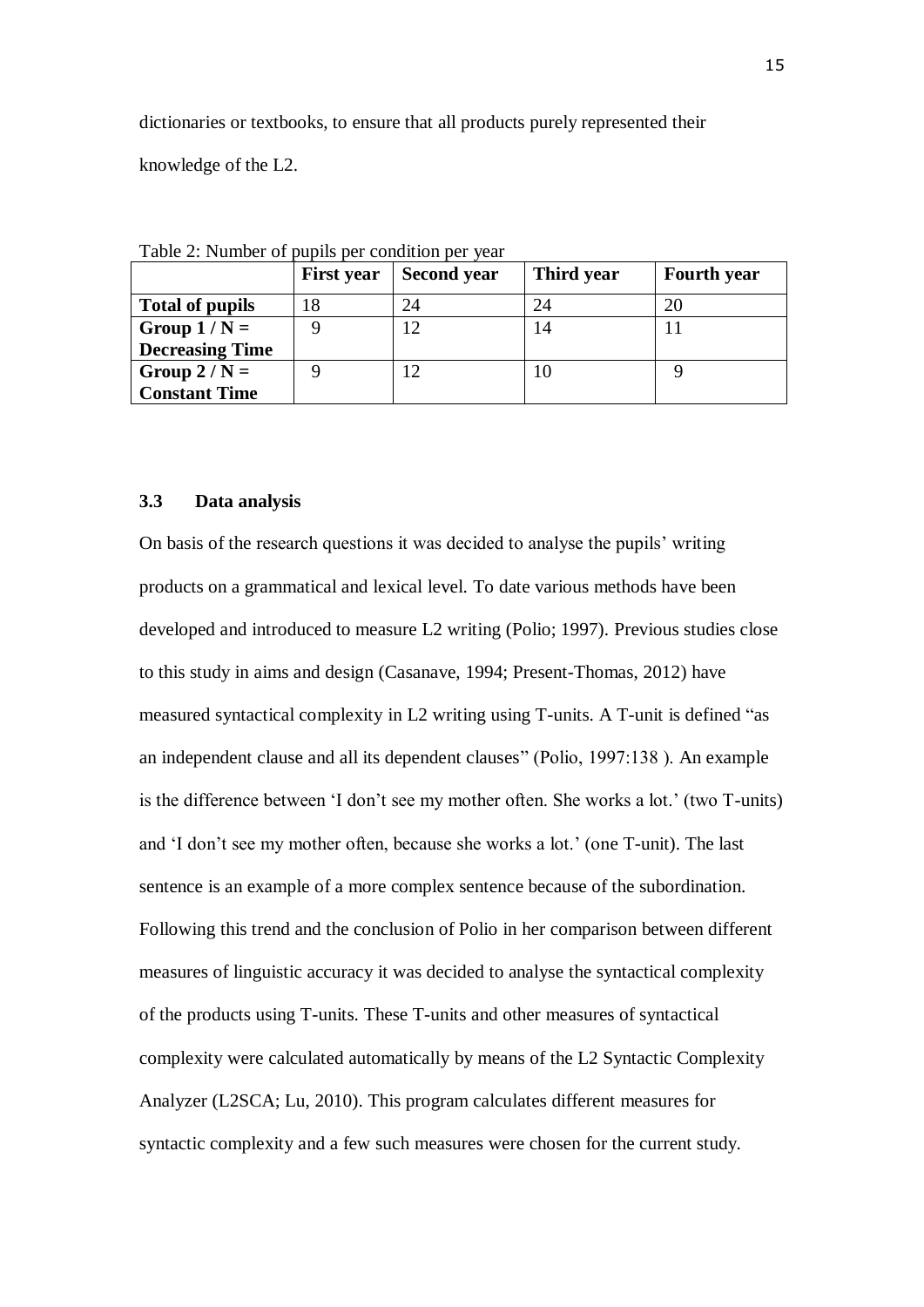Following Present-Thomas (2012), four measures of syntactical complexity were chosen to ensure that, apart from analysing the length of the T-units, the strategies to accomplish a longer T-unit were also analysed. The chosen measures were decided to be:

- mean length of T-unit (MLT)
- mean length of clause (MLC)
- coordinate phrases per T-unit (CP/T)
- T-unit complexity ratio (C/T).

The first two measures, MLT and MLC, were chosen to represent the mean length of and complexity of the pupils' writing products. The last two measures were chosen to measure if the pupils used a certain strategy such as coordination (CP/T) or subordination (C/T) to create syntactically more complex sentences.

Furthermore, it was decided to analyse the lexical variety using Type Token Ratio (TTR). This analysing method can be used to show the lexical diversity of written products. A TTR analysis based on lexical variety is achieved by comparing the number of different words (number of types) to the total number of words (number of tokens). This ratio between the number of types and number of tokens then shows how many different words the pupils use and this analysis is therefore a good way to examine lexical diversity. Apart from these measures, it was also decided to look at the total number of words per writing product, as a lexical measure and as a measure closest to a fluency measure.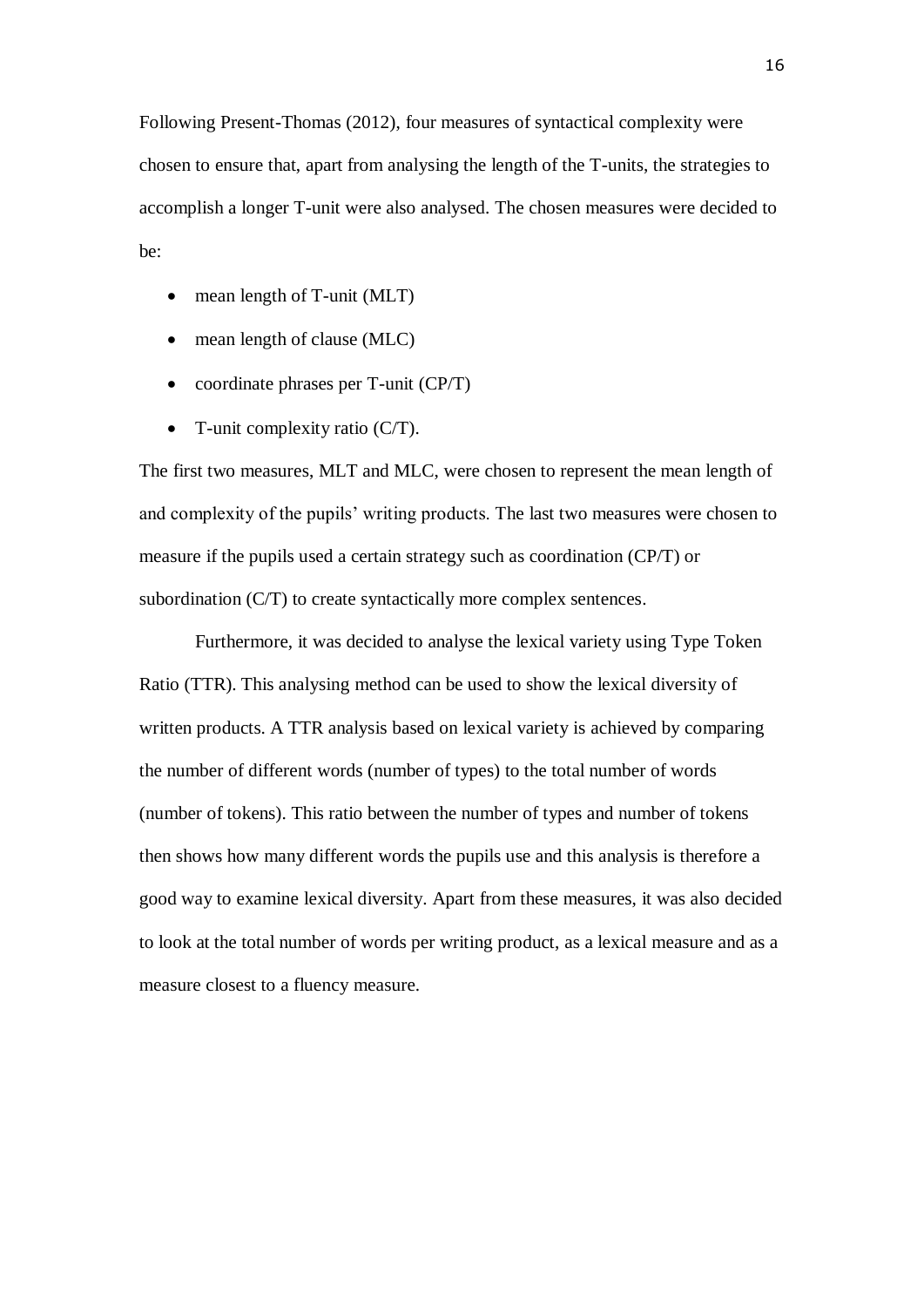#### **4. Results**

As was stated in the method section, it was decided to analyse the writing products on six different measures. To give a clear overview of the results, the analysis of each measure will be looked at separately. In the following sections, the results will be presented in Table format for the measures: *Total Number of Words (TW)*, *Mean Length of T-Unit (MLT)*, *Mean Length of Clause (MLC)*, *T-Unit Complexity Ratio (C/T)*, *Coordinate Phrases per T-unit (CP/T)* and *Type-token Ratio (TTR)*.

Each section will be divided in 4 different comparisons. First, the mean scores will be compared and possible tendencies and patterns will be discussed. The scores will later be discussed by means of their statistical significance in the three sections that follow. Second, a comparison between years will be made. ANOVA tests of variance were used for these comparisons. Next, a comparison between the writing products will be made to study the effect of repetition. In other words, comparisons from writing product 1 to 2 and from 2 to 3. For these comparisons the scores were analysed by means of paired-samples t-tests. Lastly, a comparison between the two conditions, on the basis of paired-samples t-tests, will be made to study the effect of time-pressure.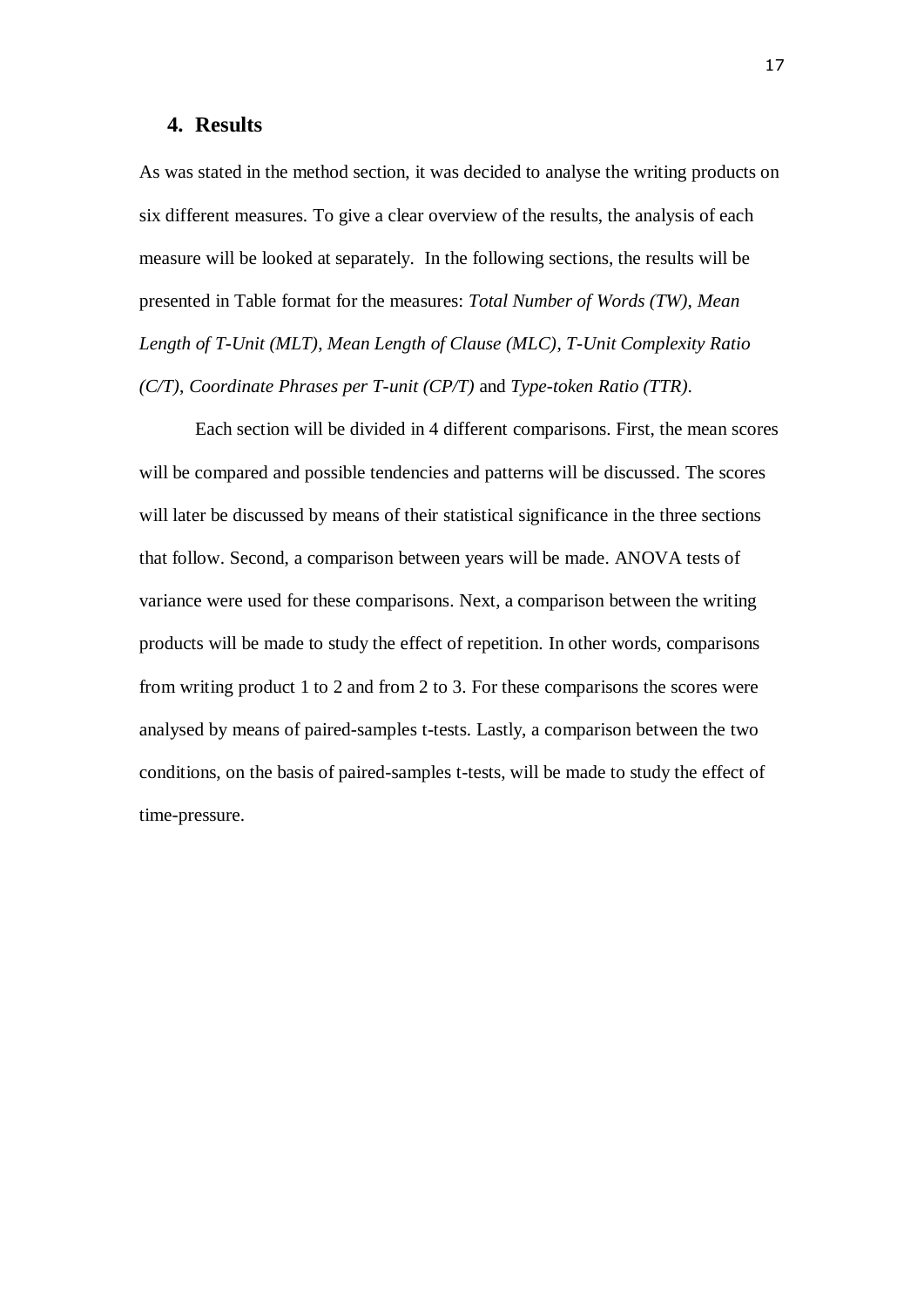#### **4.1 Total number of words**

#### *Mean scores*

Table 3 shows the mean scores and standard deviations of the pupils' writing products concerning their total number of words.

Table 3: mean scores and standard deviations for *Total Number of Words* per year, per writing product and split out per condition

|                          | TW1            | TW <sub>2</sub> | TW3            |
|--------------------------|----------------|-----------------|----------------|
| Year $1$ – decreasing    | 62.78 (28.84)  | 67.78 (25.30)   | 59.78 (19.18)  |
| $(n=9)$                  |                |                 |                |
| Year 1 – constant        | 56.89 (23.41)  | 73.44 (25.75)   | 68.33 (22.24)  |
| $(n=9)$                  |                |                 |                |
| Year $2$ – decreasing    | 89.33 (39.33)  | 89.17 (25.25)   | 79.58 (15.31)  |
| $(n=12)$                 |                |                 |                |
| <b>Year 2 – constant</b> | 59.83 (13.74)  | 70.25 (24.34)   | 63.67 (27.85)  |
| $(n=12)$                 |                |                 |                |
| Year $3$ – decreasing    | 65.86 (18.46)  | 67.43 (21.90)   | 65.86 (13.73)  |
| $(n=14)$                 |                |                 |                |
| Year 3 – constant        | 45.10 (14.72)  | 66.00 (20.22)   | 66.50 (20.63)  |
| $(n=10)$                 |                |                 |                |
| Year $4$ – decreasing    | 118.73 (39.23) | 121.09 (34.25)  | 99.09 (24.67)  |
| $(n=11)$                 |                |                 |                |
| Year 4 – constant        | 86.78 (18.07)  | 106.22(24.03)   | 104.22 (27.71) |
| $(n=9)$                  |                |                 |                |

As can be seen from the Table (above), the pupils seem to improve their TW throughout the years, although year 3 is an exception since the pupils in that year score lower overall than year 2 and in some cases even lower than year 1.

Furthermore, as is shown in Table 3, the third writing product appears to result in a lower score on TW, apart from the year 3 pupils in the constant time group who score slightly better. It is interesting to note the increase in TW or, for year 2, the same number of TW between writing product 1 and writing product 2. Although the time decreased 2 minutes the students are still able to write more words or the same number of words.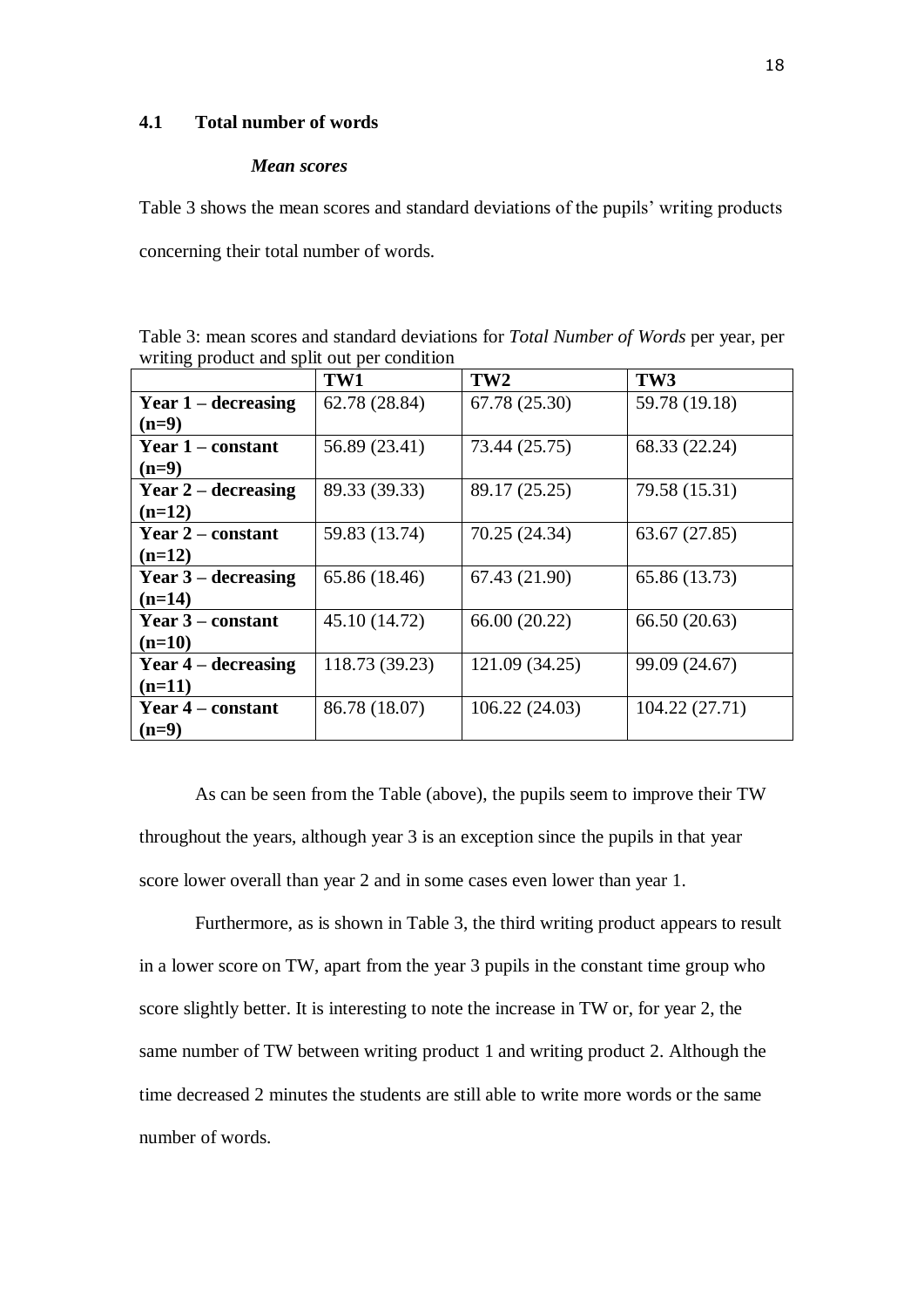Moreover, it can be seen from the data in Table 3 that it might be that having more time to write has a positive effect on the TW. This can be seen in the differences between the decreasing time group and the TW score of its first product (8 minutes) and the TW score of the first product of the constant time group (6 minutes) and in the differences between the constant time pupils and the TW score of their third product (6 minutes) and the TW score of the third product of the decreasing time group (only 4 minutes).

#### *Comparison between years*

Table 4 presents the significance scores of the differences between the 4 years concerning the total number of words pupils produced.

|          |              | TW                                |                                 |                                 |  |  |
|----------|--------------|-----------------------------------|---------------------------------|---------------------------------|--|--|
|          |              | <b>Writing product</b>            | <b>Writing product</b>          | <b>Writing product</b><br>3     |  |  |
|          | <b>ANOVA</b> | $f(3, 82) = 11.678$ ,<br>p < .001 | $f(3,82) = 14.770,$<br>p < .000 | $f(3,82) = 12.953,$<br>p < .000 |  |  |
| Year 1   | Year 2       | $p = .357$                        | $p = .665$                      | $p = .678$                      |  |  |
| Compared | Year 3       | $p = .991$                        | $p = .965$                      | $p = .990$                      |  |  |
| to:      | Year 4       | p < .000                          | p < .000                        | p < .000                        |  |  |
| Year 2   | Year 1       | $p = .357$                        | $p = .665$                      | $p = .678$                      |  |  |
| Compared | Year 3       | $p = .162$                        | $p = .308$                      | $p = .816$                      |  |  |
| to:      | Year 4       | p < .005                          | p < .000                        | p < .000                        |  |  |
| Year 3   | Year 1       | $p = .991$                        | $p = .965$                      | $p = .990$                      |  |  |
| Compared | Year 2       | $p = .162$                        | $p = .308$                      | $p = .816$                      |  |  |
| to:      | Year 4       | p < .000                          | p < .000                        | p < .000                        |  |  |
| Year 4   | Year 1       | p < .000                          | p < .000                        | p < .000                        |  |  |
| Compared | Year 2       | p < .005                          | p < .000                        | p < .000                        |  |  |
| to:      | Year 3       | p < .000                          | p < .000                        | p < .000                        |  |  |

Table 4: Significance of difference in TW scores between the 4 years, per writing product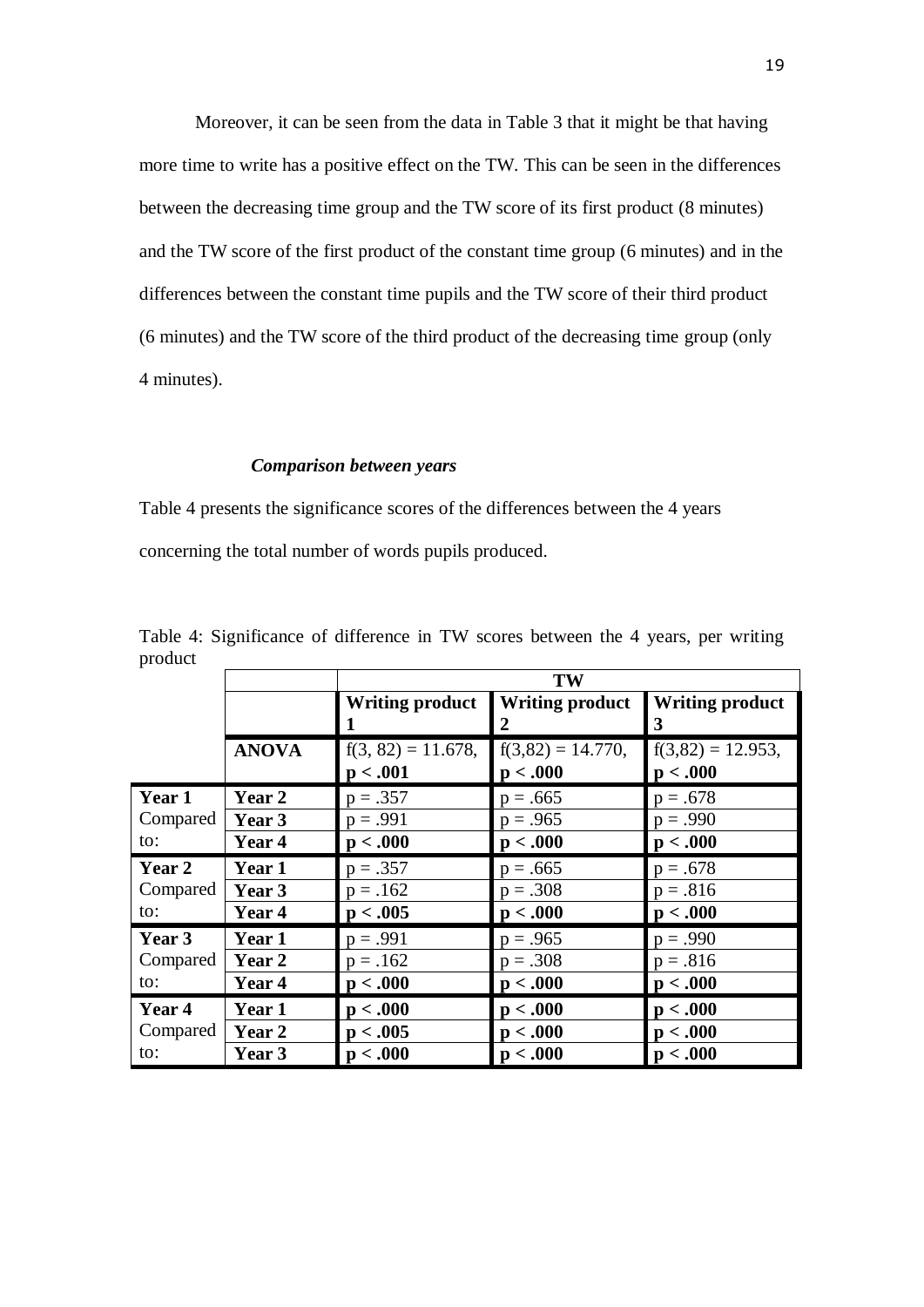It is apparent from this table that year 4 clearly outperforms all other years in all writing products concerning their total number of words. All other years do not significantly differ from each other.

#### *Comparison between the three writing products*

Table 5 provides the significance scores of the correlations and differences between the first and second writing product, and between the second and third writing product concerning the total number of words.

|                   | <b>TW</b>                        |                     |                       |                      |  |
|-------------------|----------------------------------|---------------------|-----------------------|----------------------|--|
|                   | <b>Product 1 &amp; Product 2</b> |                     | Product 2 & Product 3 |                      |  |
|                   | <b>Correlation</b>               | <b>Difference</b>   | <b>Correlation</b>    | <b>Difference</b>    |  |
| Year $1(n=9)$     | $r = 791*$                       | $t(8) = -.842$ NS   | $r = 0.0673*$         | $t(8) = 1.956$ NS    |  |
| <b>Decreasing</b> |                                  |                     |                       |                      |  |
| Year $1(n=9)$     | $r = 804$ ****                   | $t(8) = -3.196*$    | $r = .674*$           | $t(8) = 780$ NS      |  |
| <b>Constant</b>   |                                  |                     |                       |                      |  |
| Year 2 $(n=12)$   | $r = .934*****$                  | $t(11) = 032$ NS    | $r = 904*****$        | $t(11) = 2.525*$     |  |
| <b>Decreasing</b> |                                  |                     |                       |                      |  |
| Year 2 $(n=12)$   | $r = .627*$                      | $t(11) = -1.897$ NS | $r = 845***$          | $t(11) = 1.528$ NS   |  |
| <b>Constant</b>   |                                  |                     |                       |                      |  |
| Year $3(n=14)$    | $r = 850***$                     | $t(13) = -.509$ NS  | $r = 827***$          | $t(13) = 450$ NS     |  |
| <b>Decreasing</b> |                                  |                     |                       |                      |  |
| Year $3(n=10)$    | $r = 762**$                      | $t(9) = -.535***$   | $r = 810***$          | $t(9) = -.126$ NS    |  |
| <b>Constant</b>   |                                  |                     |                       |                      |  |
| Year $4(n=11)$    | $r = 846$ ****                   | $t(10) = -.375$ NS  | $r = 899$ *****       | $t(10) = 4.504$ **** |  |
| <b>Decreasing</b> |                                  |                     |                       |                      |  |
| Year $4(n=9)$     | $r = 434$ NS                     | $t(8) = -.2.542*$   | $r = 965*****$        | $t(8) = .770$ NS     |  |
| <b>Constant</b>   |                                  |                     |                       |                      |  |

Table 5: Significance of correlation and difference between the TW scores of writing product 1 and 2 and between TW scores of writing product 2 and 3.

*\* p < .05, \*\* p < . 01,\*\*\* p < .005, \*\*\*\* p < .001, \*\*\*\*\* p < .000, NS not significant*

As can be seen from Table 5, only a few groups show a significant difference between their writing products. The data in Table 5 do indicate that, apart from once, the writing products in themselves reveal a strong correlation.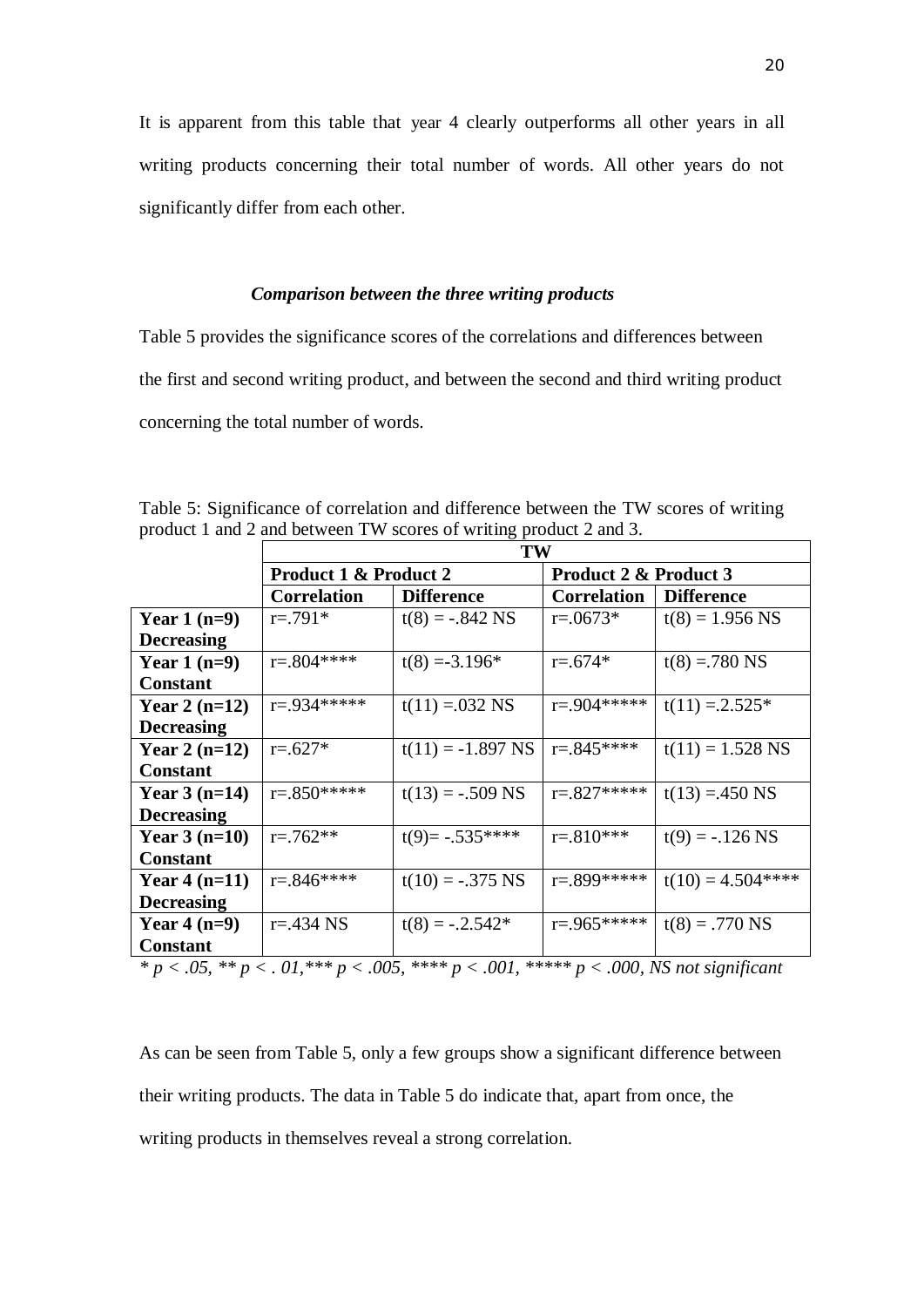Additionally, the data also shows that the constant time pupils in year 1, 3 and 4 have a significant improvement in TW between their first and second writing product. For the decreasing time group the significant difference can be found between writing product 2 and 3, but this is only the case for years 2 and 4. Note that these significant differences mark a decline of the TW. Other differences are not statistically significant.

#### *Comparison between the two conditions*

Table 6 compares the significance scores of the differences between the two conditions concerning the total number of words.

Table 6: Significance of difference between the TW scores of the decreasing time group pupils and the constant time group pupils per year

|                 | TW                       |                                                                                                                                                                |                          |  |  |
|-----------------|--------------------------|----------------------------------------------------------------------------------------------------------------------------------------------------------------|--------------------------|--|--|
|                 | <b>Writing product 1</b> | <b>Writing product 2</b>                                                                                                                                       | <b>Writing product 3</b> |  |  |
| Year $1(n=18)$  | $t(16) = .476$ NS        | $t(16) = -.471$ NS                                                                                                                                             | $t(16) = -.874$ NS       |  |  |
|                 |                          |                                                                                                                                                                |                          |  |  |
| Year 2 $(n=24)$ | $t(13.646) = 2.453*$     | $t(22) = 1.869$ NS                                                                                                                                             | $t(22) = 1.735$ NS       |  |  |
| Year $3(n=24)$  | $t(22) = 2.959**$        | $t(22) = .163$ NS                                                                                                                                              | $t(22) = -.092$ NS       |  |  |
| Year $4(n=20)$  | $t(18) = 2.248*$         | $t(18) = 1.098$ NS                                                                                                                                             | $t(18) = -.438$ NS       |  |  |
|                 |                          | $* \rightarrow 05$ $* \rightarrow 01$ $* \times \rightarrow 005$ $* \times \times \rightarrow 001$ $* \times \times \times \rightarrow 000$ MS not significant |                          |  |  |

*\* p < .05, \*\* p < . 01,\*\*\* p < .005, \*\*\*\* p < .001, \*\*\*\*\* p < .000, NS not significant*

The results, as shown in Table 6, indicate that for the first writing product the decreasing time group pupils score significantly better on total number of words. However, since this significant difference between the two conditions cannot be found in the other writing products it is difficult to draw a clear conclusion.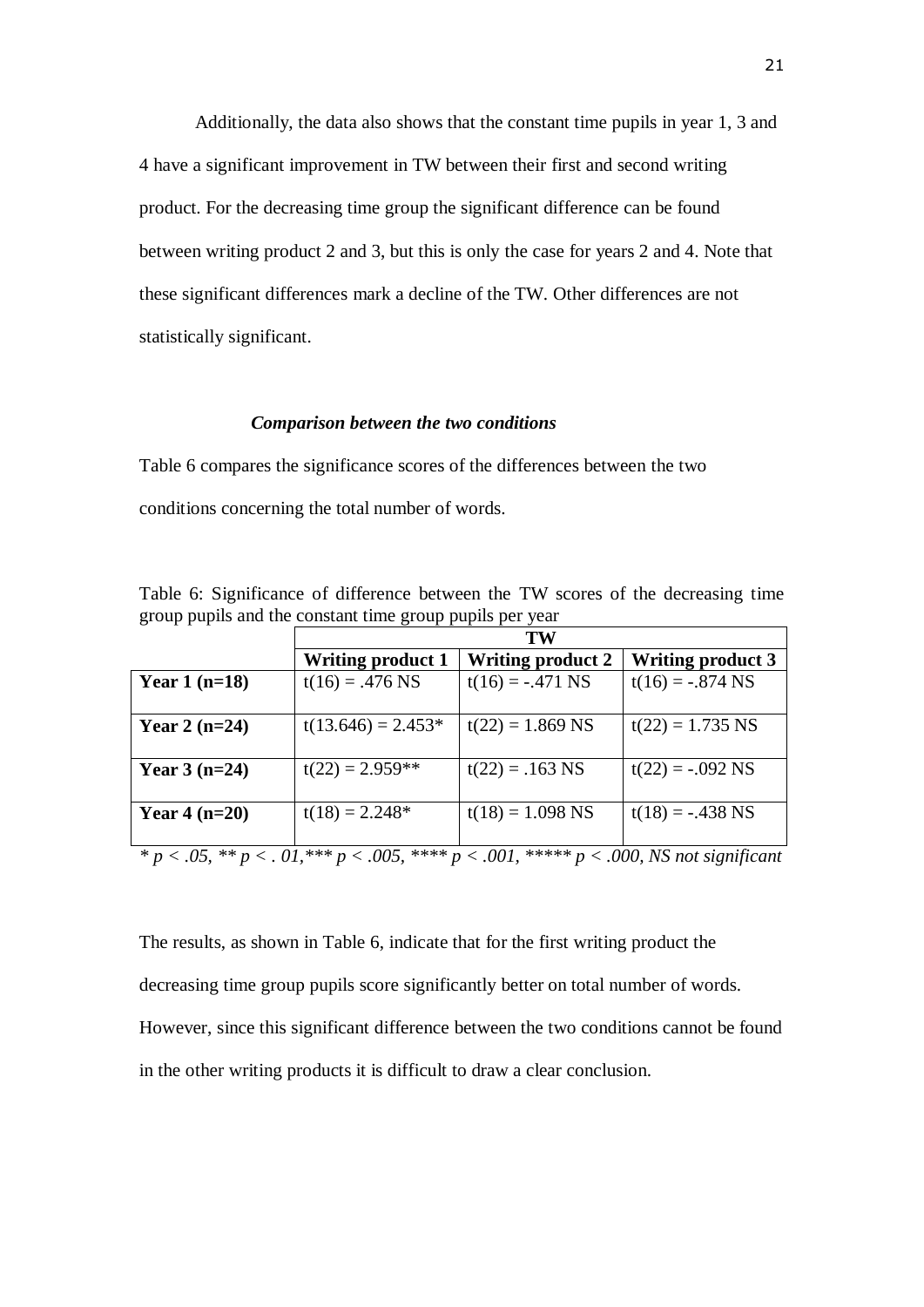#### **4.2 Mean Length of T-unit**

#### *Mean scores*

Table 7 shows the mean scores and standard deviations of the pupils' writing products concerning their mean length of T-unit.

Table 7: mean scores and standard deviations for MLT per year, per writing product and split out per condition

|                          | MLT1             | MLT <sub>2</sub> | MLT3             |
|--------------------------|------------------|------------------|------------------|
| Year $1$ – decreasing    | 6.9078 (2.05454) | 7.1711 (1.90385) | 6.7144 (1.48524) |
| $(n=9)$                  |                  |                  |                  |
| Year 1 – constant        | 6.5667(2.45597)  | 6.6000(1.28433)  | 6.6256 (1.85800) |
| $(n=9)$                  |                  |                  |                  |
| Year $2$ – decreasing    | 7.4592 (1.89262) | 7.4742 (2.35094) | 7.4900 (2.12613) |
| $(n=12)$                 |                  |                  |                  |
| <b>Year 2 – constant</b> | 6.7208 (.75390)  | 6.4183 (1.20559) | 6.5842 (1.77768) |
| $(n=12)$                 |                  |                  |                  |
| Year $3$ – decreasing    | 9.9450 (2.22308) | 9.3600(2.46816)  | 9.3371 (2.68544) |
| $(n=14)$                 |                  |                  |                  |
| Year 3 – constant        | 9.1050 (2.04106) | 9.5330 (2.43287) | 8.5470 (2.63453) |
| $(n=10)$                 |                  |                  |                  |
| Year $4$ – decreasing    | 7.9682 (1.84092) | 8.3618 (1.80462) | 8.9118 (2.60554) |
| $(n=11)$                 |                  |                  |                  |
| Year 4 – constant        | 7.8044 (1.61846) | 8.7078 (2.45009) | 8.2244 (2.11070) |
| $(n=9)$                  |                  |                  |                  |

As can be seen in Table 7, it is difficult to draw conclusions regarding the improvement over years. While it is clear that year 3 and 4 pupils produce longer MLTs than the year 1 and year 2 pupils, it is harder to find other clear differences especially between years 1 and 2. Interestingly, year 3 has the best scores regarding MLT for all their products and for the two conditions, while they score quite low in comparison to the other years with regards to their TW, as was seen before.

Moreover, as is shown in the Table above, the decreasing time group tend to score a higher MLT in all three writing products (apart from the times where the constant time group of year 3 and year 4 produce a higher MLT count in the second product)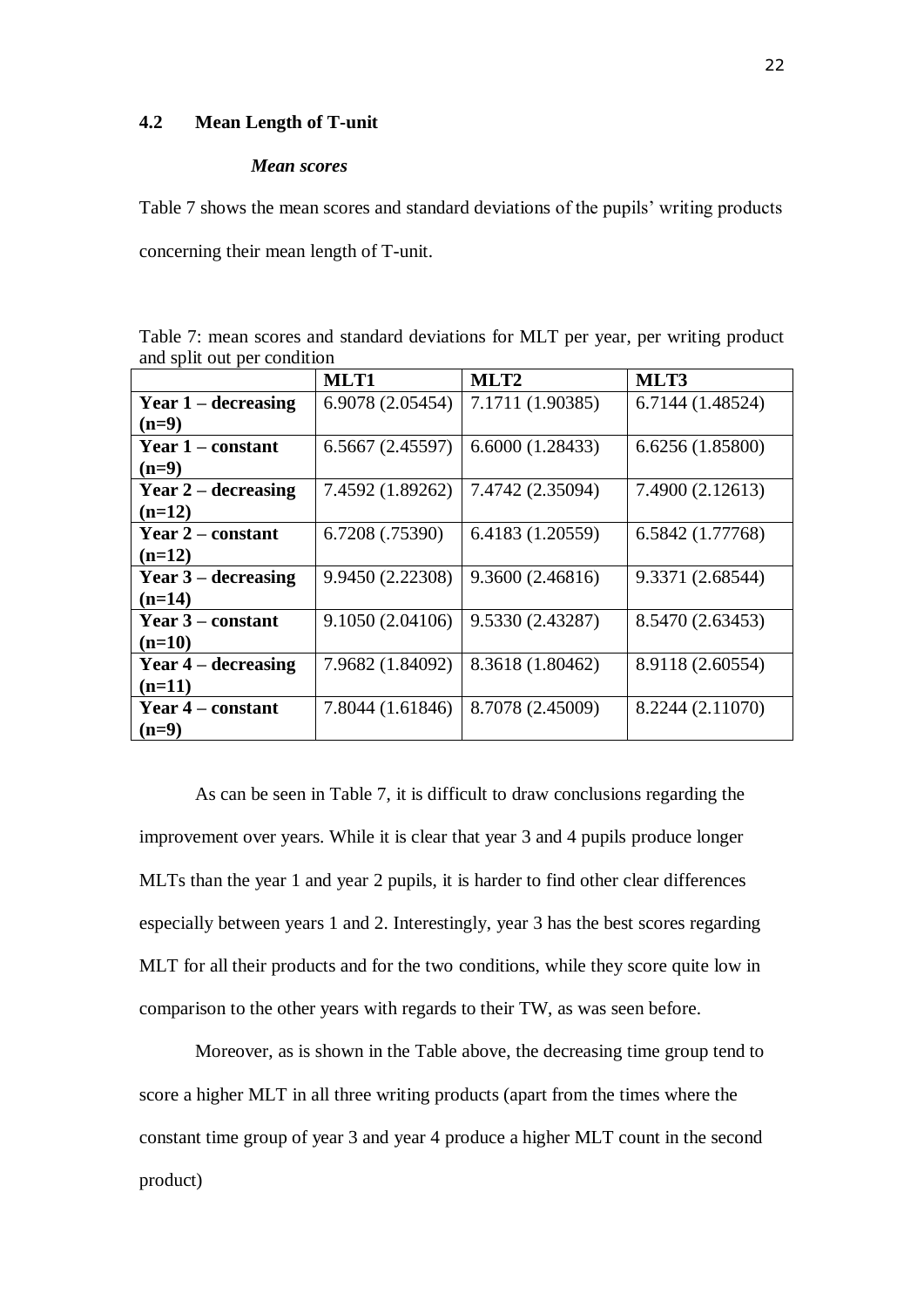#### *Comparison between years*

Table 8 presents the significance scores of the differences between the 4 years

concerning their mean length of T-unit.

|          |              | <b>MLT</b>                        |                                |                                 |  |  |  |
|----------|--------------|-----------------------------------|--------------------------------|---------------------------------|--|--|--|
|          |              | <b>Writing product</b>            | <b>Writing product</b><br>2    | <b>Writing product</b><br>3     |  |  |  |
|          | <b>ANOVA</b> | $F(3, 82) = 10.196$ ,<br>p < .000 | $f(3,82) = 8.304,$<br>p < .000 | $f(3,82) = 5.759$ ,<br>p < .001 |  |  |  |
| Year 1   | Year 2       | $p = .932$                        | $p = 1.000$                    | $p = .951$                      |  |  |  |
| Compared | Year 3       | p < .000                          | p < .001                       | p < .01                         |  |  |  |
| to:      | Year 4       | $p = .242$                        | $p = .073$                     | p < .05                         |  |  |  |
| Year 2   | Year 1       | $p = .932$                        | $p = 1.000$                    | $p = .951$                      |  |  |  |
| Compared | Year 3       | p < .000                          | p < .000                       | p < .05                         |  |  |  |
| to:      | Year 4       | $p = .498$                        | $p = .060$                     | $p = .097$                      |  |  |  |
| Year 3   | Year 1       | p < .000                          | p < .001                       | p < .01                         |  |  |  |
| Compared | Year 2       | p < .000                          | p < .000                       | p < .05                         |  |  |  |
| to:      | Year 4       | p < .005                          | $p = .453$                     | $p = .930$                      |  |  |  |
| Year 4   | Year 1       | $p = .242$                        | $p = .073$                     | p < .05                         |  |  |  |
| Compared | Year 2       | $p = .498$                        | $p = .060$                     | $p = .097$                      |  |  |  |
| to:      | Year 3       | p < .005                          | $p = .453$                     | $p = .930$                      |  |  |  |

Table 8: Significance of difference in MLT scores between the 4 years, per writing product

The most striking result to emerge from this Table is the performance of year 3 compared to the other years. For the first writing product year 3 clearly outperforms all the other years. Even though there is no significant difference between year 3 and 4 for the second and third product, year 3 pupils still score significantly better than year 1 and 2, while year 4 only scores significantly better than year 1 in the third writing product.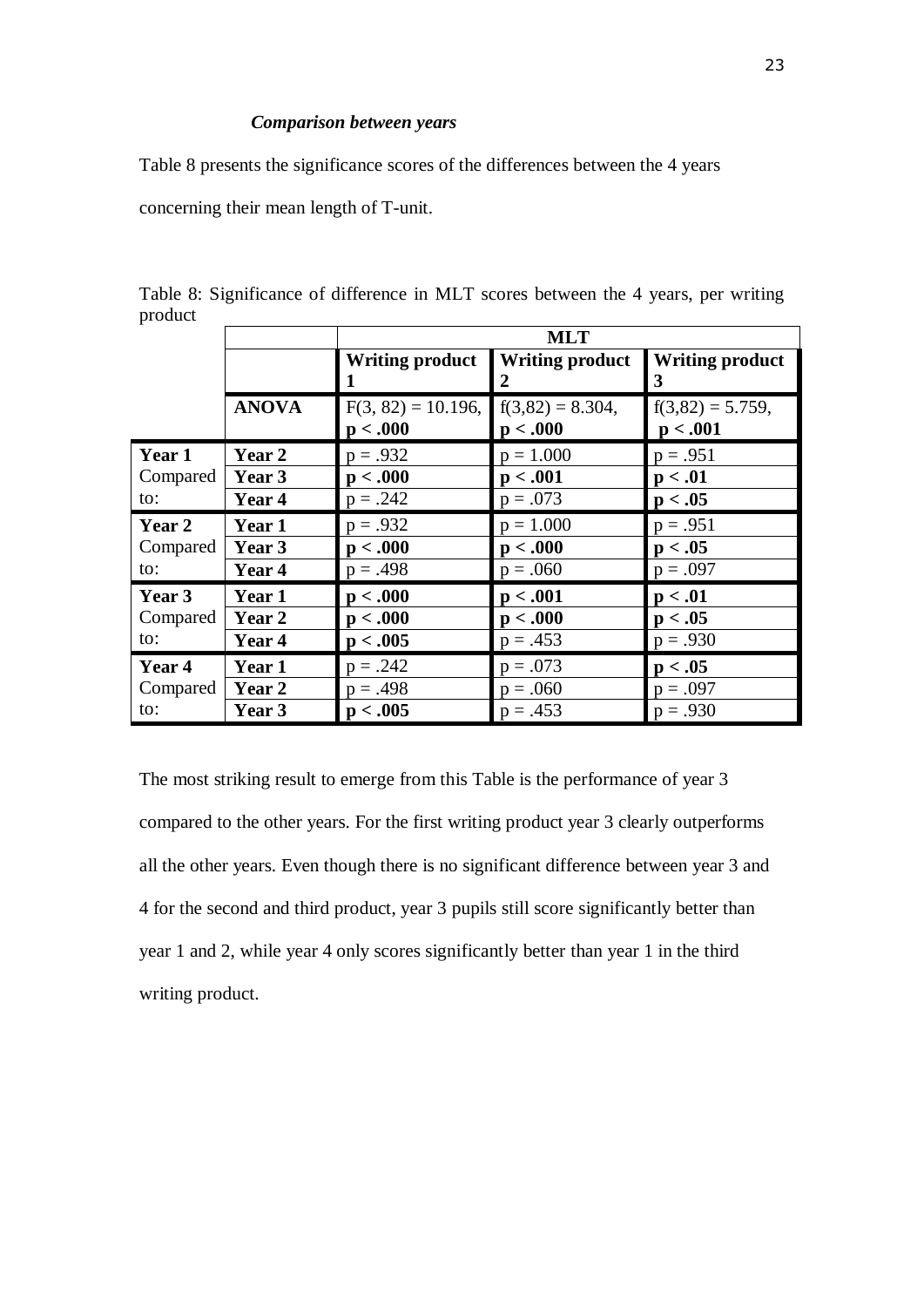#### *Comparison between the three writing products*

Table 9 provides the significance scores of the correlations and differences between the first and second writing product, and between the second and third writing product concerning the mean length of T-unit.

|                   | <b>MLT</b>                            |                                    |                                  |                    |  |
|-------------------|---------------------------------------|------------------------------------|----------------------------------|--------------------|--|
|                   | <b>Product 1 &amp; Product 2</b>      |                                    | <b>Product 2 &amp; Product 3</b> |                    |  |
|                   | <b>Correlation</b>                    | <b>Difference</b>                  | <b>Correlation</b>               | <b>Difference</b>  |  |
| Year $1(n=9)$     | $r = 830**$                           | $t(8) = -.679$ NS                  | $r = .797**$                     | $t(8) = 1.192$ NS  |  |
| <b>Decreasing</b> |                                       |                                    |                                  |                    |  |
| Year $1(n=9)$     | $r = .700$ ***                        | $t(8) = -.005$ NS                  | $r = .923*****$                  | $t(8) = -.092$ NS  |  |
| <b>Constant</b>   |                                       |                                    |                                  |                    |  |
| Year 2 $(n=12)$   | $r = 965*****$                        | $t(11) = -.072$ NS                 | $r = .876*****$                  | $t(11) = -.048$ NS |  |
| <b>Decreasing</b> |                                       |                                    |                                  |                    |  |
| Year 2 $(n=12)$   | $r = .304$ NS                         | $t(11) = 864$ NS                   | $r = .520$ NS                    | $t(11) = -.372$ NS |  |
| <b>Constant</b>   |                                       |                                    |                                  |                    |  |
| Year $3(n=14)$    | $r = 843*****$                        | $t(13) = 1.638$ NS                 | $r = .937*****$                  | $t(13) = .091$ NS  |  |
| <b>Decreasing</b> |                                       |                                    |                                  |                    |  |
| Year $3(n=10)$    | $r = .350$ NS                         | $t(9) = -.526$ NS                  | $r = .737***$                    | $t(9) = 1.689$ NS  |  |
| <b>Constant</b>   |                                       |                                    |                                  |                    |  |
| Year $4(n=11)$    | $r = .865***$                         | $t(10) = -1.377$ NS                | $r = .859***$                    | $t(10) = -1.300$   |  |
| <b>Decreasing</b> |                                       |                                    |                                  | <b>NS</b>          |  |
| Year $4(n=9)$     | $r = .832***$                         | $t(8) = -1.906$ , NS               | $r = .961*****$                  | $t(8) = 2.020$ NS  |  |
| <b>Constant</b>   |                                       |                                    |                                  |                    |  |
|                   | $\bigcap$ $\mathcal{I}$ and $\bigcap$ | $0.0.1$ deducted to $\overline{1}$ | $0.00$ $\overline{10}$           |                    |  |

Table 9: Significance of correlation and difference between the MLT scores of writing product 1 and 2 and between MLT scores of writing product 2 and 3.

*\* p < .05, \*\* p < . 01,\*\*\* p < .005, \*\*\*\* p < .001, \*\*\*\*\* p < .000, NS not significant*

Table 9 shows that, while the writing products correlate most of the times, there are no significant differences between the writing products.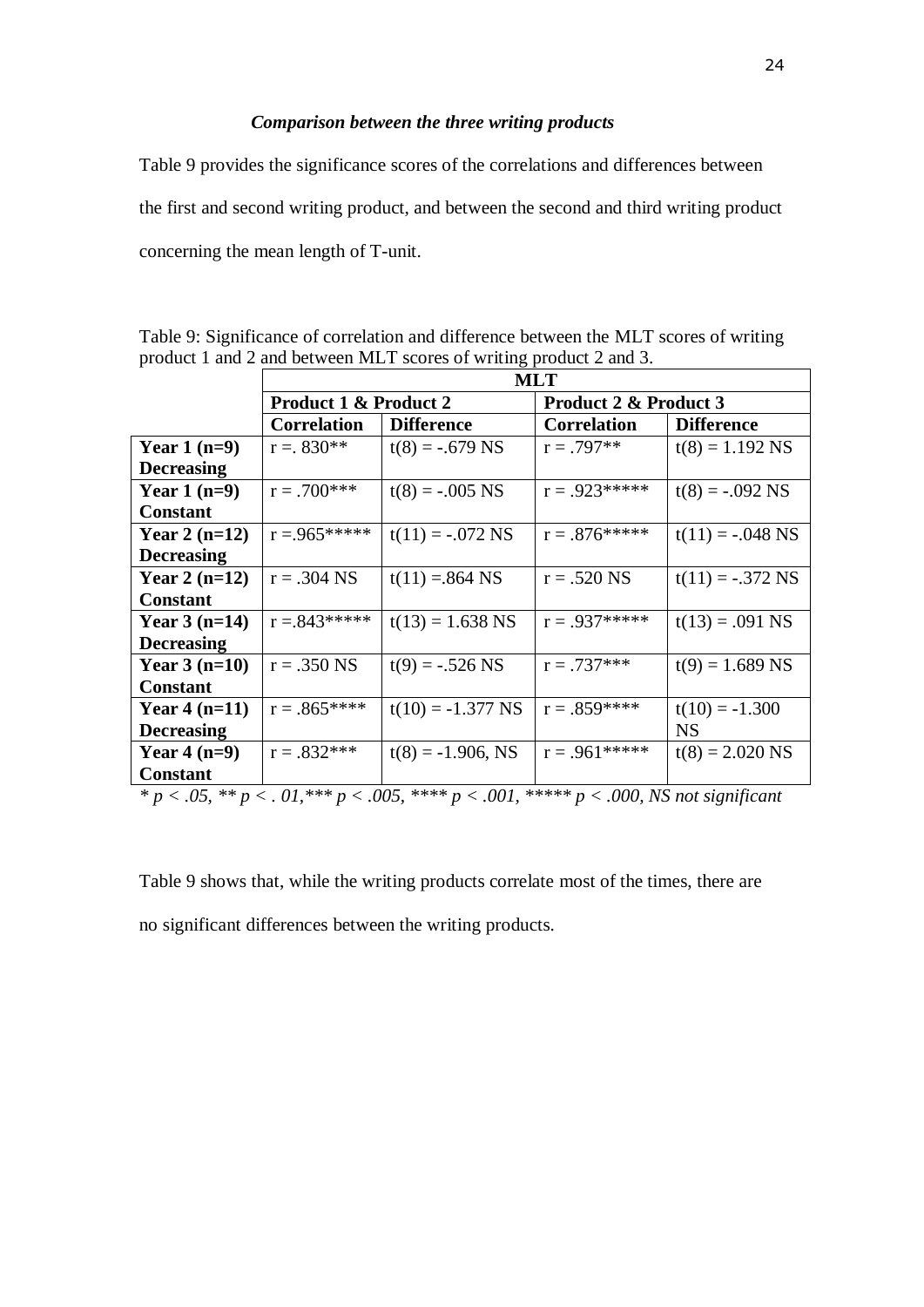## *Comparison between the two conditions*

Table 10 compares the significance scores of the differences between the two

conditions concerning the mean length of T-unit.

| Table 10: Significance of difference between the MLT scores of the decreasing time |  |  |  |  |
|------------------------------------------------------------------------------------|--|--|--|--|
| group pupils and the constant time group pupils per year                           |  |  |  |  |

|                 | <b>MLT</b>                                                                                                 |                          |                          |  |  |
|-----------------|------------------------------------------------------------------------------------------------------------|--------------------------|--------------------------|--|--|
|                 | <b>Writing product 1</b>                                                                                   | <b>Writing product 2</b> | <b>Writing product 3</b> |  |  |
| Year $1(n=18)$  | $t(16) = .320$ NS                                                                                          | $t(16) = .746$ NS        | $t(16) = .112$ NS        |  |  |
|                 |                                                                                                            |                          |                          |  |  |
| Year 2 $(n=24)$ | $t(14.405) = 1.255$ NS                                                                                     | $t(22) = 1.384$ NS       | $t(22) = 1.132$ NS       |  |  |
|                 |                                                                                                            |                          |                          |  |  |
| Year $3(n=24)$  | $t(22) = .943$ NS                                                                                          | $t(22) = -.170$ NS       | $t(22) = .716$ NS        |  |  |
|                 |                                                                                                            |                          |                          |  |  |
| Year $4(n=20)$  | $t(18) = .209$ NS                                                                                          | $t(18) = -.364$ NS       | $t(18) = -.638$ NS       |  |  |
|                 |                                                                                                            |                          |                          |  |  |
|                 | $p^* p < 0.05$ , $p^* p < 0.01$ , $p^* p < 0.005$ , $p^* p < 0.001$ , $p^* p < 0.000$ , NS not significant |                          |                          |  |  |

As can be seen from Table 10, there are no significant differences between the two conditions here.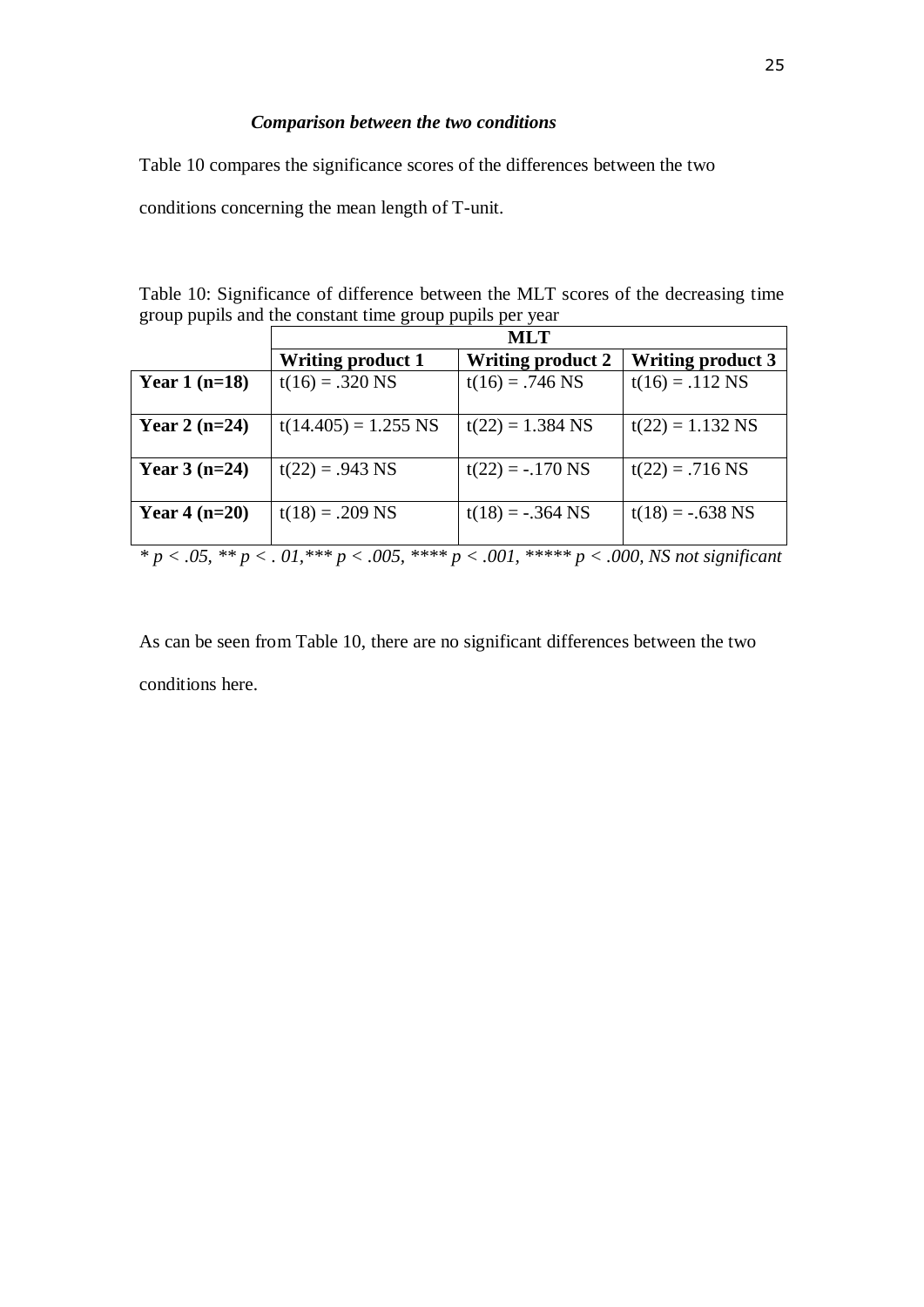#### **4.3 Mean Length of Clause**

#### *Main scores*

Table 11 presents the mean scores and standard deviations of the pupils' writing

products concerning their mean length of clause.

Table 11: mean scores and standard deviations for MLC per year, per writing product and split out per condition

|                       | MLC1             | MLC <sub>2</sub> | MLC3             |
|-----------------------|------------------|------------------|------------------|
| Year $1$ – decreasing | 6.0578(1.36255)  | 6.2233(1.22500)  | 6.2522(1.10942)  |
| $(n=9)$               |                  |                  |                  |
| Year 1 – constant     | 5.4444 (1.34870) | 5.4711 (.85715)  | 5.1289 (.80007)  |
| $(n=9)$               |                  |                  |                  |
| Year $2$ – decreasing | 6.3175 (1.16666) | 6.4150 (1.57988) | 6.4000 (1.34403) |
| $(n=12)$              |                  |                  |                  |
| Year $2$ – constant   | 5.7417 (.65533)  | 5.6900 (.80217)  | 5.6175 (.69210)  |
| $(n=12)$              |                  |                  |                  |
| Year $3$ – decreasing | 5.8550 (.74111)  | 6.1014(1.04243)  | 6.2793 (.85736)  |
| $(n=14)$              |                  |                  |                  |
| Year 3 – constant     | 6.3860(1.18035)  | 6.5450(.97460)   | 6.5350 (1.85736) |
| $(n=10)$              |                  |                  |                  |
| Year $4$ – decreasing | 6.0109 (.73428)  | 6.1273(.84715)   | 6.2491 (.87748)  |
| $(n=11)$              |                  |                  |                  |
| Year 4 – constant     | 6.5767(1.06357)  | 6.8378 (.90614)  | 6.9389 (.97368)  |
| $(n=9)$               |                  |                  |                  |

From the Table above no clear patterns can be discerned regarding pupils' improvement over the years. While it seems that year 3 and year 4 have higher MLC scores, which means that their clauses are longer, in some other cases year 1 and year 2 have mean scores which come close to those of year 3 and 4 pupils.

Furthermore, it seems just as difficult to find a pattern for the differences between the writing products. Each year and each condition seem to display their own pattern, which involves either an increase or decrease in length of clause. However, interesting in these data is that the pupils do seem to maintain their complexity since the scores between the writing products do not diverge greatly. In other words, they were relatively constant in their performance.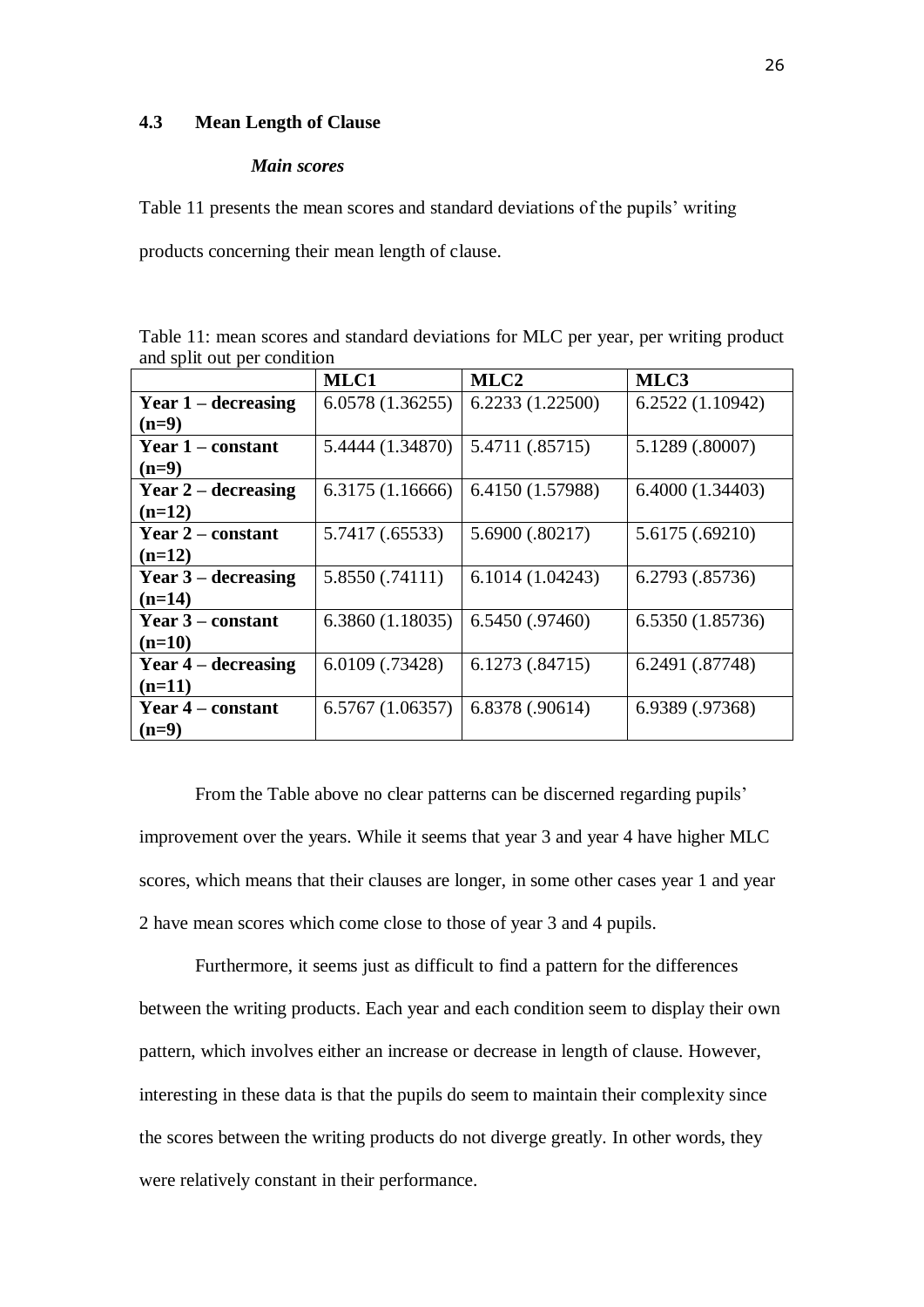Moreover, it seems like there is a difference between the first two years and the last two years when comparing the conditions. The pupils' mean scores in year 1 and year 2 show that the decreasing time group pupils write longer clauses. However, for year 3 and 4 the complete opposite seems to be the case since, as Table 11 shows, the constant time group pupils write longer clauses there.

#### *Comparison between years*

Table 12 presents the significance scores of the differences between the 4 years concerning their mean length of clause.

Table 12: Significance of difference in MLC scores between the 4 years, per writing product

|               |              | <b>MLC</b>                      |                                   |                                   |  |  |
|---------------|--------------|---------------------------------|-----------------------------------|-----------------------------------|--|--|
|               |              | <b>Writing</b><br>product 1     | Writing<br>product 2              | <b>Writing</b><br>product 3       |  |  |
|               | <b>ANOVA</b> | $f(3,82) = .774,$<br>$p = .512$ | $f(3,82) = 1.132$ ,<br>$p = .341$ | $f(3,82) = 2.254$ ,<br>$p = .088$ |  |  |
| Year 1        | Year 2       | $p = .829$                      | $p = .931$                        | $p = .811$                        |  |  |
| Compared      | Year 3       | $p = .753$                      | $p = .574$                        | $p = .219$                        |  |  |
| to:           | Year 4       | $p = .436$                      | $p = .337$                        | $p = .100$                        |  |  |
| <b>Year 2</b> | Year 1       | $p = .829$                      | $p = .931$                        | $p = .811$                        |  |  |
| Compared      | Year 3       | $p = .999$                      | $p=.881$                          | $p = .667$                        |  |  |
| to:           | Year 4       | $p = .879$                      | $p = .634$                        | $p = .393$                        |  |  |
| Year 3        | Year 1       | $p = .753$                      | $p = .574$                        | $p = .219$                        |  |  |
| Compared      | Year 2       | $p = .999$                      | $p=.881$                          | $p = .667$                        |  |  |
| to:           | Year 4       | $p = .933$                      | $p = .962$                        | $p = .959$                        |  |  |
| Year 4        | Year 1       | $p = .436$                      | $p = .337$                        | $p = .100$                        |  |  |
| Compared      | Year 2       | $p = .879$                      | $p = .634$                        | $p = .393$                        |  |  |
| to:           | Year 3       | $p = .933$                      | $p = .962$                        | $p = .959$                        |  |  |

As opposed to the previous two measures, the Table above shows that there are no significant differences between the years for the MLC measure.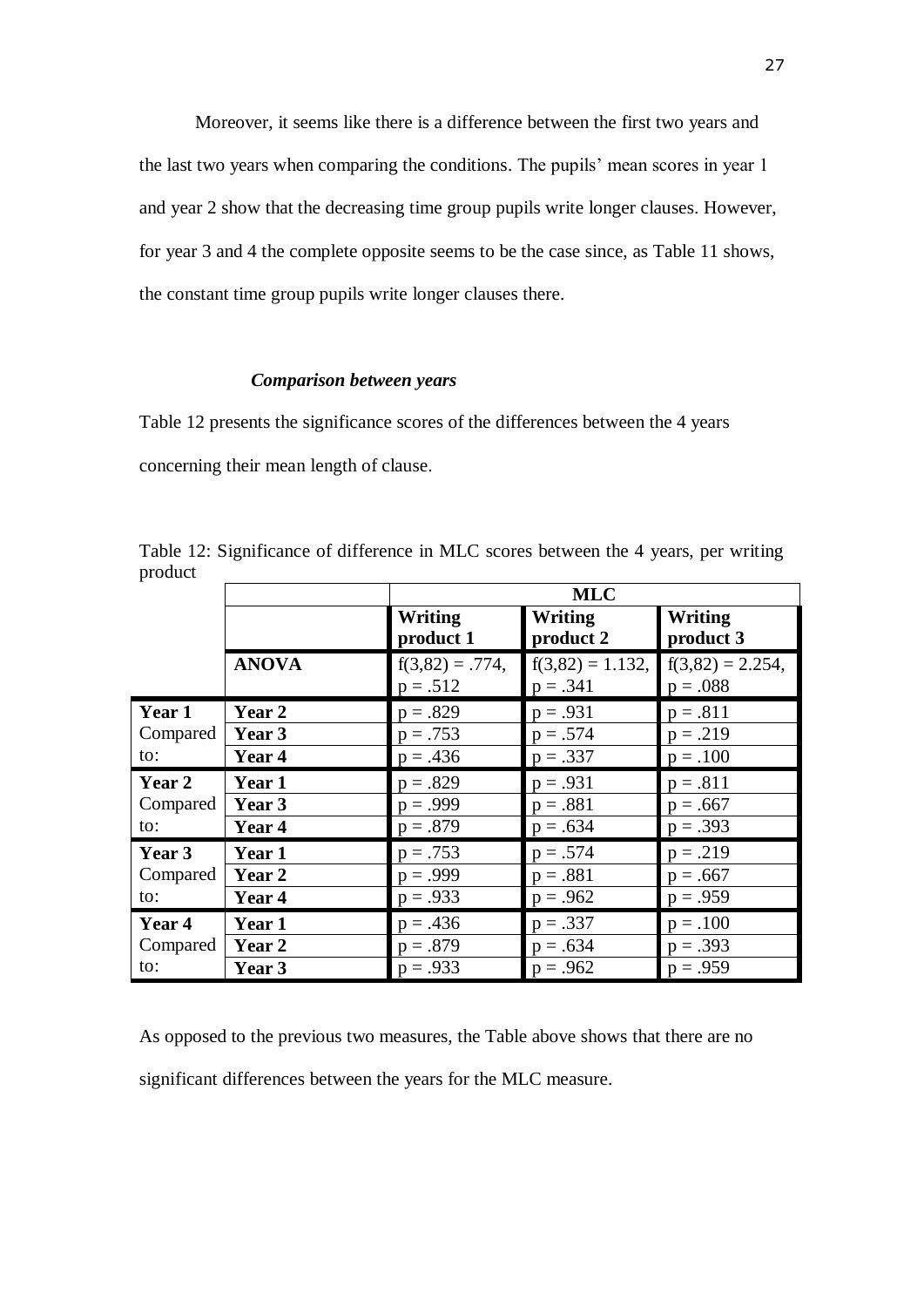#### *Comparison between the three writing products*

Table 13 provides the significance scores of the correlations and differences between the first and second writing product, and between the second and third writing product concerning the mean length of clause.

|                   | <b>MLC</b>                       |                                                                                                       |                       |                     |  |  |
|-------------------|----------------------------------|-------------------------------------------------------------------------------------------------------|-----------------------|---------------------|--|--|
|                   | <b>Product 1 &amp; Product 2</b> |                                                                                                       | Product 2 & Product 3 |                     |  |  |
|                   | <b>Correlation</b>               | <b>Difference</b>                                                                                     | <b>Correlation</b>    | <b>Difference</b>   |  |  |
| Year $1(n=9)$     | $r = .858***$                    | $t(8) = -.708$ NS                                                                                     | $r = .815**$          | $t(8) = -.121$ NS   |  |  |
| <b>Decreasing</b> |                                  |                                                                                                       |                       |                     |  |  |
| Year $1(n=9)$     | $r = .460$ NS                    | $t(8) = -.066$ NS                                                                                     | $r = .707*$           | $t(8) = 1.614$ NS   |  |  |
| <b>Constant</b>   |                                  |                                                                                                       |                       |                     |  |  |
| Year 2 $(n=12)$   | $r = .856*****$                  | $t(11) = -.403$ NS                                                                                    | $r = .761***$         | $t(11) = .050$ NS   |  |  |
| <b>Decreasing</b> |                                  |                                                                                                       |                       |                     |  |  |
| Year 2 $(n=12)$   | $r = -.211$ NS                   | $t(11) = .157$ NS                                                                                     | $r = .275$ NS         | $t(11) = .287$ NS   |  |  |
| <b>Constant</b>   |                                  |                                                                                                       |                       |                     |  |  |
| Year $3(n=14)$    | $r = .371$ NS                    | $t(13) = -.895$ NS                                                                                    | $r = .816*****$       | $t(13) = -1.106$ NS |  |  |
| <b>Decreasing</b> |                                  |                                                                                                       |                       |                     |  |  |
| Year $3(n=10)$    | $r = .810***$                    | $t(9) = -.727$ NS                                                                                     | $r = .824***$         | $t(9) = .027$ NS    |  |  |
| <b>Constant</b>   |                                  |                                                                                                       |                       |                     |  |  |
| Year $4(n=11)$    | $r = .787***$                    | $t(10) = -.733$ NS                                                                                    | $r = .888$ *****      | $t(10) = -.987$ NS  |  |  |
| <b>Decreasing</b> |                                  |                                                                                                       |                       |                     |  |  |
| Year $4(n=9)$     | $r = .825**$                     | $t(8) = -1.302$ NS                                                                                    | $r = .879***$         | $t(8) = -.648$ NS   |  |  |
| <b>Constant</b>   |                                  |                                                                                                       |                       |                     |  |  |
|                   |                                  | * $p < .05$ , ** $p < .01$ , *** $p < .005$ , **** $p < .001$ , ***** $p < .000$ , NS not significant |                       |                     |  |  |

Table 13: Significance of correlation and difference between the MLC scores of writing product 1 and 2 and between MLC scores of writing product 2 and 3.

As seen before, this Table shows that the writing products mostly correlate strongly. However, again in line with what was found before, none of the differences between the writing products are statistically significant.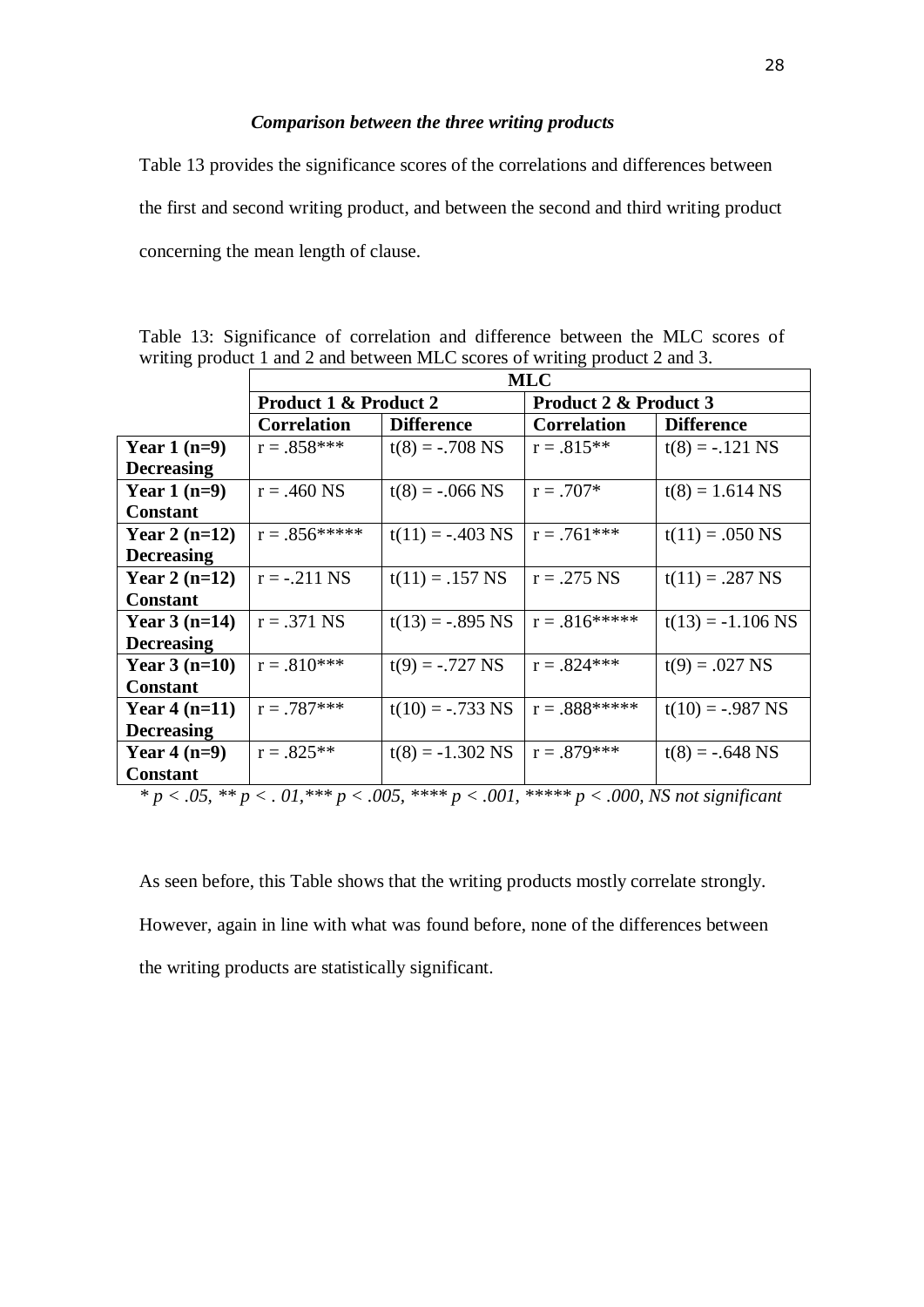#### *Comparison between the two conditions*

Table 14 compares the significance scores of the differences between the two

conditions concerning the mean length of clause.

| Table 14: Significance of difference between the MLC scores of the decreasing time |  |  |  |  |
|------------------------------------------------------------------------------------|--|--|--|--|
| group pupils and the constant time group pupils per year                           |  |  |  |  |

|                 | <b>MLC</b>               |                                                                                                       |                          |  |  |
|-----------------|--------------------------|-------------------------------------------------------------------------------------------------------|--------------------------|--|--|
|                 | <b>Writing product 1</b> | <b>Writing product 2</b>                                                                              | <b>Writing product 3</b> |  |  |
| Year $1(n=18)$  | $t(16) = .960$ NS        | $t(16) = 1.509$ NS                                                                                    | $t(16) = 2.464*$         |  |  |
|                 |                          |                                                                                                       |                          |  |  |
| Year 2 $(n=24)$ | $t(22) = 1.491$ NS       | $t(16.318) = 1.417$ NS                                                                                | $t(22) = 1.793$ NS       |  |  |
|                 |                          |                                                                                                       |                          |  |  |
| Year $3(n=24)$  | $t(22) = -1.356$ NS      | $t(22) = -1.005$ NS                                                                                   | $t(11.76) = -.406$ NS    |  |  |
|                 |                          |                                                                                                       |                          |  |  |
| Year $4(n=20)$  | $t(18) = -1.405$ NS      | $t(18) = -1.809$ NS                                                                                   | $t(18) = -1.665$ NS      |  |  |
|                 |                          |                                                                                                       |                          |  |  |
|                 |                          | * $p < .05$ , ** $p < .01$ , *** $p < .005$ , **** $p < .001$ , ***** $p < .000$ , NS not significant |                          |  |  |

It is apparent from this Table that only one case presents itself where there is a significant difference in favor of the decreasing time group between the two conditions. However, because this significance is an isolated result, no clear benefit from the decreasing time group can be detected.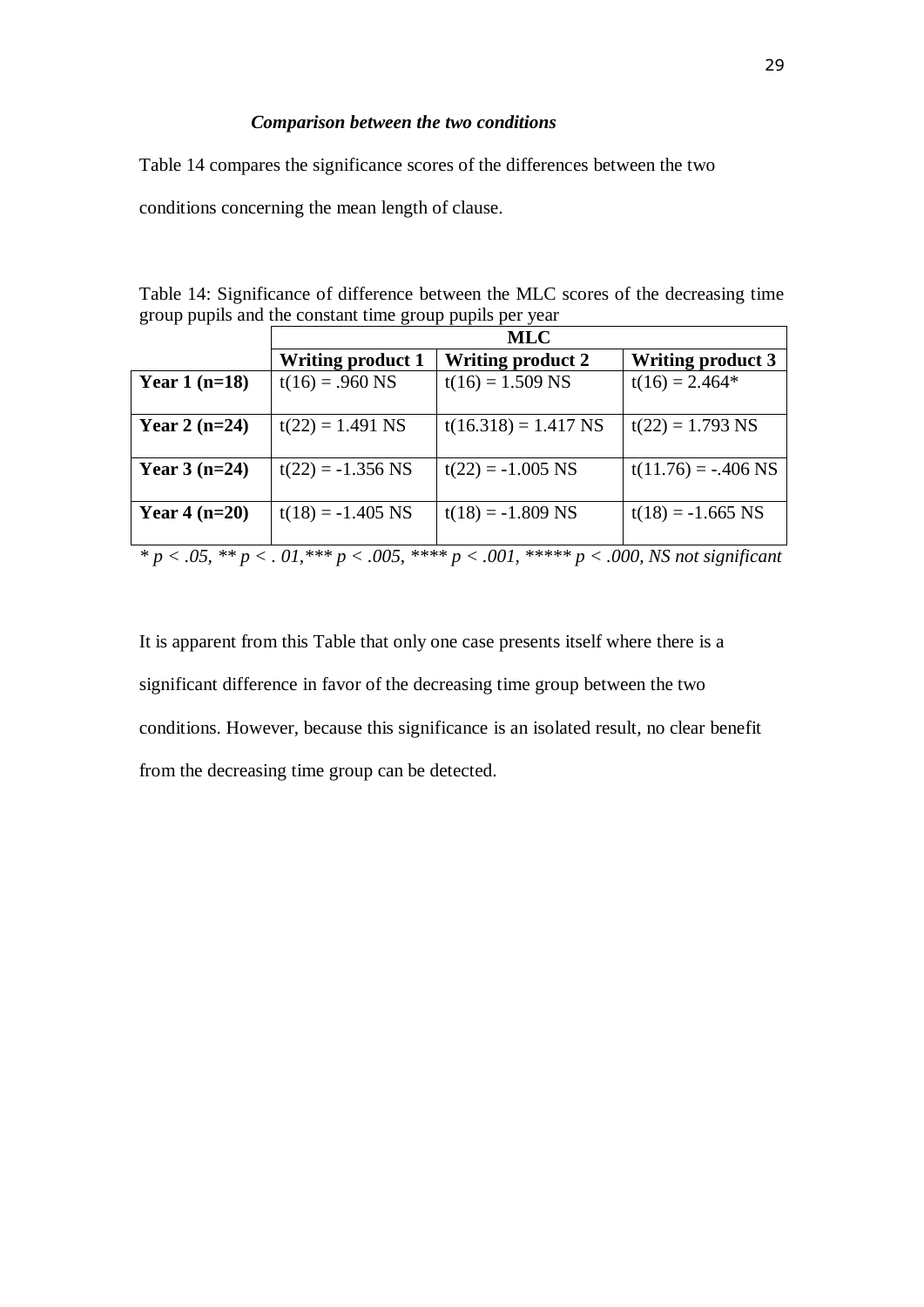#### **4.4 T-unit Complexity Ratio**

#### *Main scores*

Table 15 shows the mean scores and standard deviations of the pupils' writing

products concerning their t-unit complexity ratio (subordination strategy).

| Table 15: mean scores and standard deviations for C/T per year, per writing product |  |  |  |  |
|-------------------------------------------------------------------------------------|--|--|--|--|
| and split out per condition                                                         |  |  |  |  |

|                       | C/T1            | C/T2            | C/T3            |
|-----------------------|-----------------|-----------------|-----------------|
| Year $1$ – decreasing | 1.1589 (.38764) | 1.1756(.26005)  | 1.0800 (.20347) |
| $(n=9)$               |                 |                 |                 |
| Year $1$ – constant   | 1.1489 (.36703) | 1.1789 (.28366) | 1.2911 (.53969) |
| $(n=9)$               |                 |                 |                 |
| Year $2$ – decreasing | 1.1750(.14657)  | 1.1575 (.12308) | 1.1633 (.15186) |
| $(n=12)$              |                 |                 |                 |
| Year $2$ – constant   | 1.1767 (.12324) | 1.1258 (.13467) | 1.1658 (.23146) |
| $(n=12)$              |                 |                 |                 |
| Year $3$ – decreasing | 1.7014 (.33418) | 1.5557 (.41062) | 1.4964 (.41622) |
| $(n=14)$              |                 |                 |                 |
| Year 3 – constant     | 1.4430 (.33377) | 1.4630 (.35337) | 1.3130 (.25600) |
| $(n=10)$              |                 |                 |                 |
| Year $4$ – decreasing | 1.3209 (.22224) | 1.3600(.21157)  | 1.4145 (.28939) |
| $(n=11)$              |                 |                 |                 |
| Year $4$ – constant   | 1.1889 (.17324) | 1.2622 (.27874) | 1.1844 (.26058) |
| $(n=9)$               |                 |                 |                 |

As can be seen from Table 15, year 3 pupils have the highest T-unit complexity ratio scores which means that they use more subordination than the other years. This pattern is also found for the mean scores of MLT. Apart from the high scores of year 3 and the decreasing time group of year 4, the scores of the other years seem to be close together.

Furthermore, a pattern for the differences between the writing products is not as easily found. Just like for MLC, each year and each condition seem to have their own pattern in their use of subordination.

Moreover, while for the MLC measure the scores of the constant time group are better than the scores of the decreasing time group in years 3 and 4, now the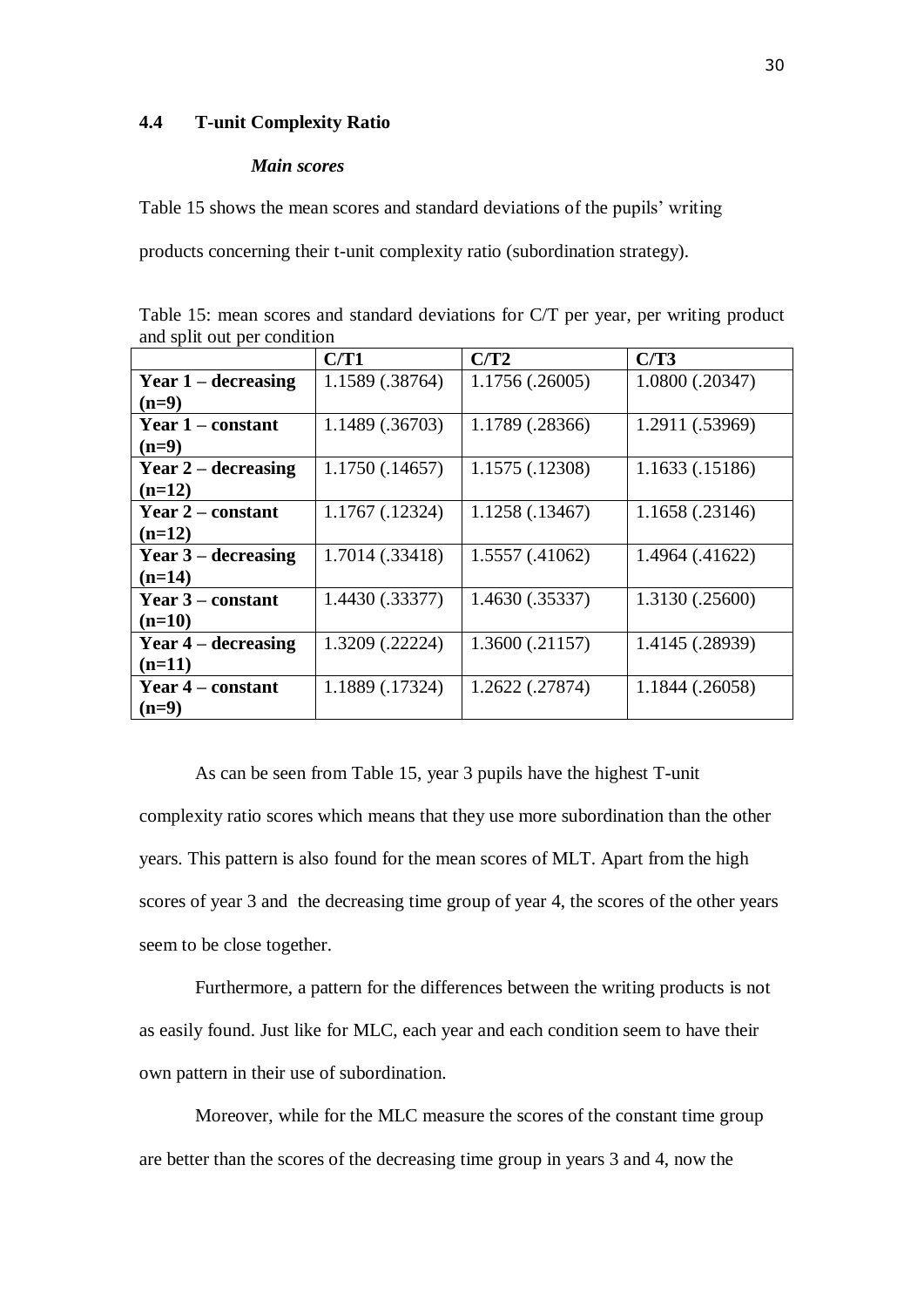opposite appears to be the case since the decreasing time group clearly produces higher scores. Differences between the conditions for year 1 and 2 are harder to discern.

#### *Comparison between years*

Table 16 presents the significance scores of the differences between the 4 years concerning their t-unit complexity ratio.

|          |              | C/T                 |                    |                    |  |  |
|----------|--------------|---------------------|--------------------|--------------------|--|--|
|          |              | Writing             | <b>Writing</b>     | Writing            |  |  |
|          |              | product 1           | product 2          | product 3          |  |  |
|          | <b>ANOVA</b> | $f(3,82) = 12.270,$ | $f(3,82) = 9.081,$ | $f(3,82) = 3.152,$ |  |  |
|          |              | p < .000            | p < .000           | p < .05            |  |  |
| Year 1   | Year 2       | $p = .994$          | $p = .975$         | $p = .997$         |  |  |
| Compared | Year 3       | p < .000            | p < .001           | $p = .095$         |  |  |
| to:      | Year 4       | $p = .635$          | $p = .399$         | $p = .624$         |  |  |
| Year 2   | Year 1       | $p = .994$          | $p = .975$         | $p = .997$         |  |  |
| Compared | Year 3       | p < .000            | p < .000           | p < .05            |  |  |
| to:      | Year 4       | $p = .740$          | $p = .155$         | $p = .435$         |  |  |
| Year 3   | Year 1       | p < .000            | p < .001           | $p = .095$         |  |  |
| Compared | Year 2       | p < .000            | p < .000           | p < .05            |  |  |
| to:      | Year 4       | p < .001            | $p = .076$         | $p = .675$         |  |  |
| Year 4   | Year 1       | $p = .635$          | $p = .399$         | $p = .624$         |  |  |
| Compared | Year 2       | $p = .740$          | $p = .155$         | $p = .435$         |  |  |
| to:      | Year 3       | p < .001            | $p = .076$         | $p = .675$         |  |  |

Table 16: Significance of difference in C/T scores between the 4 years, per writing product

Data from this table can be compared with the data in Table 8 (presenting the differences in MLT between years), since year 3 again outperforms all other years in their use of subordination. Again, year 3 does not significantly differ from year 4 anymore in writing products 2 and 3, but year 4 does not show any significant difference with year 1 and 2 while year 3 does. For C/T scores, however, year 3 only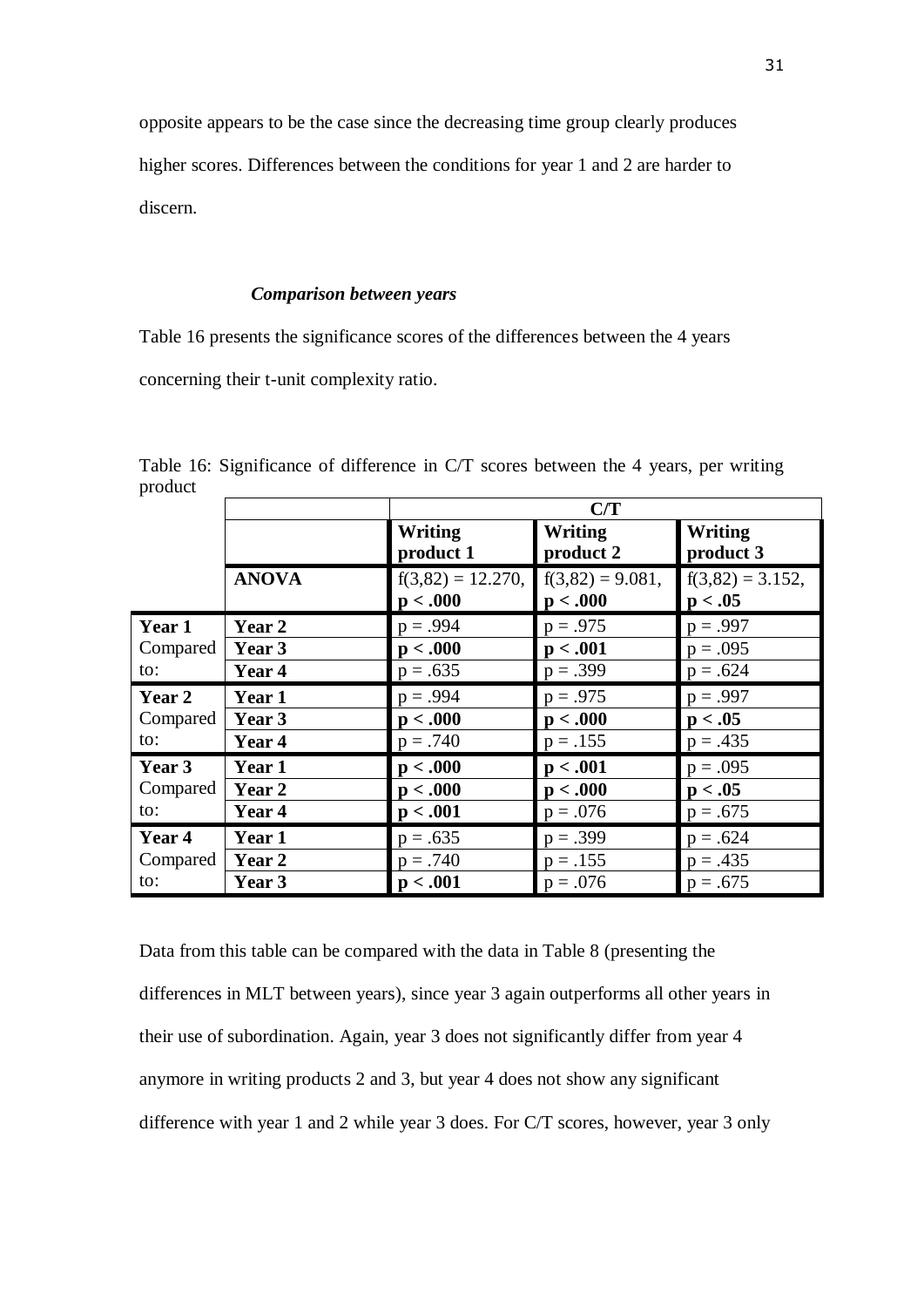significantly differs from year 2 in writing product 3; year 1 shows no significant

difference with year 3 in the third writing product.

#### *Comparison between the three writing products*

Table 17 provides the significance scores of the correlations and differences between the first and second writing product, and between the second and third writing product concerning the T-unit complexity ratio.

|                   | C/T                   |                    |                       |                     |  |  |
|-------------------|-----------------------|--------------------|-----------------------|---------------------|--|--|
|                   | Product 1 & Product 2 |                    | Product 2 & Product 3 |                     |  |  |
|                   | <b>Correlation</b>    | <b>Difference</b>  | <b>Correlation</b>    | <b>Difference</b>   |  |  |
| Year $1(n=9)$     | $r = .820**$          | $t(8) = -.218$ NS  | $r = .934*****$       | $t(8) = 2.842*$     |  |  |
| <b>Decreasing</b> |                       |                    |                       |                     |  |  |
| Year $1(n=9)$     | $r = .910***$         | $t(8) = -.561$ NS  | $r = .888$ ****       | $t(8) = -1.065$ NS  |  |  |
| <b>Constant</b>   |                       |                    |                       |                     |  |  |
| Year 2 $(n=12)$   | $r = .808$ ****       | $t(11) = .701$ NS  | $r = .861*****$       | $t(11) = -.260$ NS  |  |  |
| <b>Decreasing</b> |                       |                    |                       |                     |  |  |
| Year 2 $(n=12)$   | $r = .596*$           | $t(11) = 1.514$ NS | $r = .189$ NS         | $t(11) = -.566$ NS  |  |  |
| <b>Constant</b>   |                       |                    |                       |                     |  |  |
| Year $3(n=14)$    | $r = .732***$         | $t(13) = 1.935$ NS | $r = .874*****$       | $t(13) = 1.071$ NS  |  |  |
| <b>Decreasing</b> |                       |                    |                       |                     |  |  |
| Year $3(n=10)$    | $r = .373$ NS         | $t(9) = -.164$ NS  | $r = .785***$         | $t(9) = 2.156$ NS   |  |  |
| <b>Constant</b>   |                       |                    |                       |                     |  |  |
| Year $4(n=11)$    | $r = .758**$          | $t(10) = -.858$ NS | $r = .825***$         | $t(10) = -1.092$ NS |  |  |
| <b>Decreasing</b> |                       |                    |                       |                     |  |  |
| Year $4(n=9)$     | $r = .776*$           | $t(8) = -1.215$ NS | $r = .978*****$       | $t(8) = 3.919***$   |  |  |
| <b>Constant</b>   |                       |                    |                       |                     |  |  |

Table 17: Significance of correlation and difference between the C/T scores of writing product 1 and 2 and between C/T scores of writing product 2 and 3.

*\* p < .05, \*\* p < . 01,\*\*\* p < .005, \*\*\*\* p < .001, \*\*\*\*\* p < .000, NS not significant*

Just like the previous measures, this Table shows strong correlation between the writing products. However, while there are no significant differences found in the two previous measures, there are two cases of significant decreases, namely for the year 1 decreasing time pupils and the year 4 constant time pupils, between the writing products for this measure. Still, these do seem to stand alone.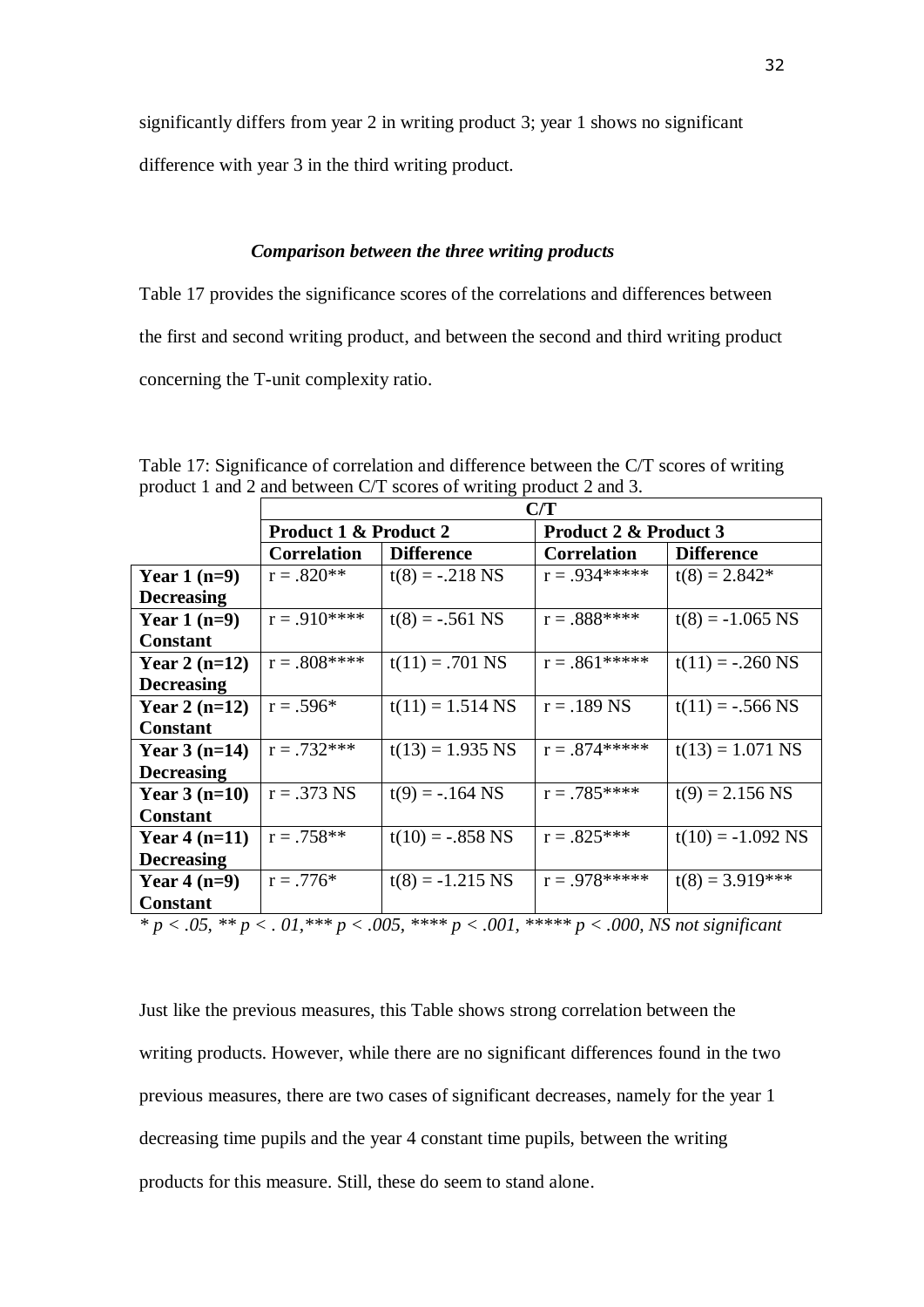# *Comparison between the two conditions*

Table 18 compares the significance scores of the differences between the two

conditions concerning the T-unit complexity ratio.

| Table 18: Significance of difference between the C/T scores of the decreasing time |  |  |  |  |
|------------------------------------------------------------------------------------|--|--|--|--|
| group pupils and the constant time group pupils per year                           |  |  |  |  |

|                 | C/T                      |                          |                          |  |  |
|-----------------|--------------------------|--------------------------|--------------------------|--|--|
|                 | <b>Writing product 1</b> | <b>Writing product 2</b> | <b>Writing product 3</b> |  |  |
| Year $1(n=18)$  | $t(16) = .056$ NS        | $t(16) = -.026$ NS       | $t(16) = -1.098$ NS      |  |  |
| Year 2 $(n=24)$ | $t(22) = -.030$ NS       | $t(22) = .601$ NS        | $t(22) = -.031$ NS       |  |  |
| Year $3(n=24)$  | $t(22) = 1.869$ NS       | $t(22) = .577$ NS        | $t(22) = 1.233$ NS       |  |  |
| Year $4(n=20)$  | $t(18) = 1.455$ NS       | $t(18) = 893$ NS         | $t(18) = 1.848$ NS       |  |  |

*NS not significant*

As can be seen from the table, no significant differences are found between the two conditions.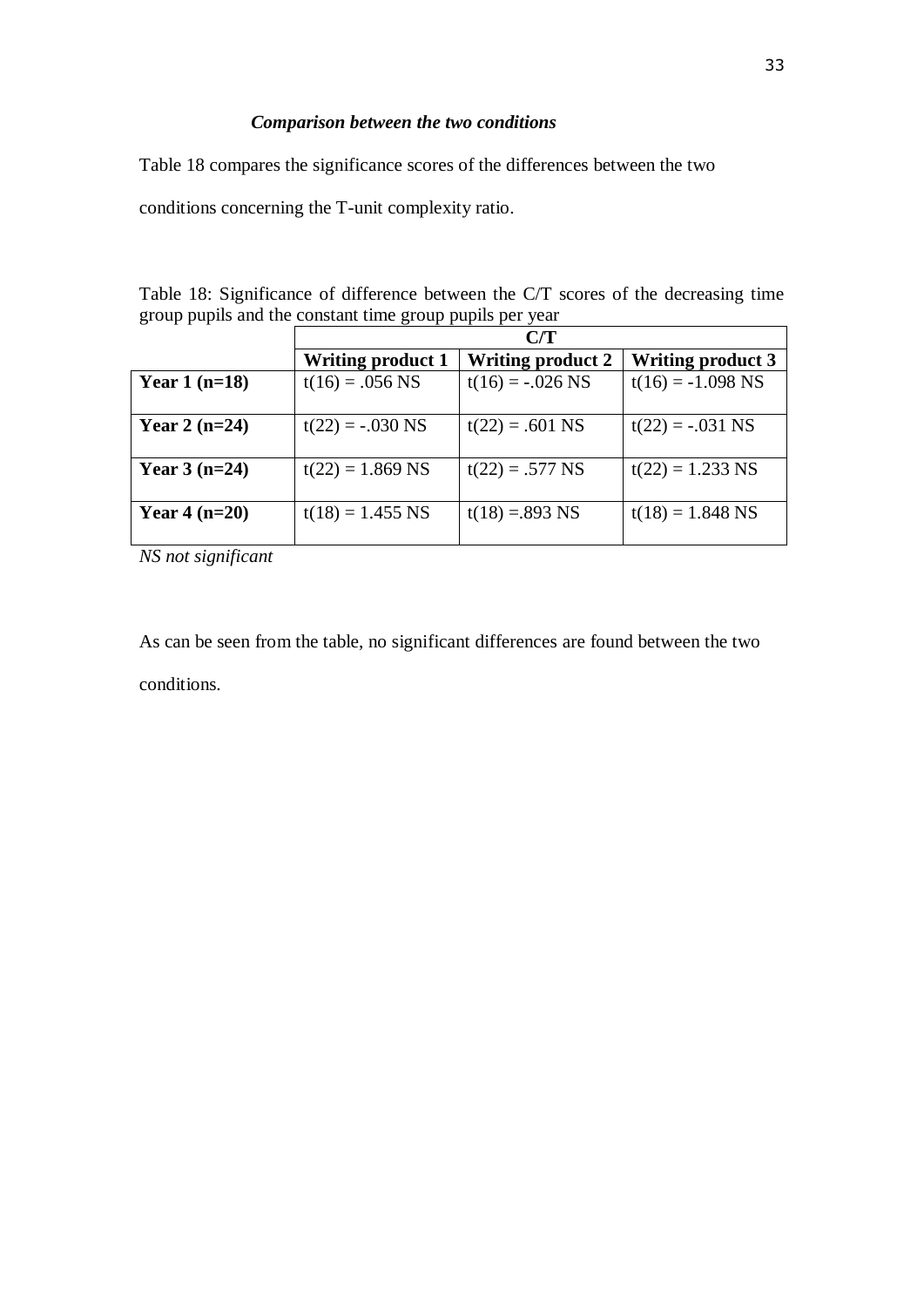#### **4.5 Coordinate Phrases per T-unit**

#### *Main scores*

Table 19 shows the mean scores and standard deviations of the pupils' writing

products concerning their coordinate phrases per T-unit (coordination strategy).

Table 19: mean scores and standard deviations for CP/T per year, per writing product and split out per condition

|                          | CP/T1          | CP/T2          | CP/T3         |
|--------------------------|----------------|----------------|---------------|
| Year $1$ – decreasing    | .1522(.15833)  | .1644(.13731)  | .1711(.18162) |
| $(n=9)$                  |                |                |               |
| Year 1 – constant        | .1689(.22369)  | .1978(.26971)  | .0844(.08777) |
| $(n=9)$                  |                |                |               |
| Year $2$ – decreasing    | .1925 (.17394) | .1625(.15304)  | .2125(.16355) |
| $(n=12)$                 |                |                |               |
| <b>Year 2 – constant</b> | .1475(.13579)  | .1450(.10158)  | .1933(.15761) |
| $(n=12)$                 |                |                |               |
| Year $3$ – decreasing    | .1371 (.13964) | .1564(.22121)  | .1564(.12989) |
| $(n=14)$                 |                |                |               |
| Year 3 – constant        | .0850 (.14539) | .1030(.09274)  | .1130(.09810) |
| $(n=10)$                 |                |                |               |
| Year $4$ – decreasing    | .1764(.17043)  | .1564(.15908)  | .1900(.15317) |
| $(n=11)$                 |                |                |               |
| <b>Year 4 – constant</b> | .1711 (.13290) | .2378 (.13113) | .2400(.16688) |
| $(n=9)$                  |                |                |               |

It can be seen from the data in Table 19 that the differences between the years are unclear because of the variable scores throughout. However, it does seem like year 4 has slightly higher scores (which points to more coordination in their sentences) than the rest, but because of the varying scores of all years this trend is far from clearcut.

Furthermore, apart from a dip in the score of the constant time group within year 1 pupils in their third writing product and a decrease in score of the decreasing time year 2 pupils, it seems like the pupils obtain slightly better CP/T scores with each product they write.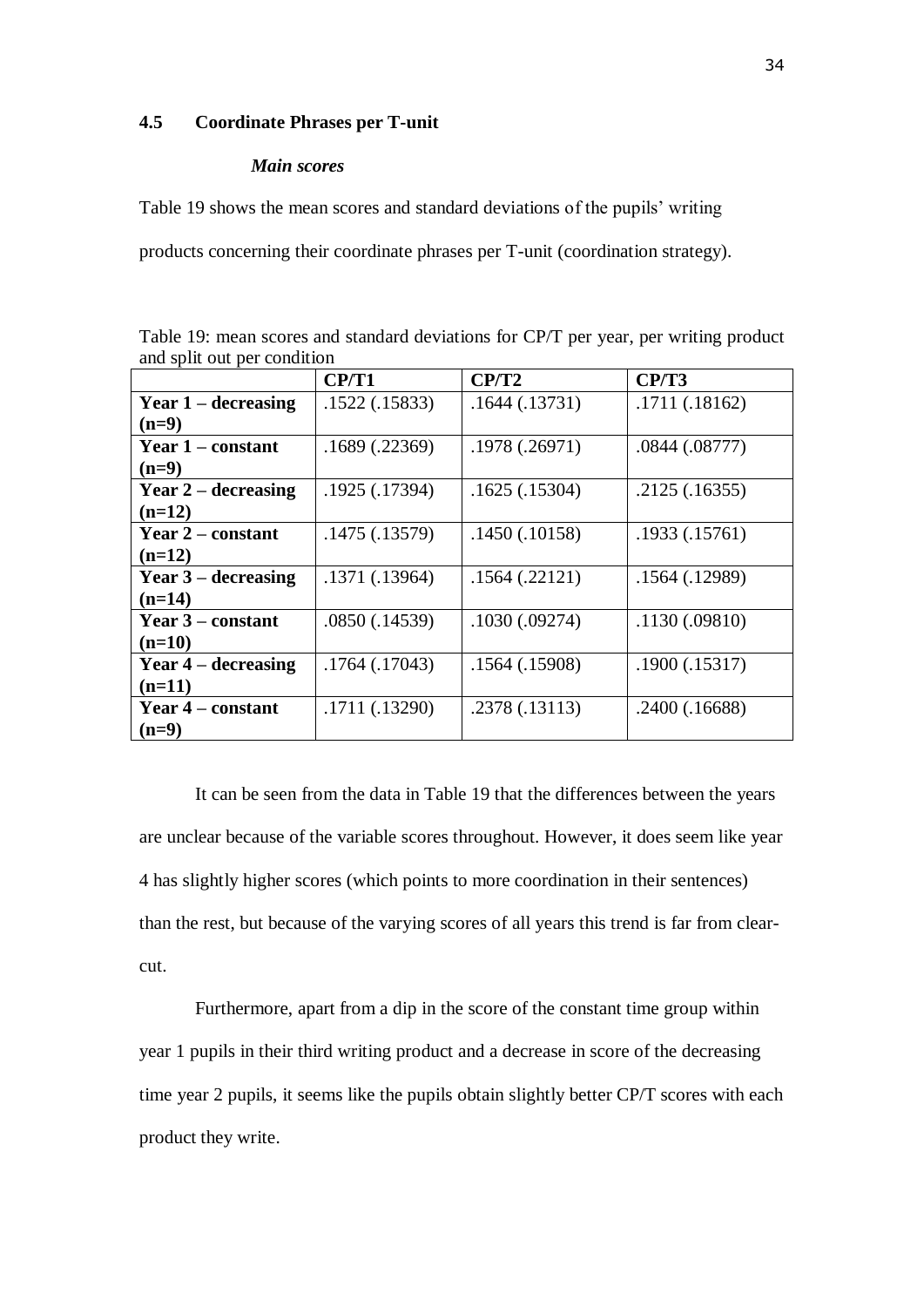Moreover, while for the last two measures it seems like a pattern can be found

for the differences between the conditions this does not seem the case for the CP/T

measure. As Table 19 shows the scores are too variable to draw a conclusion.

#### *Comparison between years*

Table 20 presents the significance scores of the differences between the 4 years

concerning their coordinate phrases per T-unit.

|          |              | CP/T                             |                                 |                                   |  |  |  |  |  |
|----------|--------------|----------------------------------|---------------------------------|-----------------------------------|--|--|--|--|--|
|          |              | <b>Writing</b><br>product 1      | Writing<br>product 2            | Writing<br>product 3              |  |  |  |  |  |
|          | <b>ANOVA</b> | $f(3,82) = .678$ ,<br>$p = .568$ | $f(3,82) = .554,$<br>$p = .647$ | $f(3,82) = 1.882$ ,<br>$p = .139$ |  |  |  |  |  |
| Year 1   | Year 2       | $p = .997$                       | $p = .952$                      | $p = .348$                        |  |  |  |  |  |
| Compared | Year 3       | $p = .796$                       | $p = .802$                      | $p = .995$                        |  |  |  |  |  |
| to:      | Year 4       | $p = .994$                       | $p = .996$                      | $p = .279$                        |  |  |  |  |  |
| Year 2   | Year 1       | $p = .997$                       | $p = .952$                      | $p = .348$                        |  |  |  |  |  |
| Compared | Year 3       | $p = .630$                       | $p = .977$                      | $p = .415$                        |  |  |  |  |  |
| to:      | Year 4       | $p = 1.000$                      | $p = .863$                      | $p = .996$                        |  |  |  |  |  |
| Year 3   | Year 1       | $p = .796$                       | $p = .802$                      | $p = .995$                        |  |  |  |  |  |
| Compared | Year 2       | $p = .630$                       | $p = .977$                      | $p = .415$                        |  |  |  |  |  |
| to:      | Year 4       | $p = .612$                       | $p = .648$                      | $p = .334$                        |  |  |  |  |  |
| Year 4   | Year 1       | $p = .994$                       | $p = .996$                      | $p = .279$                        |  |  |  |  |  |
| Compared | Year 2       | $p = 1.000$                      | $p = .863$                      | $p = .996$                        |  |  |  |  |  |
| to:      | Year 3       | $p = .642$                       | $p = .648$                      | $p = .334$                        |  |  |  |  |  |

Table 20: Significance of difference in CP/T scores between the 4 years, per writing product

No significant differences between the years can be detected on the basis of these

data.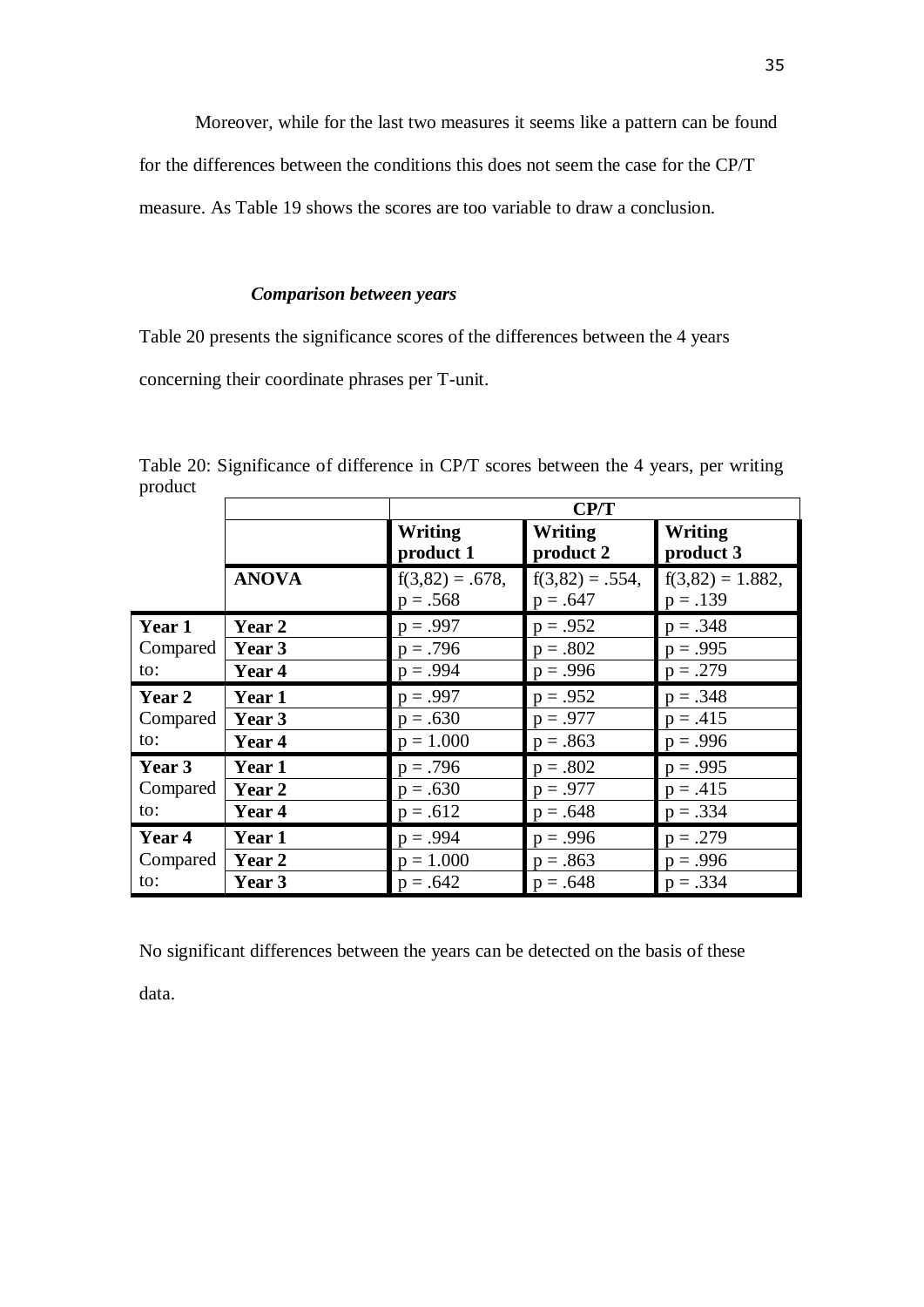#### *Comparison between the three writing products*

Table 21 provides the significance scores of the correlations and differences between the first and second writing product, and between the second and third writing product concerning the coordinate phrases per T-unit.

|                   | CP/T                                    |                                                      |                                  |                        |  |  |  |  |
|-------------------|-----------------------------------------|------------------------------------------------------|----------------------------------|------------------------|--|--|--|--|
|                   | <b>Product 1 &amp; Product 2</b>        |                                                      | <b>Product 2 &amp; Product 3</b> |                        |  |  |  |  |
|                   | <b>Correlation</b>                      | <b>Difference</b>                                    | <b>Correlation</b>               | <b>Difference</b>      |  |  |  |  |
| Year $1(n=9)$     | $r = .501$ NS                           | $t(8) = -.247$ NS                                    | $r = .323$ NS                    | $t(8) = -.106$ NS      |  |  |  |  |
| <b>Decreasing</b> |                                         |                                                      |                                  |                        |  |  |  |  |
| Year $1(n=9)$     | $r = -.228$ NS                          | $t(8) = -.224$ NS                                    | $r = .000$ NS                    | $t(8) = 1.199$ NS      |  |  |  |  |
| <b>Constant</b>   |                                         |                                                      |                                  |                        |  |  |  |  |
| Year 2 $(n=12)$   | $r = .784***$                           | $t(11) = .951$ NS                                    | $r = .538$ NS                    | $t(11) = -1.148$ NS    |  |  |  |  |
| <b>Decreasing</b> |                                         |                                                      |                                  |                        |  |  |  |  |
| Year 2 $(n=12)$   | $r = -.021$ NS                          | $t(11) = .051$ NS                                    | $r = -.056$ NS                   | $t(11) = -.871$ NS     |  |  |  |  |
| <b>Constant</b>   |                                         |                                                      |                                  |                        |  |  |  |  |
| Year $3(n=14)$    | $r = .611*$                             | $t(13) = -.412$ NS                                   | $r = .086$ NS                    | $t(13) = .000$ NS      |  |  |  |  |
| <b>Decreasing</b> |                                         |                                                      |                                  |                        |  |  |  |  |
| Year $3(n=10)$    | $r = .597$ NS                           | $t(9) = -.487$ NS                                    | $r = .424$ NS                    | $t(9) = -.308$ NS      |  |  |  |  |
| <b>Constant</b>   |                                         |                                                      |                                  |                        |  |  |  |  |
| Year $4(n=11)$    | $r = .801***$                           | $t(10) = .634$ NS                                    | $r = .545$ NS                    | $t(10) = -.748$ NS     |  |  |  |  |
| <b>Decreasing</b> |                                         |                                                      |                                  |                        |  |  |  |  |
| Year $4(n=9)$     | $r = .737*$                             | $t(8) = -2.088$ NS                                   | $r = .883***$                    | $t(8) = -.083$ NS      |  |  |  |  |
| <b>Constant</b>   |                                         |                                                      |                                  |                        |  |  |  |  |
|                   | $\bigcap$ $\mathbf{1}$ and $\mathbf{4}$ | $0.01$ denoted and $0.001$<br>$\Omega \Omega F$ www. |                                  | $0.000, \overline{10}$ |  |  |  |  |

Table 21: Significance of correlation and difference between the CP/T scores of writing product 1 and 2 and between CP/T scores of writing product 2 and 3.

*\* p < .05, \*\* p < . 01,\*\*\* p < .005, \*\*\*\* p < .001, \*\*\*\*\* p < .000, NS not significant*

Surprisingly, Table 21 reveals that the writing products show no correlation.

Additionally, unsurprisingly, it also shows that there are no significant differences between the writing products.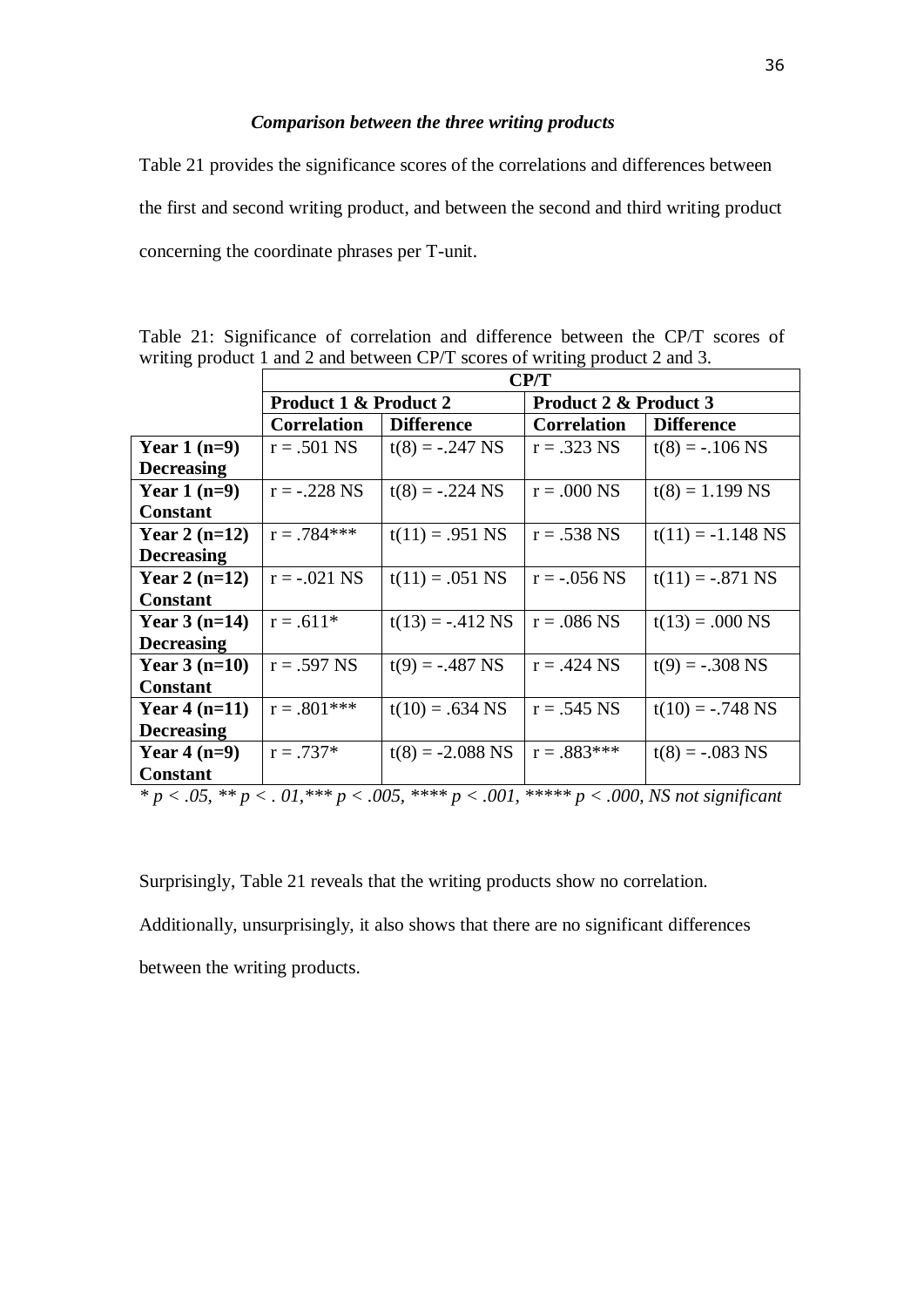#### *Comparison between the two conditions*

Table 22 compares the significance scores of the differences between the two

conditions concerning the coordinate phrases per T-unit.

Table 22: Significance of difference between the CP/T scores of the decreasing time group pupils and the constant time group pupils per year

|                                                                                                            | CP/T                     |                          |                          |  |  |  |  |  |  |
|------------------------------------------------------------------------------------------------------------|--------------------------|--------------------------|--------------------------|--|--|--|--|--|--|
|                                                                                                            | <b>Writing product 1</b> | <b>Writing product 2</b> | <b>Writing product 3</b> |  |  |  |  |  |  |
| Year $1(n=18)$                                                                                             | $t(16) = -.182$ NS       | $t(16) = -.330$ NS       | $t(16) = 1.289$ NS       |  |  |  |  |  |  |
|                                                                                                            |                          |                          |                          |  |  |  |  |  |  |
| Year 2 $(n=24)$                                                                                            | $t(22) = .706$ NS        | $t(19.117) = .330$ NS    | $t(22) = .292$ NS        |  |  |  |  |  |  |
|                                                                                                            |                          |                          |                          |  |  |  |  |  |  |
| Year $3(n=24)$                                                                                             | $t(22) = .887$ NS        | $t(22) = .717$ NS        | $t(22) = 889$ NS         |  |  |  |  |  |  |
|                                                                                                            |                          |                          |                          |  |  |  |  |  |  |
| Year $4(n=20)$                                                                                             | $t(18) = .075$ NS        | $t(18) = -1.230$ NS      | $t(18) = -.698$ NS       |  |  |  |  |  |  |
|                                                                                                            |                          |                          |                          |  |  |  |  |  |  |
| $p^* p < 0.05$ , $p^* p < 0.01$ , $p^* p < 0.005$ , $p^* p < 0.001$ , $p^* p < 0.000$ , NS not significant |                          |                          |                          |  |  |  |  |  |  |

As was the case for the other measures, on the basis of their use of coordination there are no significant differences between the two conditions.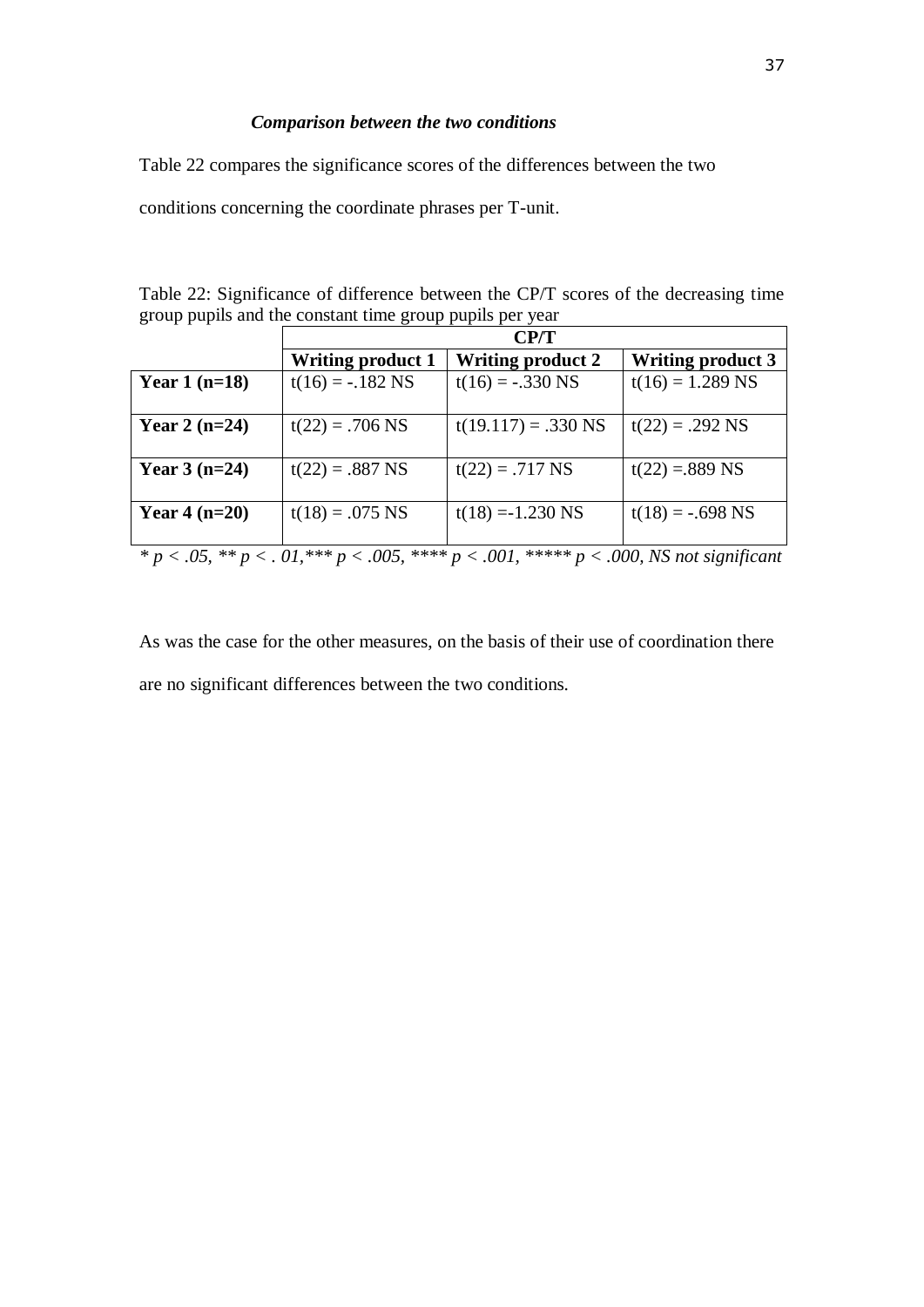#### **4.6 Type-token Ratio**

#### **Main scores**

Table 23 shows the mean scores and standard deviations of the pupils' writing

products concerning their type-token ratio.

Table 23: mean scores and standard deviations for TTR per year, per writing product and split out per condition

|                          | <b>TTR1</b>   | TTR <sub>2</sub> | TTR3               |
|--------------------------|---------------|------------------|--------------------|
| Year $1$ – decreasing    | .6122(.05740) | .6044(.04693)    | .6378 (.07379)     |
| $(n=9)$                  |               |                  |                    |
| Year 1 – constant        | .6722(.09602) | .6611(.10374)    | .6822(.07530)      |
| $(n=9)$                  |               |                  |                    |
| Year $2$ – decreasing    | .6692(.07012) | .6517(.04108)    | .6783(.03243)      |
| $(n=12)$                 |               |                  |                    |
| <b>Year 2 – constant</b> | .7042(.06571) | .6725(.07124)    | .6675(.08884)      |
| $(n=12)$                 |               |                  |                    |
| Year $3$ – decreasing    | .6736(.06184) | .6557(.06186)    | .6629(.05225)      |
| $(n=14)$                 |               |                  |                    |
| Year 3 – constant        | .6860(.07214) | .6390(.06045)    | .6600(.09615)      |
| $(n=10)$                 |               |                  |                    |
| Year $4$ – decreasing    | .6127(.07471) | .6073(.08001)    | .6264(.07145)      |
| $(n=11)$                 |               |                  |                    |
| Year 4 – constant        | .6678(.05563) | .6167(.07433)    | $.6267 \,(.08109)$ |
| $(n=9)$                  |               |                  |                    |

As can be seen in Table 23, the scores are again too variable overall to find a clear pattern. Interestingly, it seems like year 4 has slightly lower TTR scores (which indicates a lower lexical complexity) than the other years.

Furthermore, apart from the constant time group year 2 pupils, it seems that the pupils first produce slightly lower TTR scores between writing product 1 and 2, but then seem to improve again slightly from writing product 2 to 3.

Moreover, aside from a few exceptions, it seems like the constant time group pupils score better than the decreasing time group pupils.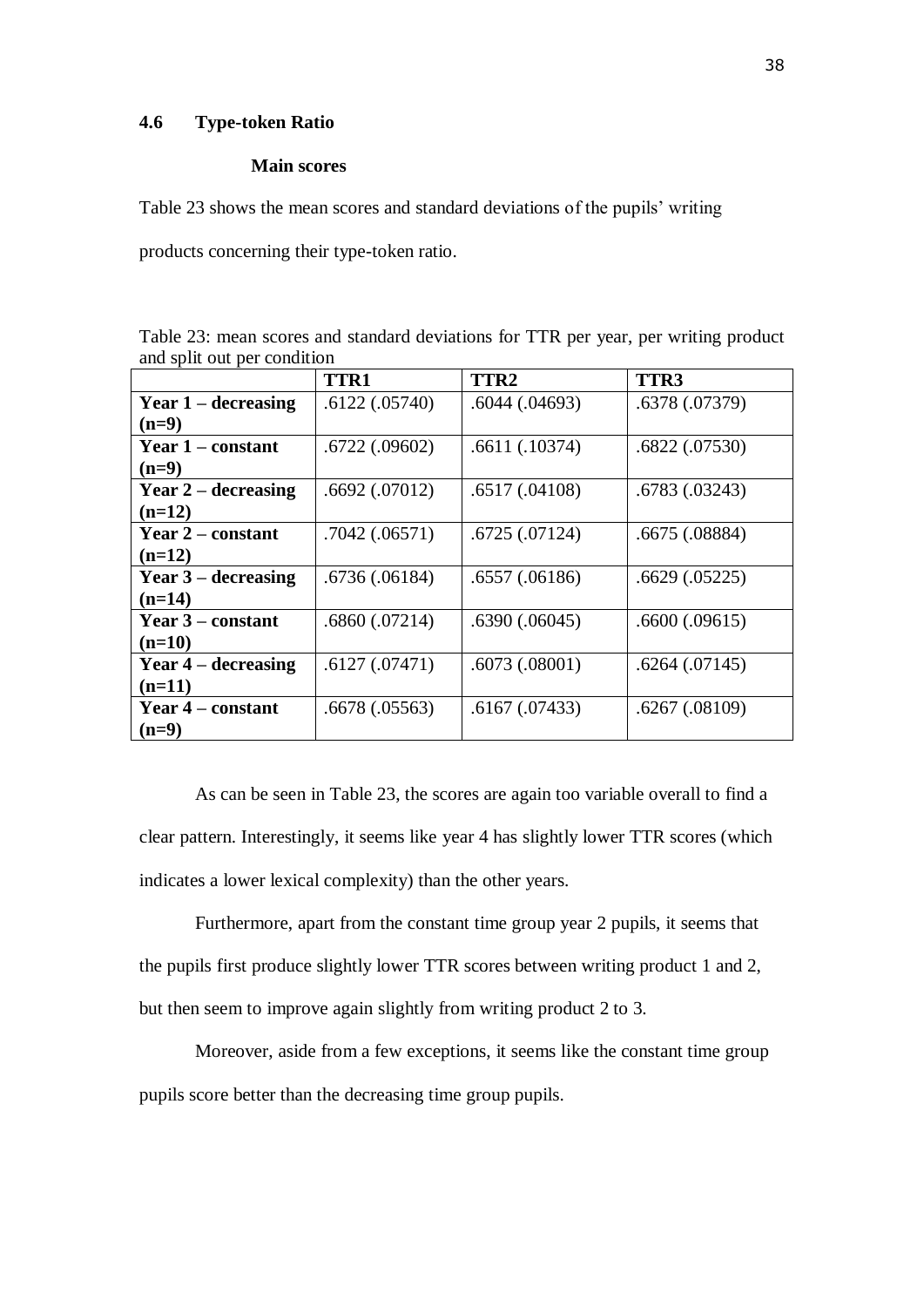#### *Comparison between years*

Table 24 presents the significance scores of the differences between the 4 years

concerning their type-token ratio.

| $r \sim$ |              | <b>TTR</b>                       |                                   |                                  |  |  |  |  |
|----------|--------------|----------------------------------|-----------------------------------|----------------------------------|--|--|--|--|
|          |              | <b>Writing</b><br>product 1      | <b>Writing</b><br>product 2       | <b>Writing</b><br>product 3      |  |  |  |  |
|          | <b>ANOVA</b> | $f(3,82) = 2.622,$<br>$p = .056$ | $f(3,82) = 2.163$ ,<br>$p = .099$ | $f(3,82) = 1.651,$<br>$p = .184$ |  |  |  |  |
| Year 1   | Year 2       | $p = .198$                       | $p = .524$                        | $p = .938$                       |  |  |  |  |
| Compared | Year 3       | $p = .362$                       | $p = .879$                        | $p = 1.000$                      |  |  |  |  |
| to:      | Year 4       | $p = .997$                       | $p = .777$                        | $p = .477$                       |  |  |  |  |
| Year 2   | Year 1       | $p = .198$                       | $p = .524$                        | $p = .938$                       |  |  |  |  |
| Compared | Year 3       | $p = .981$                       | $p = .908$                        | $p = .948$                       |  |  |  |  |
| to:      | Year 4       | $p = .113$                       | $p = .080$                        | $p = .148$                       |  |  |  |  |
| Year 3   | Year 1       | $p = .362$                       | $p = .879$                        | $p = 1.00$                       |  |  |  |  |
| Compared | Year 2       | $p = .981$                       | $p = .908$                        | $p = .948$                       |  |  |  |  |
| to:      | Year 4       | $p = .233$                       | $p = .286$                        | $p = .371$                       |  |  |  |  |
| Year 4   | Year 1       | $p = .997$                       | $p = .777$                        | $p = .477$                       |  |  |  |  |
| Compared | Year 2       | $p = .113$                       | $p = .080$                        | $p = .148$                       |  |  |  |  |
| to:      | Year 3       | $p = .233$                       | $p = .286$                        | $p = .371$                       |  |  |  |  |

Table 24: Significance of difference in TTR scores between the 4 years, per writing product

It can be seen from the data in Table 24 that there are no significant differences

between the years.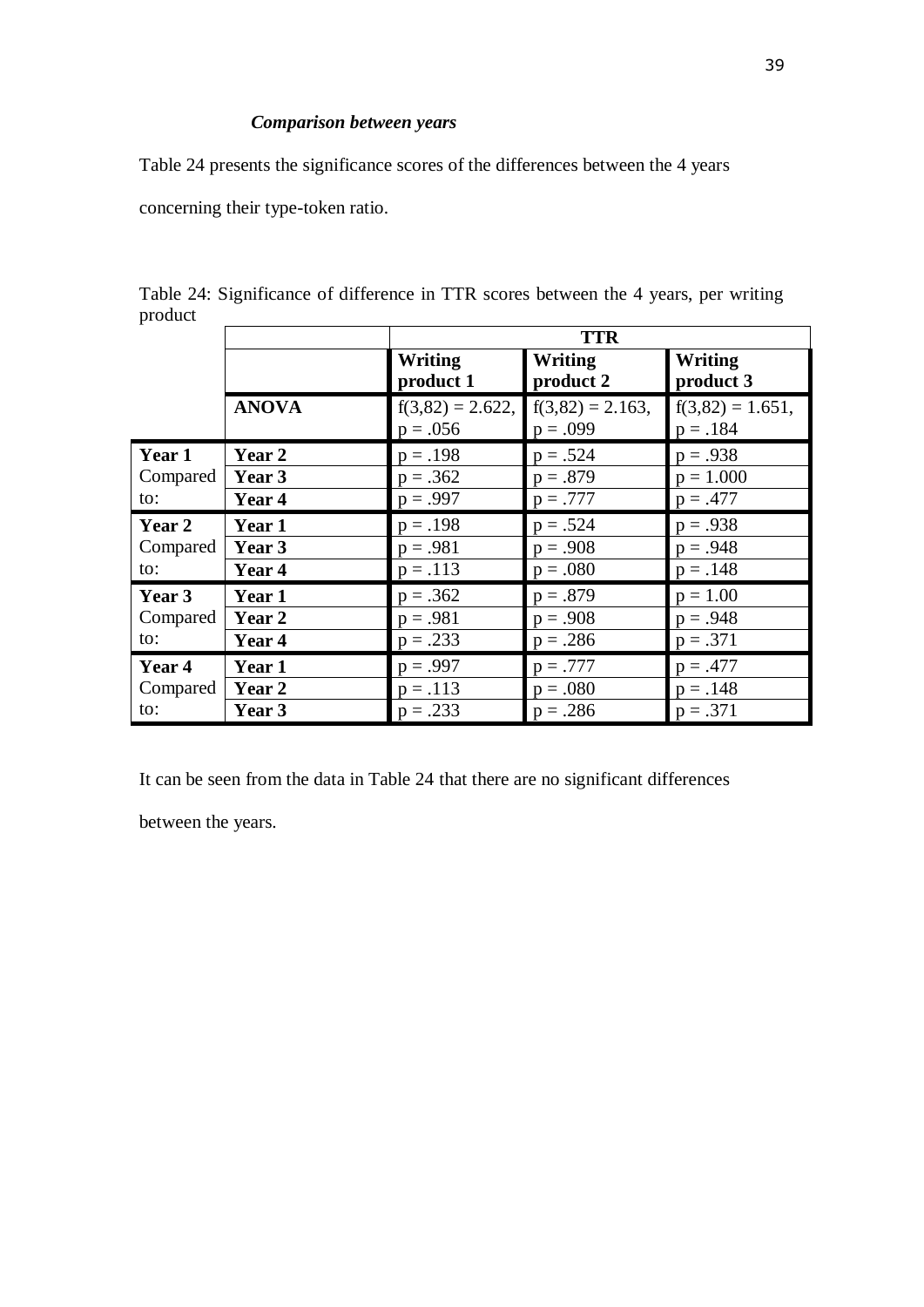#### *Comparison between the three writing products*

Table 25 provides the significance scores of the correlations and differences between the first and second writing product, and between the second and third writing product concerning the type-token ratio.

|                                                                                                       | <b>TTR</b>                       |                    |                       |                     |  |  |  |  |  |
|-------------------------------------------------------------------------------------------------------|----------------------------------|--------------------|-----------------------|---------------------|--|--|--|--|--|
|                                                                                                       | <b>Product 1 &amp; Product 2</b> |                    | Product 2 & Product 3 |                     |  |  |  |  |  |
|                                                                                                       | <b>Correlation</b>               | <b>Difference</b>  | <b>Correlation</b>    | <b>Difference</b>   |  |  |  |  |  |
| Year $1(n=9)$                                                                                         | $r = .251$ NS                    | $t(8) = .362$ NS   | $r = .249$ NS         | $t(8) = -1.299$ NS  |  |  |  |  |  |
| <b>Decreasing</b>                                                                                     |                                  |                    |                       |                     |  |  |  |  |  |
| Year $1(n=9)$                                                                                         | $r = .613$ NS                    | $t(8) = .378$ NS   | $r = .688*$           | $t(8) = -.840$ NS   |  |  |  |  |  |
| <b>Constant</b>                                                                                       |                                  |                    |                       |                     |  |  |  |  |  |
| Year 2 $(n=12)$                                                                                       | $r = .367$ NS                    | $t(11) = .904$ NS  | $r = .139$ NS         | $t(11) = -1.898$ NS |  |  |  |  |  |
| <b>Decreasing</b>                                                                                     |                                  |                    |                       |                     |  |  |  |  |  |
| Year 2 $(n=12)$                                                                                       | $r = -0.153$ NS                  | $t(11) = 1.229$ NS | $r = .749***$         | $t(11) = .294$ NS   |  |  |  |  |  |
| <b>Constant</b>                                                                                       |                                  |                    |                       |                     |  |  |  |  |  |
| Year $3(n=14)$                                                                                        | $r = .352$ NS                    | $t(13) = .949$ NS  | $r = .675**$          | $t(13) = -.571$ NS  |  |  |  |  |  |
| <b>Decreasing</b>                                                                                     |                                  |                    |                       |                     |  |  |  |  |  |
| Year $3(n=10)$                                                                                        | $r = .717*$                      | $t(9) = 2.914*$    | $r = .547$ NS         | $t(9) = -.821$ NS   |  |  |  |  |  |
| <b>Constant</b>                                                                                       |                                  |                    |                       |                     |  |  |  |  |  |
| Year $4(n=11)$                                                                                        | $r = .801***$                    | $t(10) = .369$ NS  | $r = .874*****$       | $t(10) = -1.630$ NS |  |  |  |  |  |
| <b>Decreasing</b>                                                                                     |                                  |                    |                       |                     |  |  |  |  |  |
| Year $4(n=9)$                                                                                         | $r = .693*$<br>$t(8) = 2.854*$   |                    | $r = .772$ ,          | $t(8) = -.567$ NS   |  |  |  |  |  |
| <b>Constant</b>                                                                                       |                                  |                    |                       |                     |  |  |  |  |  |
| * $p < .05$ , ** $p < .01$ , *** $p < .005$ , **** $p < .001$ , ***** $p < .000$ , NS not significant |                                  |                    |                       |                     |  |  |  |  |  |

Table 25: Significance of correlation and difference between the TTR scores of writing product 1 and 2 and between TTR scores of writing product 2 and 3.

Table 5 shows that there is only a correlation between the writing products half of the time. Additionally, significant differences (decreases) can only be found between writing product 1 and 2 for the constant group pupils of years 3 and 4.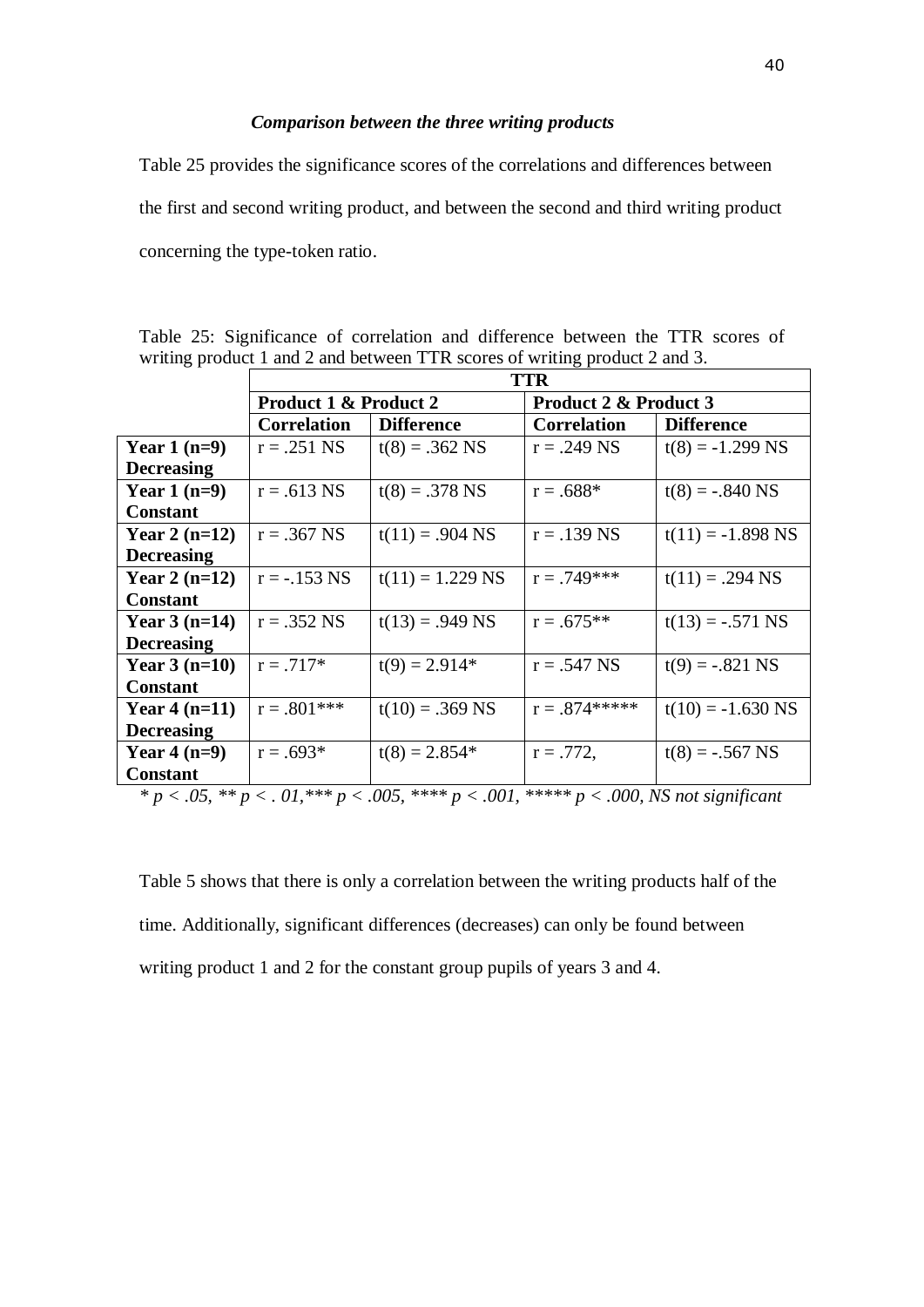#### *Comparison between the two conditions*

Table 26 compares the significance scores of the differences between the two

conditions concerning the type-token ratio.

|  |  |  | Table 26: Significance of difference between the TTR scores of the decreasing time |  |  |  |  |
|--|--|--|------------------------------------------------------------------------------------|--|--|--|--|
|  |  |  | group pupils and the constant time group pupils per year                           |  |  |  |  |

|                                                                                                       | <b>TTR</b>               |                          |                          |  |  |  |  |  |  |
|-------------------------------------------------------------------------------------------------------|--------------------------|--------------------------|--------------------------|--|--|--|--|--|--|
|                                                                                                       | <b>Writing product 1</b> | <b>Writing product 2</b> | <b>Writing product 3</b> |  |  |  |  |  |  |
| Year $1(n=18)$                                                                                        | $t(16) = -1.609$ NS      | $t(16) = -1.493$ NS      | $t(16) = -1.265$ NS      |  |  |  |  |  |  |
|                                                                                                       |                          |                          |                          |  |  |  |  |  |  |
| Year 2 $(n=24)$                                                                                       | $t(22) = -1.262$ NS      | $t(22) = -.878$ NS       | $t(13.880) = .397$ NS    |  |  |  |  |  |  |
|                                                                                                       |                          |                          |                          |  |  |  |  |  |  |
| Year $3(n=24)$                                                                                        | $t(22) = -.453$ NS       | $t(22) = .659$ NS        | $t(22) = 0.094$ NS       |  |  |  |  |  |  |
|                                                                                                       |                          |                          |                          |  |  |  |  |  |  |
| Year $4(n=20)$                                                                                        | $t(18) = -1.831$ NS      | $t(18) = .270$ NS        | $t(18) = -.009$ NS       |  |  |  |  |  |  |
|                                                                                                       |                          |                          |                          |  |  |  |  |  |  |
| * $p < .05$ , ** $p < .01$ , *** $p < .005$ , **** $p < .001$ , ***** $p < .000$ , NS not significant |                          |                          |                          |  |  |  |  |  |  |

As shown in Table 26, none of the differences between the conditions are statistically significant for the TTR measure.

#### **4.7 Summary**

Although the tables containing the mean scores seem to reveal certain tendencies and patterns, further statistical tests show no clear patterns. The only clear significant differences are found in the comparisons between years, but these differences are not found for all measures. Year 4 clearly outperforms the other years on TW, while year 3 outperforms the other years on the measures of MLT and C/T.

Nonetheless, there are too few significant differences and there is too much variation in scores to be found between the years, between the writing products and between the conditions to speak of clear patterns of improvement of the pupils.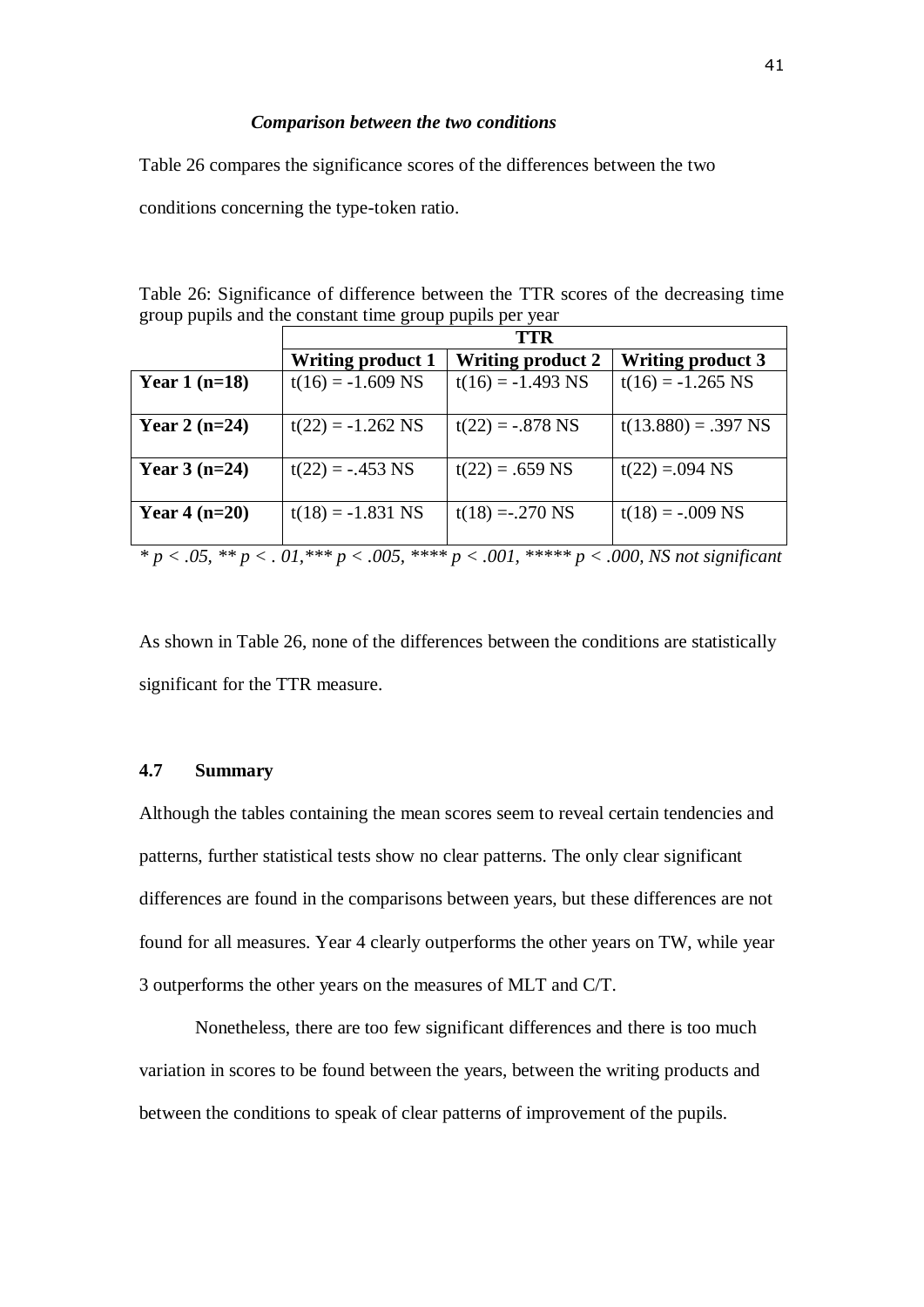#### **5. Discussion**

#### **5.1 Improvement through the years**

Very little was found in the literature on the progression of VMBO-t pupils' L2 writing throughout their school careers. Therefore, this study set out with the aim of assessing if VMBO-t pupils improved grammatically and lexically throughout their school careers. On the question of improvement in complexity through the years, this study found that the patterns were too unclear and the scores on each measure were too variable to detect a clear improvement. Although the mean scores of each measure seemed to show the tendency that the pupils improved each year, in each of the measures the improvement did not reach any significant increase. Additionally, the few significant differences that were found were too isolated to mean something on the whole.

The main findings of the current study do not support previous research, which overall showed that as L2 learners progressed, their general complexity too improved; for example, as they advanced learners were found to write longer T-units (Casanave, 1994; Present-Thomas, Welten & de Jong, 2012). This improvement in grammatical complexity was not found in the current study.

However, although the main effects differ from previous studies, some sub findings are consistent with previous research. Purely on basis of the TTR analysis, for instance, it was found that there was no progress on lexical complexity. This finding is in agreement with Li & Schmidt's  $(2009)$  findings which showed that there was great variation concerning lexical complexity throughout a pupil's work and a clear pattern was hard to find. Li's findings are consistent with the current study's findings. Similarly, there are similarities with the conclusions drawn by Casanave (1994), who states that the most interesting part of her findings was the individual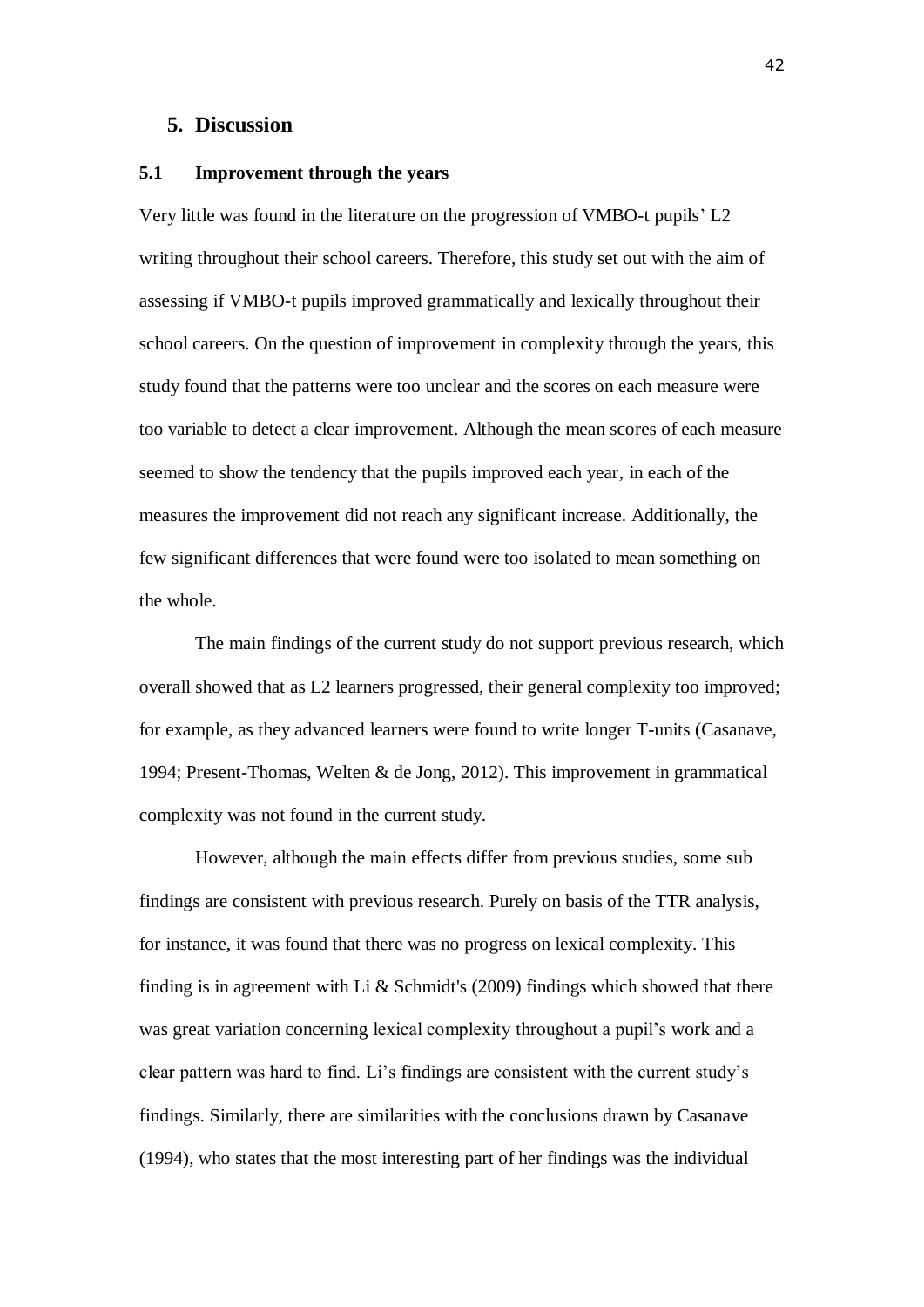diversity of the pupils she encountered. This accords with the results, particularly with the unclear patterns and variable scores per year. Moreover, these findings of diversity in scores support the idea of individual differences caused by EFs (Sanderson, 2012). The individual diversity in a class full of pupils with different levels of proficiency, because of the differences in EFs, can result in data that varies greatly. This variability as a whole then leads to unclear patterns.

The results of the current study may be explained by a number of different factors. First, it seems possible that the diversity of the scores are due to the design which was chosen to study the improvement. The use of a cross-sectional design while researching the improvement over years may not be an ideal set-up because of possible cohort effects. The cohort effect has to do with the possibility that one year only has pupils with high proficiency or the other way round. Extremes like year 3 with regards to MLT and C/T may be ascribed to a possible cohort effect. The results therefore need to be interpreted with caution.

Another possible explanation for not improving grammatically might be that in current language learning classrooms the focus is not on learning to write in the L2. When the pupils do write in their L2 they are asked for minimal input or they write alongside strict models, both do not linguistically challenge them enough (Saville-Troike, 2006). Consequently, when they are not linguistically challenged they may not develop and improve their L2 writing skills.

However, the focus on writing is not so very limited that it could be the only explanation. The observed non improvement can also be for the reason that when pupils develop their L2 writing skills, teachers do no focus on improving the grammatical complexity of their pupils. The main focus of L2 writing in Dutch schools is on writing letters to native-speakers of English. Additionally, it is stipulated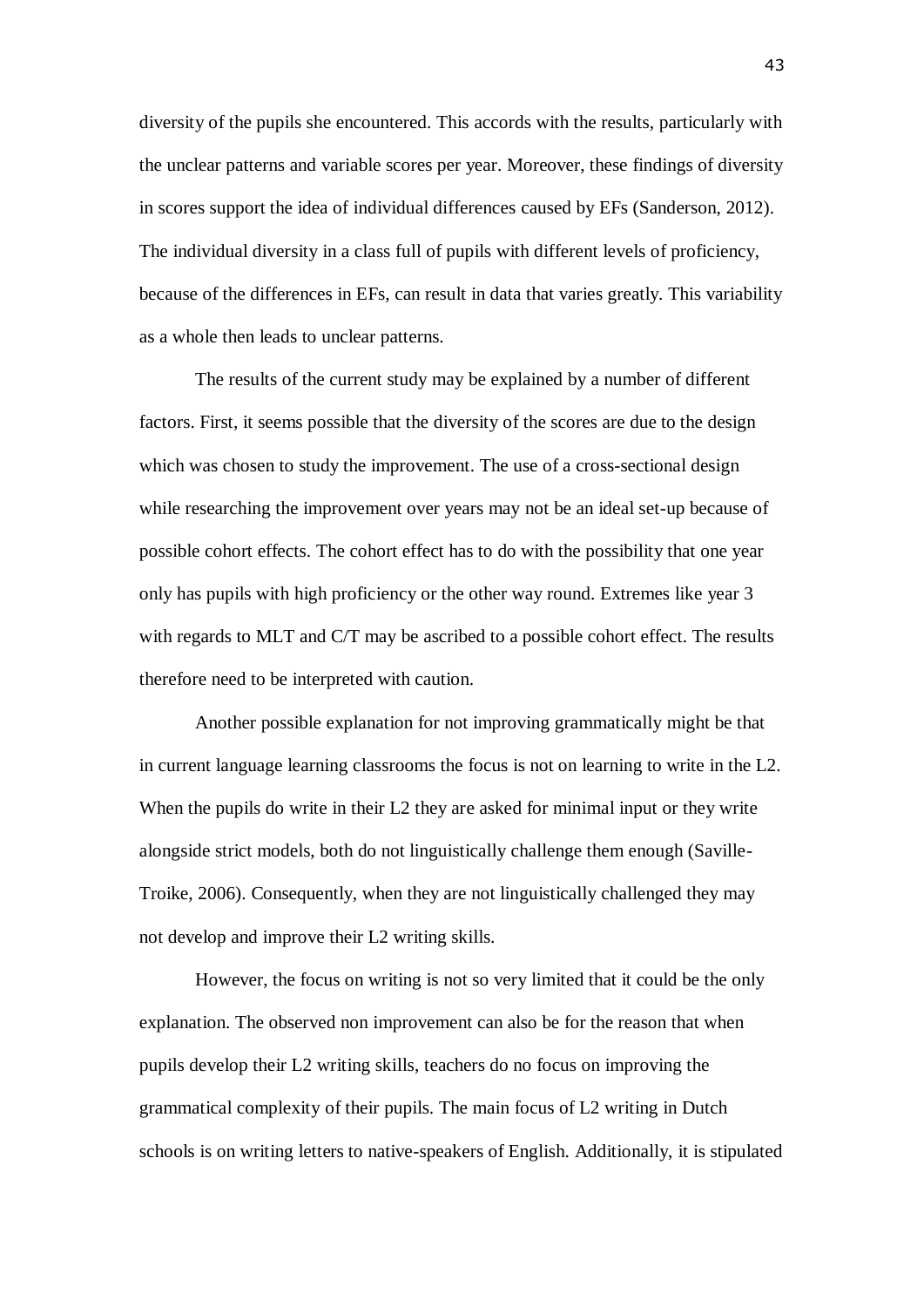by the ERK/CEF(R) that pupils on the level of VMBO-t pupils are able to write short pieces about topics familiar and well-known to the pupil. Simultaneously, communicative language teaching starts from the theory that being able to communicate the best you can is the most important aspect of new L2 skills. All these views taken together might be an incentive for teachers not to focus on or correct or teach certain aspects of grammatical complexity. Aspect such as accuracy of syntax and vocabulary seem more important then. Maybe, if those aspects of L2 writing were looked at in the current study, improvements would have been found. So, while it seems as if the pupils did not improve in terms of grammatical complexity through the years, it does not mean that the pupils did not improve at all in their 4 years of secondary schooling.

Addittionally, the results may be explained by the level of the tested pupils. It may be that the scores for the two higher Dutch secondary school levels would differ. It could be that the basics of L2 writing of the pupils with a higher level are much more covered, which would give them a possibility to spend more time and effort on higher order aspects of writing like complexity.

Some of the issues emerging from this finding relate specifically to language teaching. The question, however, is how important the fact that no great improvement was found across the four years of VMBO education is to language teachers. It may be shocking to find that pupils do not improve grammatically throughout a school career of four years, since it seems rather pointless to teach that aspect of writing if pupils do not improve. However, the findings do not mean that the pupils did not improve at all, so language teachers mainly have to be conscious of the decisions they make regarding the focus of what they want their pupils to learn. If complexity is important to them, teachers should try a different approach if the results of this study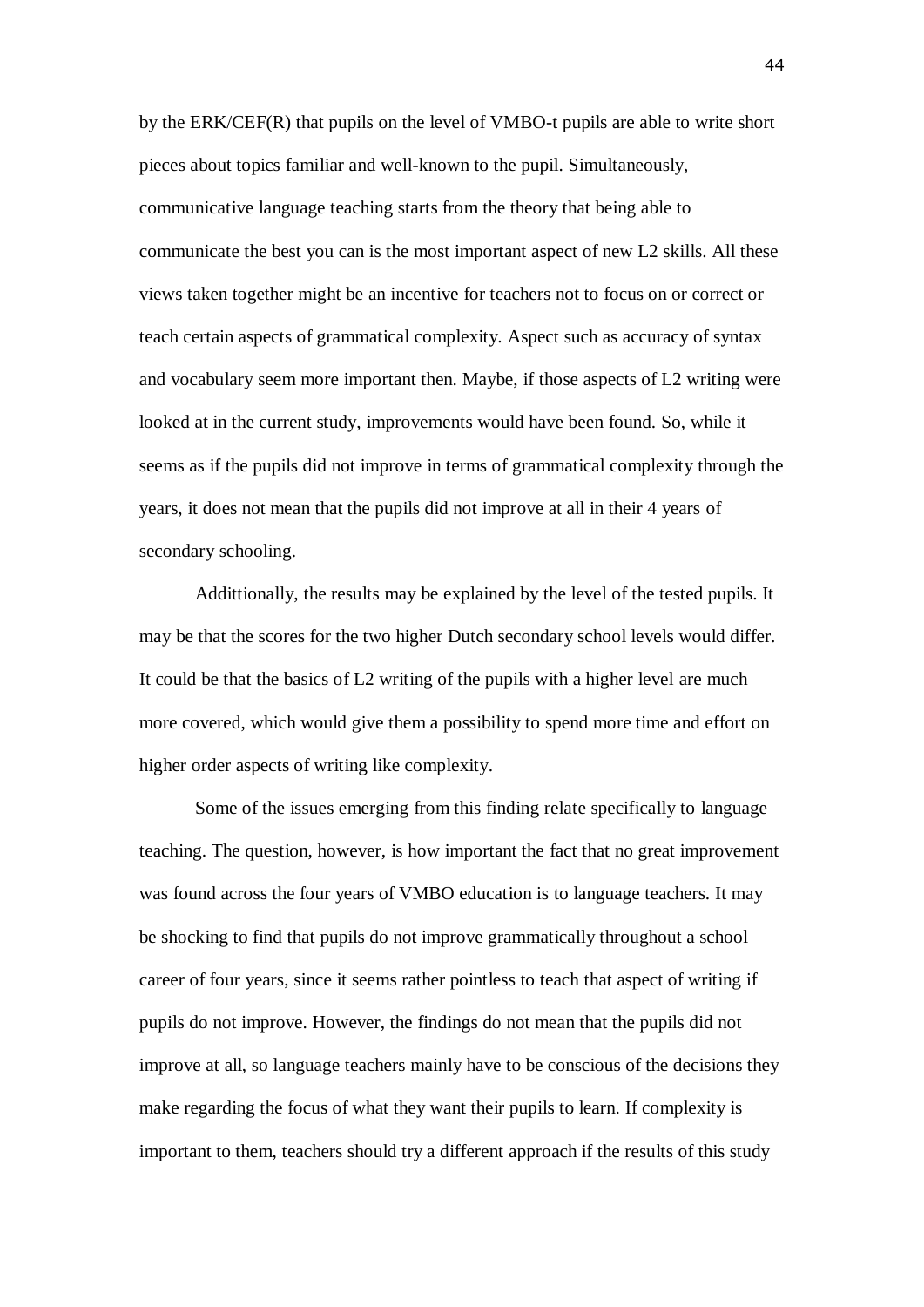are correct. However, if they find other aspects of L2 writing more important the results of this study will have no great implications for their teaching methods.

#### **5.2 Effect of repetition and time pressure**

Prior studies have noted the effects of repetition and time pressure on fluency and other L2 aspects. However, these studies only focused on speaking in the L2 and not on writing in the L2. Therefore, the present study was also designed to determine the effect of repetition and time pressure on the pupils' grammaticality and lexical diversity of their writing products. The current study found that repetition and time pressure did not lead to significant effects in the writing products. There were some statistically significant differences, but these were too isolated to draw any binding conclusions.

The findings of the current study are consistent with those of De Jong (2012) who found that for L2 speech neither repetition or time pressure had any effect on the improvement of grammatical complexity. In the current study, this result was also found for L2 writing. Additionally, the results show that the pupils maintained their grammatical complexity, which was also found in the study of De Jong (2012). The maintenance of the pupils' level of complexity may be attributed to the repetition of the task. Because in the first writing product the pupils' may have activated the information for the cognitively demanding task Beuningen (2011) describes and this information was from then on readily available for the second and third writing product which made it possible for the learners, even those in the decreasing time group, to maintain their grammatical complexity.

However, the findings of the current study do not support other previous research. While improvement on fluency because of repetition and time pressure was

45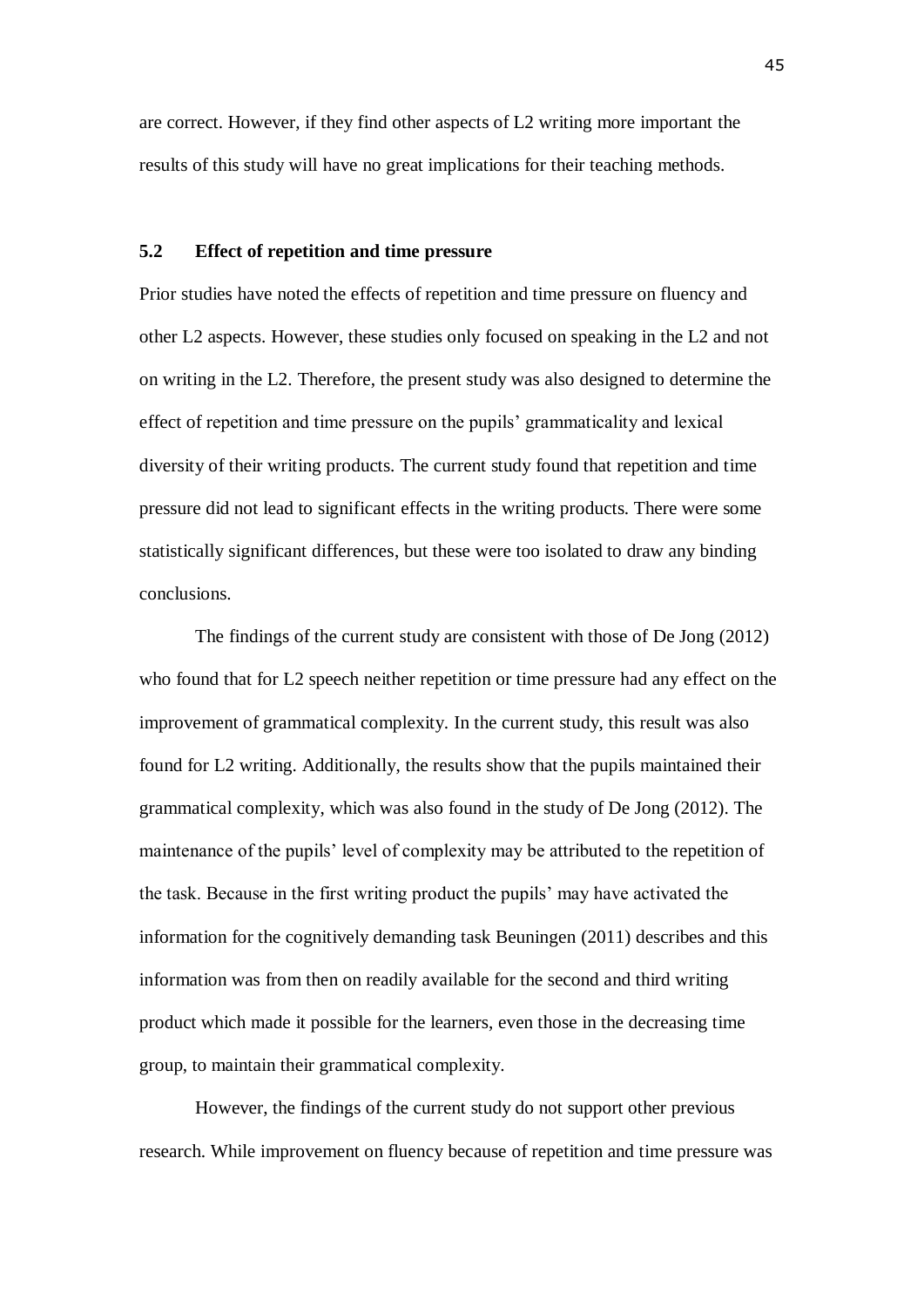found in previous studies (De Jong, 2012; De Jong & Perfetti, 2011), this result was not found in the current study. The measure which comes closest to fluency, the total number of words, showed only a few significant differences between the writing products for both conditions. Moreover, the findings differ from Nation's findings (1989) who did find an increase in complexity. This may be because of the difference in number of participants and the effect this number has on the results, as explained below.

There are several possible explanations for this result. As was the case for the diversity of data in improvement through the years, a possible explanation for the variable scores could be because of the chosen cross-sectional design. As was already discussed above, the effects of individual levels of EFs and the possible cohort effects lead to great differences between pupils which leads to great differences in their scores and this may result in the unclear patterns found in this study.

Another explanation for not finding any effect of repetition and time pressure unlike previous research is the choice of measures which were used to look at the writing products. While the previous studies mainly focused on the effects the 4/3/2 task had on fluency, the current study analysed grammatical complexity, which is a different L2 aspect. The lack of effect of repetition and time pressure on grammatical complexity does therefore not mean that tasks based on repetition and time pressure does not work for L2 writing. It can have effects on the fluency or other aspects, like accuracy, of L2 writing. These data must, therefore, be interpreted with caution.

Additionally, the results may be explained by the level of the tested pupils. It can be that the writing products of the VMBO-t pupils were not affected by time pressure and repetition because they could not do better. Higher level pupils may be more equipped to improve under such measures.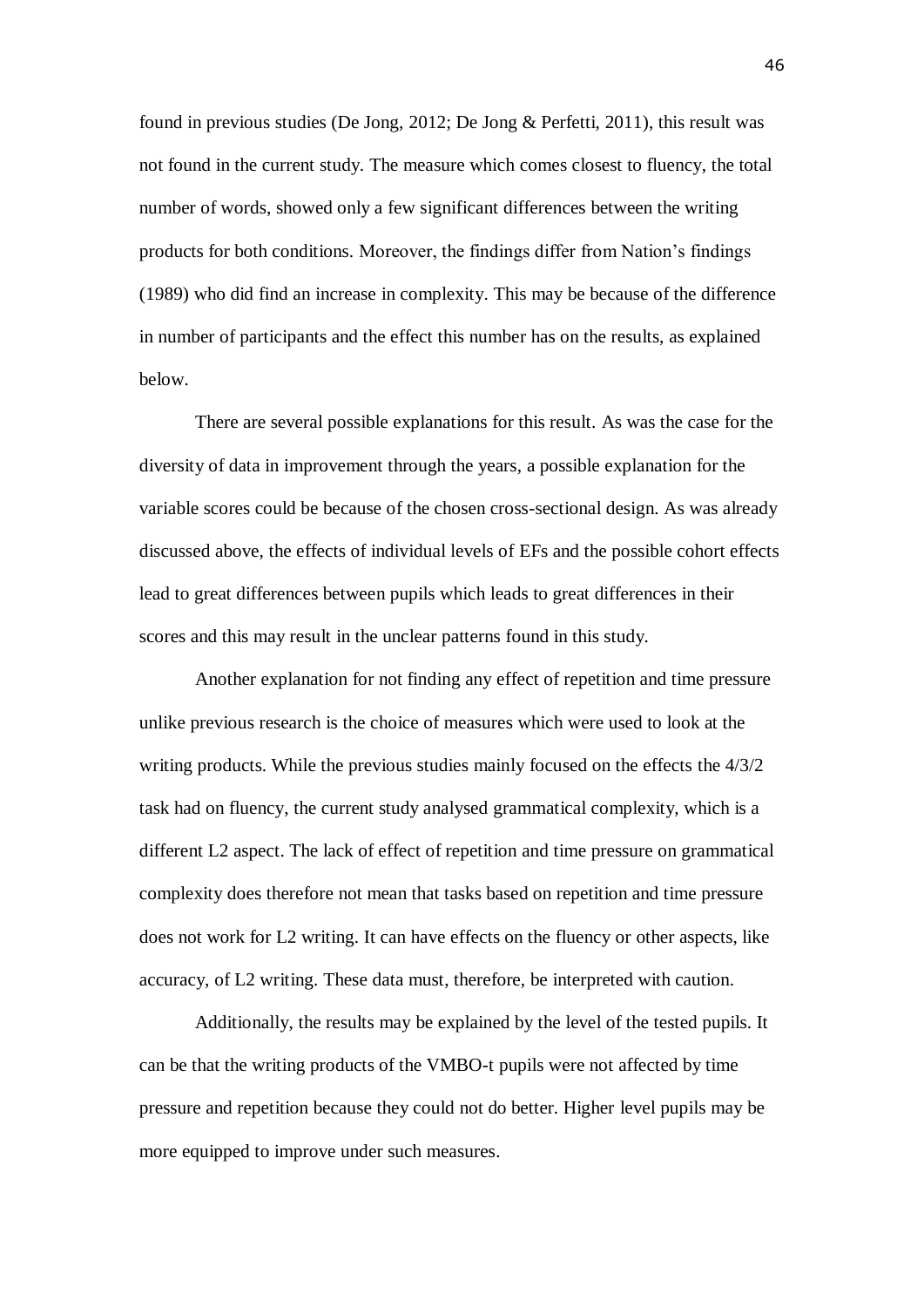#### **6. Conclusion**

This study set out to determine whether the writing products of Dutch VMBO-t level pupils improved grammatically and lexically throughout their school careers. Furthermore, the present study was designed to determine the effect of repetition and time pressure on the grammaticality and the lexical diversity of Dutch VMBO-t level pupils.

This study found that VMBO-t pupils do not improve grammatically and lexically throughout their school careers repetition. Moreover, this study has shown that repetition and time pressure do not affect the syntactical complexity and lexical diversity of the VMBO-t pupils.

However, the current investigation was limited by the use of a cross sectional design. A longitudinal design would be better to determine the progress of the pupils. When using a longitudinal design, all the earlier mentioned effects of individual diversity of numerous pupils leading to a diversity of scores will likely be eliminated. A longitudinal design does not interfere with the level of writing of other pupils, because with such a design the individual differences are what determines the progress of the pupils.

Further research might explore if VMBO-t pupils do improve on other aspects of L2 writing, such as accuracy of syntax and vocabulary, especially since it did seem (at least on individual levels) that there were differences regarding these aspects.

Also, a longitudinal case study is needed to establish whether the variable scores are the effect of the longitudinal case study or if individual pupils also score with such variety throughout the years.

Moreover, to determine whether repetition and time pressure can have the same effects on L2 writing as they do in L2 speaking further research should analyse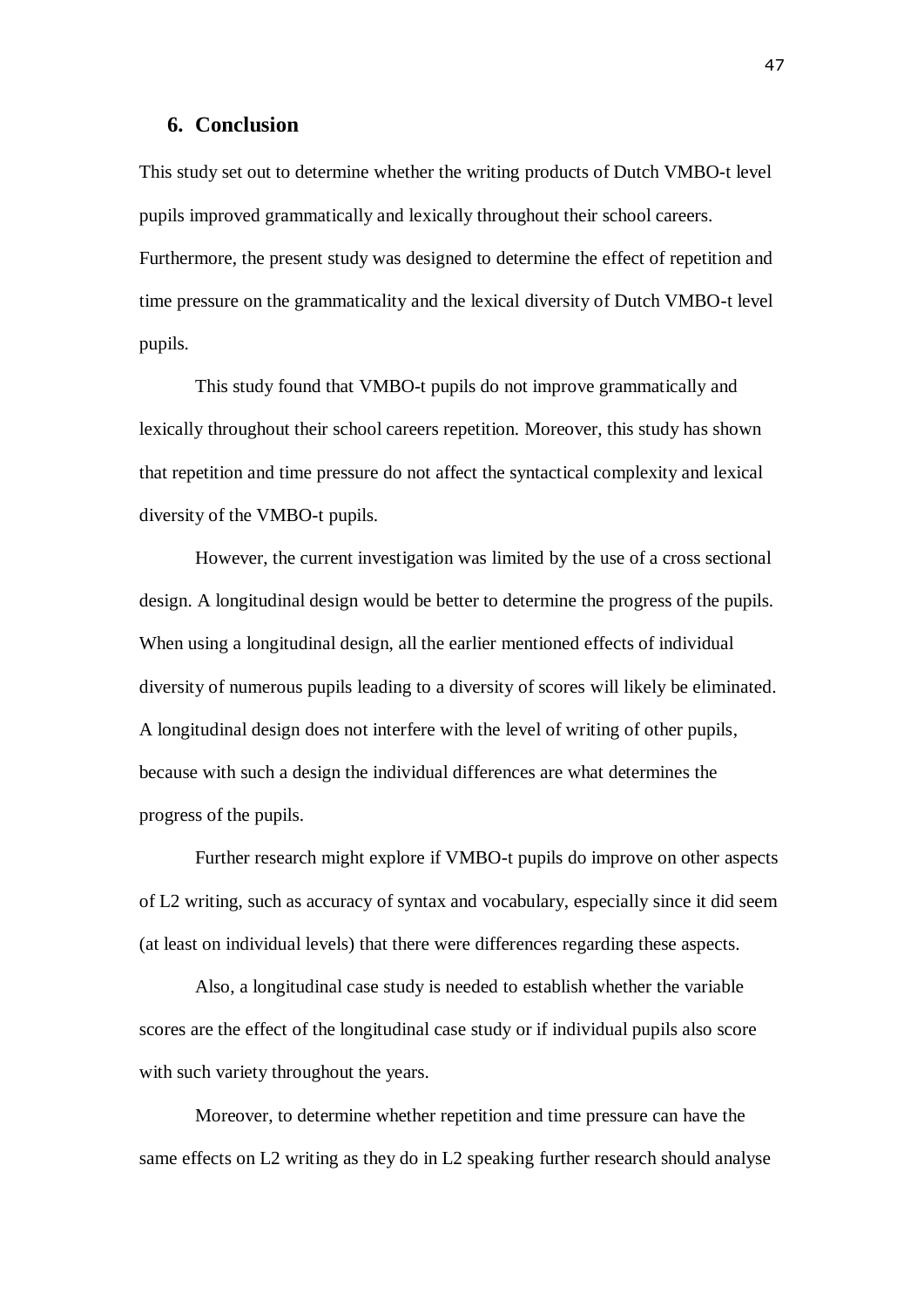writing products gained from 4/3/2 tasks on different measures such as fluency and accuracy.

Additionally, it would be interesting to compare the different levels of the Dutch secondary school system on their progress throughout the years to study what the difference of level means for their L2 writing skills.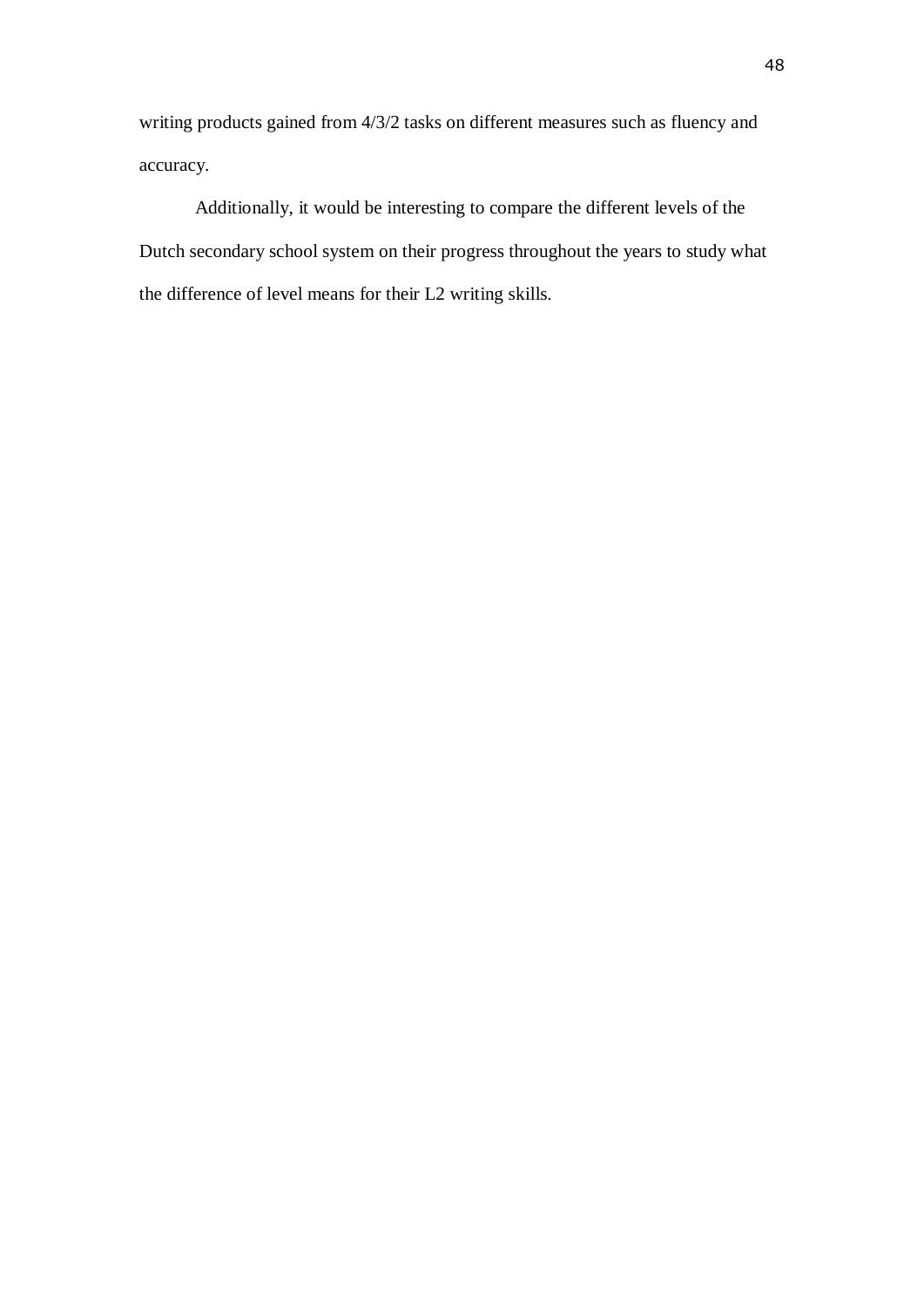#### **References**

- Andersson, U. (2010). The contribution of working memory capacity to foreign language comprehension in children. *Memory, 18*(4), 458-472.
- Bitchener, J. (2008). Evidence in support of written corrective feedback. *Journal of Second Language Writing, 17*(2), 102-118.
- Bitchener, J., Young, S., & Cameron, D. (2005). The effect of different types of corrective feedback on ESL student writing. *Journal of Second Language Writing, 14*(3), 191-205.
- Casanave, C. P. (1994). Language development in students' journals. *Journal of Second Language Writing, 3*(3), 179-201.
- Chandler, J. (2003). The efficacy of various kinds of error feedback for improvement in the accuracy and fluency of L2 student writing. *Journal of Second Language Writing, 12*(3), 267-296.
- de Jong, N. (2012). Does time pressure help or hinder oral fluency? In N. De Jong, K. Juffermans, M. Keijzer & L. Rasier (Eds.), *Papers of the 2012 anela conference* (pp. 43-52). Delft: Eburon.
- de Jong, N., & Perfetti, C. A. (2011). Fluency training in the ESL classroom: An experimental study of fluency development and proceduralization. *Language Learning, 61*(2), 533-568.
- Ellis, R. (2005). Principles of instructed language learning. *System, 33*(2), 209-224.
- Kuiken, F., & Vedder, I. (2008). Cognitive task complexity and written output in italian and french as a foreign language. *Journal of Second Language Writing, 17*(1), 48-60.
- Levy, B. J., McVeigh, N. D., Marful, A., & Anderson, M. C. (2007). Inhibiting your native language: The role of retrieval-induced forgetting during secondlanguage acquisition. *Psychological Science, 18*(1), 29-34.
- Li, J., & Schmitt, N. (2009). The acquisition of lexical phrases in academic writing:A longitudinal case study. *Journal of Second Language Writing, 18*(2), 85-102.
- Lu, X. (2010), Automatic Analysis of syntactic complexity in second language writing, *International Journal of Corpus Linguistics 15*(4), 555-578
- Matsuda, P. K., & De Pew, K. E. (2002). Early second language writing: An introduction. *Journal of Second Language Writing, 11*(4), 261-268.

Nation, P. (1989). Improving speaking fluency. *System, 17*(3), 377-384.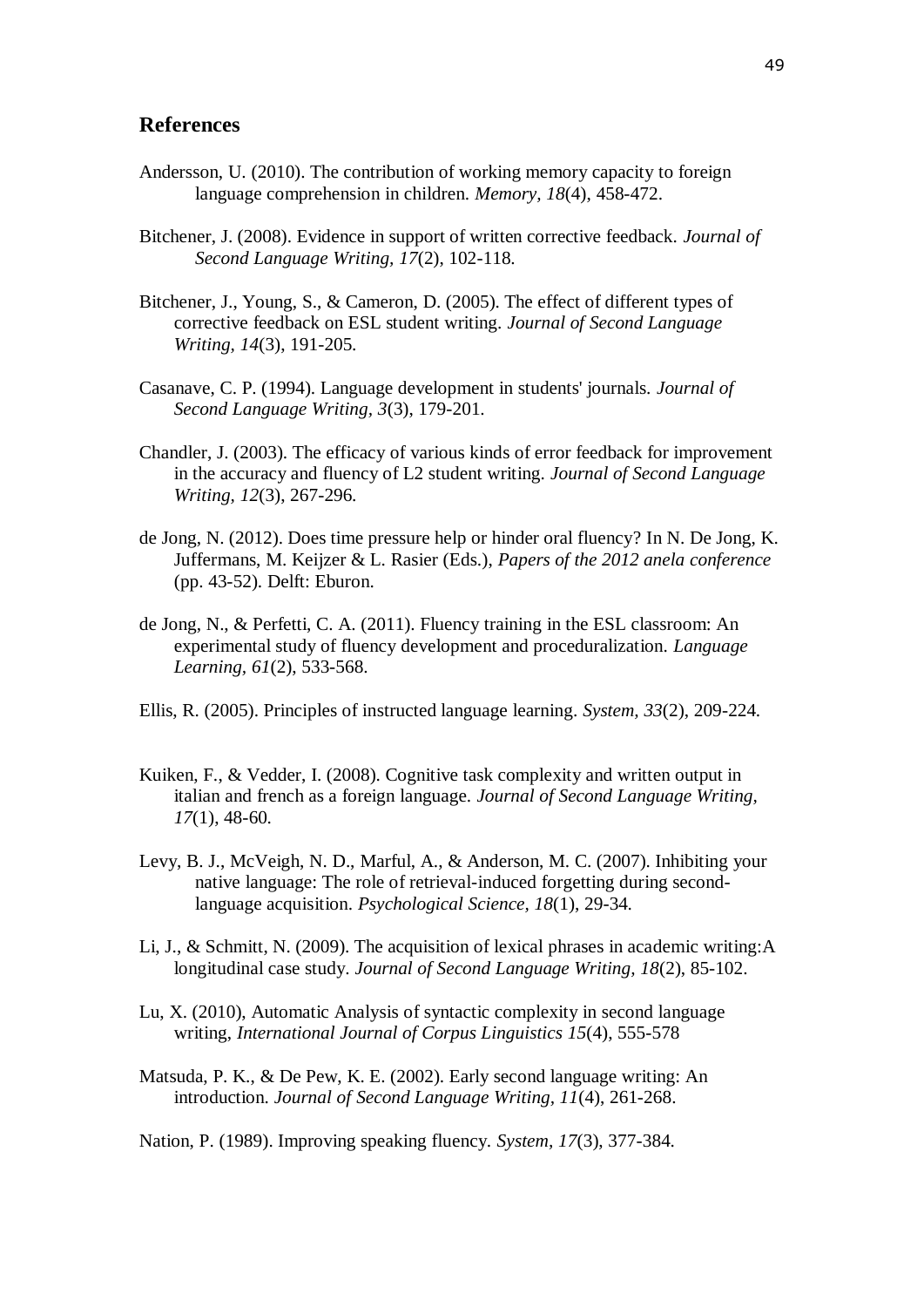- Newkirk, T. (2003). The learner develops: The high school years. In J. Flood, D. Lapp, J. R. Squire & J. M. Jensen (Eds.), *Handbook of research on teaching the english language arts* (2nd ed., pp. 393-404). Mahwah, New Jersey: Lawrence Erlbaum Associates, inc., Publishers.
- Ong, J., & Zhang, L. J. (2010). Effects of task complexity on the fluency and lexical complexity in EFL students' argumentative writing. *Journal of Second Language Writing, 19*(4), 218-233.
- Polio, C. G. (1997). Measures of linguistic accuracy in second language writing research. *Language Learning, 47*(1), 101-143.
- Present-Thomas, R., Weltens, B., & de Jong, J. (2012). Syntactic complexity in written english of incoming university students. In N. de Jong, K. Juffermans, M. Keijzer & L. Rasier (Eds.), *Papers of the 2012 anela conference* (pp. 35-42). Delft: Eburon.
- Segalowitz, N., & Frenkiel-Fishman, S. (2005). Attention control and ability level in a complex cognitive skill: Attention shifting and second-language proficiency. *Memory & Cognition, 33*(4), 644-653.
- Sanderson, M. (2012). *Long and hard is the way to L2 proficiency: A critical review of research on the critical period hypothesis, individual differences, and L2 ultimate attainment.* (Unpublished MA Thesis). Utrecht University, The Netherlands.
- Saville-Troike, M. (2006). *Introducing second language acquisition*. Cambridge: Cambridge University Press.
- van Beuningen, C. (2011). *The effectiveness of comprehensive corrective feedback in second language writing.* (Unpublished Doctoral Dissertation). University of Amsterdam, the Netherlands.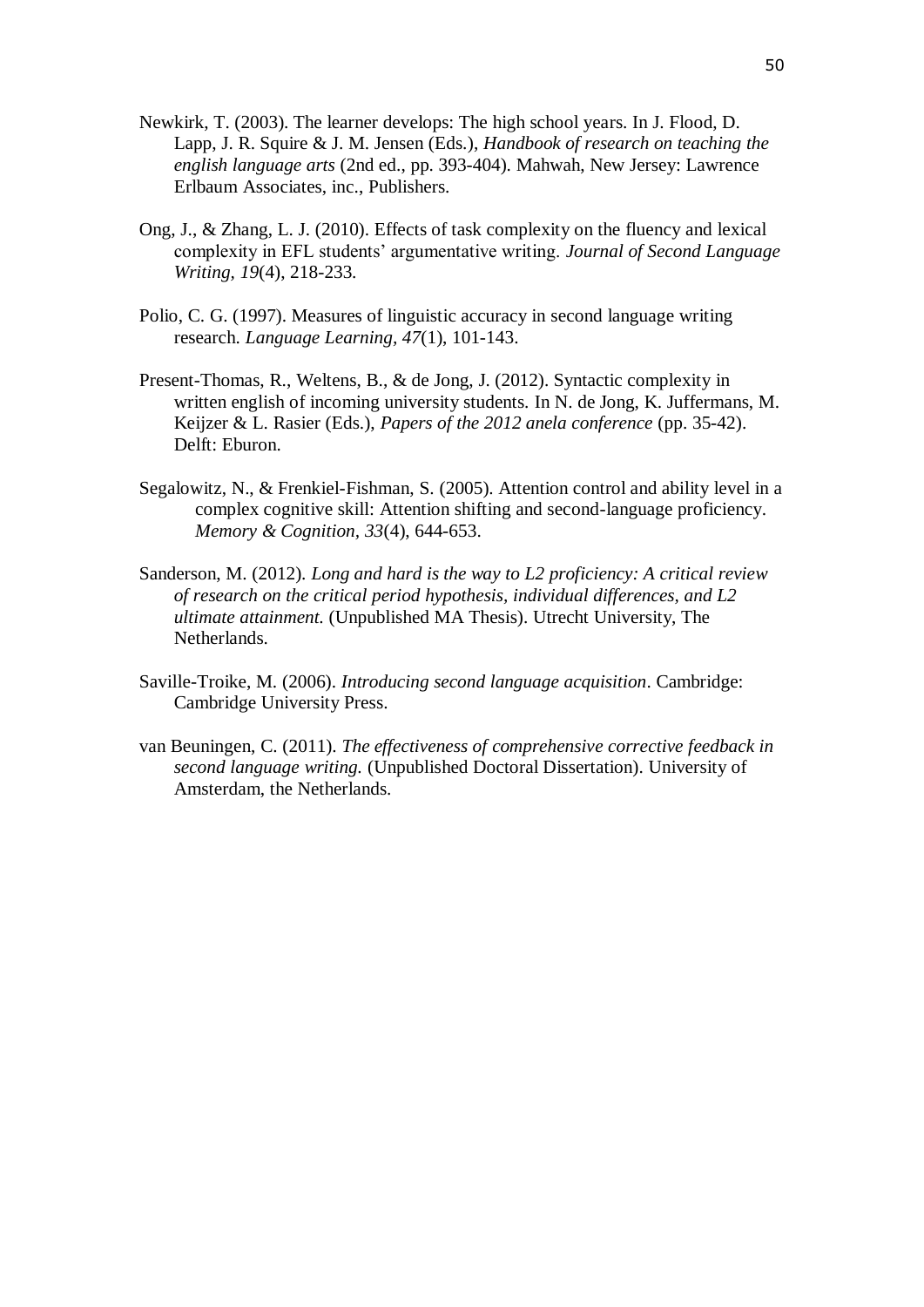# **Appendix**

### **Examples of a pupil's three writing products per year**

# **YEAR 1**

I admire my sister a lot. Her name is yaren. She is sixteen years old. We live at the same house in Krabbendijke. My sister is my best friend. We go shopping a lot and I can tell her everything and she tells me everything. We help eachother with homework and stuff. I see her everyday. She works at blocker in Boz. I admire her because she does a lot for me.

I admire my sister a lot. Her name is Yaren. She is sixteen years old and she works at blocker in BoZ. She lives in the same house as me. We go shopping. I can tell her everything. And she does tell me everything. She is like my best friend. I see her every day. She loves singing and dancing. She has a beautiful voice. I admire her cause she does a lot for me. And she is always ther for me.

I admire my sister a lot. She is sixteen years old. Her name is Yaren. She works at blokker in Boz. We live in the same house. We go shopping a lot. I tell her everything and she tells me everything. She loves singing and dancing. She has a beautiful voice. She helps me with a lot, like homework and stuff. I see her everyday. I admire her because she does a lot for me. And she is always there for me.

# **YEAR 2**

I admire my mom. Her name is MvW. She is 42 years old. She has no work but she is a part-time cleaner and she gets money every Tuesday and Saturday. She lives in Huijbergen in our own house. I have lots of memories of my mom, we always go shopping with each other and she's always there for me when I have problems. She helps me learn for a big test and she is never angry when I have a bad note. Her hobbies are making art on the computer, surfing on the web for Marilyn Monroe and she likes sharing her pictures on Facebook. I see her everyday, because she is always home when I am. I admire my mom because she.

I admire my mom. Her name is MvW. She is 42 years old. She has no job but she is a part-time cleaner and she gets money every Tuesday and Saturday. She lives in Huijbergen in our own house. I have lots of memories of my mom. We always go shopping and she helps me learn for a test. She never gets angry when I have a bad note. She always says: "it doesn't matter, you did your best". Her hobbies are making art with programs on the computer. She surfs on the internet for Marilyn Monroe every day. She likes sharing her art pictures on her fanpage on Facebook.

I admire my mom. Her name is MvW. She is 42 years old. She has no job, but she is a part-time cleaner and gets money every Tuesday and Saturday. She lives in Huijbergen, in our own house. I have lots of memories of my mom. We always go shopping in the weekend and she helps me learn for a test. She never gets mad when I have bad notes. She always says: 'It doesn't matter, you did your best". Her hobbies are making art with programs on our computer and she surfs the web everyday.